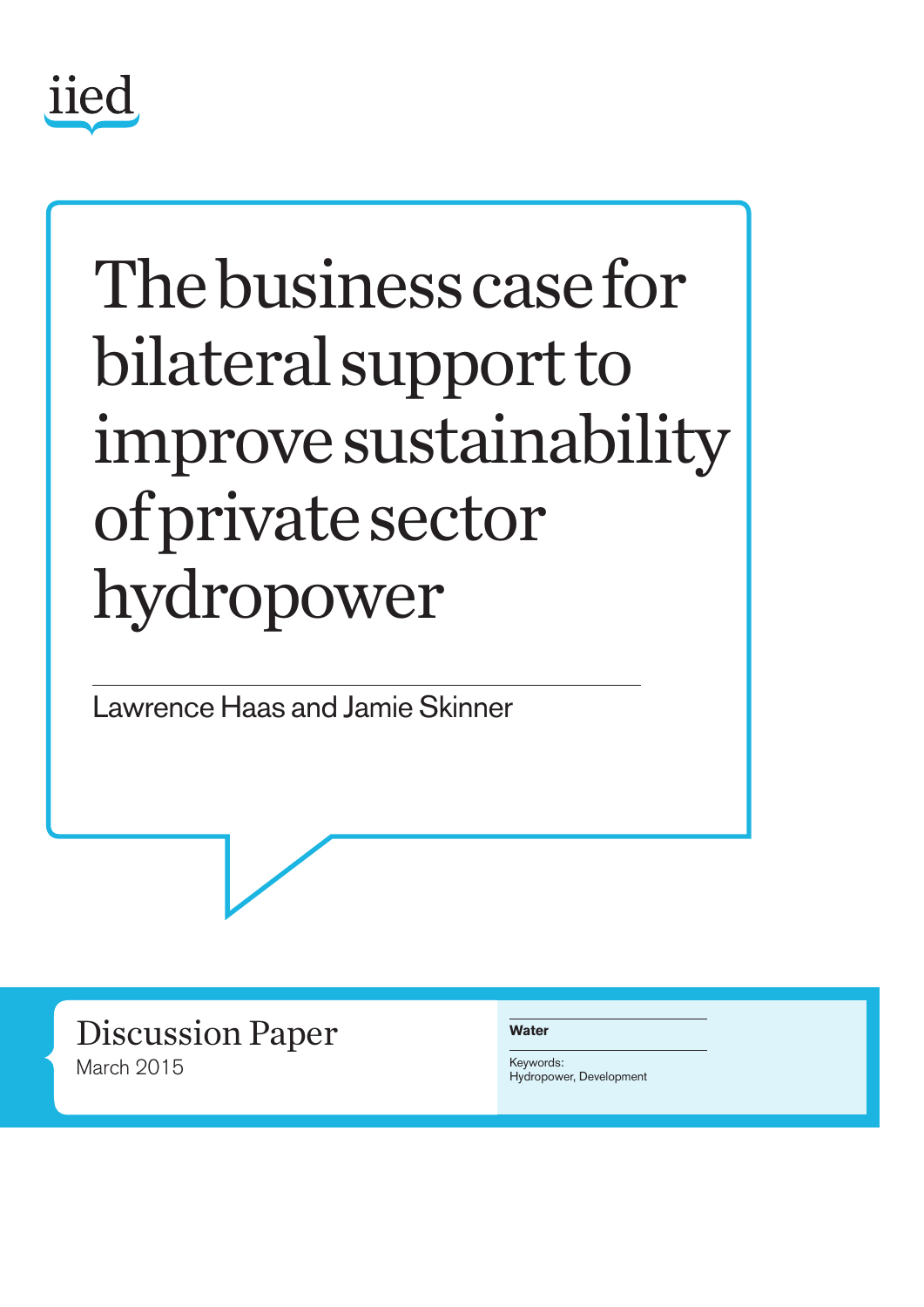## About the authors

The authors Jamie Skinner, Institute for Environment and Development, and Lawrence Haas, independent, are former members of the World Commission on Dams Secretariat (2000) and currently members of the multi-stakeholder Social Chamber of the HSAP hosted by the International Hydropower Association.

### Acknowledgements

The authors would like to extend their appreciation to the following peoplewho participated in an informal survey and contributed their perspectives on this topic:

- André Abadie, Managing Director and Global Head, Environmental and Social Risk Management, J.P. Morgan in London
- Gabriel Azevedo, Director of Sustainability, and Alexandre Moreira Baltar, Sustainability and Climate Change Manager, Odebrecht S.A. Brazil
- Emmanuel André Boulet, Environmental Lead Specialist, Inter American Development Bank (IADB). Also HSAP Finance Chamber Chairman and Governance Committee Member
- •Cameron Ironside, SustainabilityDirector, International Hydropower Association
- Ritu Kumar, Director, Environment and Social Responsibility, CDC Group Plc, UK
- Helen Locher, PrincipalConsultant Sustainability, Hydro Tasmania, and Accredited Lead Assessor for the Hydropower Sustainability Assessment Protocol, previously theCoordinator for the Hydropower Sustainability Assessment Forum
- David MacGray, Infrastructure Director, PricewaterhouseCoopers LLC(PwCUK), London
- •Derrick Penman, Principal Project Engineer, MWH Global,Canada
- Narendra Prajapati, CEO Bhote Koshi Power Company and Chairman of the Nepal IPP Association, Nepal
- •Donal O'Leary, Senior Advisor, Transparency International, also HSAP Social Chamber Chairman and Governance Committee Member
- Gary Sharkey, Global Sustainability NetworkDirector, PricewaterhouseCoopers International Limited (PwCIL), London, and
- Stephen Sparkes, Vice President and Acting Head of Corporate Responsibility & HSE, Statkraft AS, Norway.

In addition the authors would like to thank Gerrit Bodenbender and Dominik Densch (GIZ), David Harrison (TNC), Cameron Ironside, Helen Locher, David MacGray, Donal O'Leary, Jean-Paul Penrose (DFID), Judith Plummer (Cambridge University), Stephen Sparkes and Gary Sharkey for their constructive comments on a first draft of this document.

International Institute for Environment and Development 80-86 Gray's Inn Road, London WC1X 8NH, UK Tel: +44 (0)20 3463 7399 Fax: +44 (0)20 3514 9055 email: info@iied.org www.iied.org

 $\bigcirc$  @iied

**F** www.facebook.com/theIIED

Download more publications at www.iied.org/pubs

The views expressed in this paper, and any errors or omissions are those of the authors alone and should not be taken to represent the views of those acknowledged above in anyway. This report has been funded by UKAid from the UK government. The views expressed do not necessarily reflect the UK government's official policies.

## Produced by IIED's Natural Resources Group

The aim of the Natural Resources Group is to build partnerships, capacity and wise decision-making for fair and sustainable use of natural resources. Our priority in pursuing this purpose is on local control and management of natural resources and other ecosystems.

First published by International Institute for Environment and Development (UK) in 2015

Copyright © International Institute for Environment and **Development** 

All rights reserved

Haas, L and Skinner, J (2015) *The business case for bilateral support to improve social and environmental risk management on private hydropower developments*. International Institute for Environment and Development, London.

http://pubs.iied.org/17573IIED.html

ISBN 978-1-78431-165-0

Printed on recycled paper with vegetable-based inks.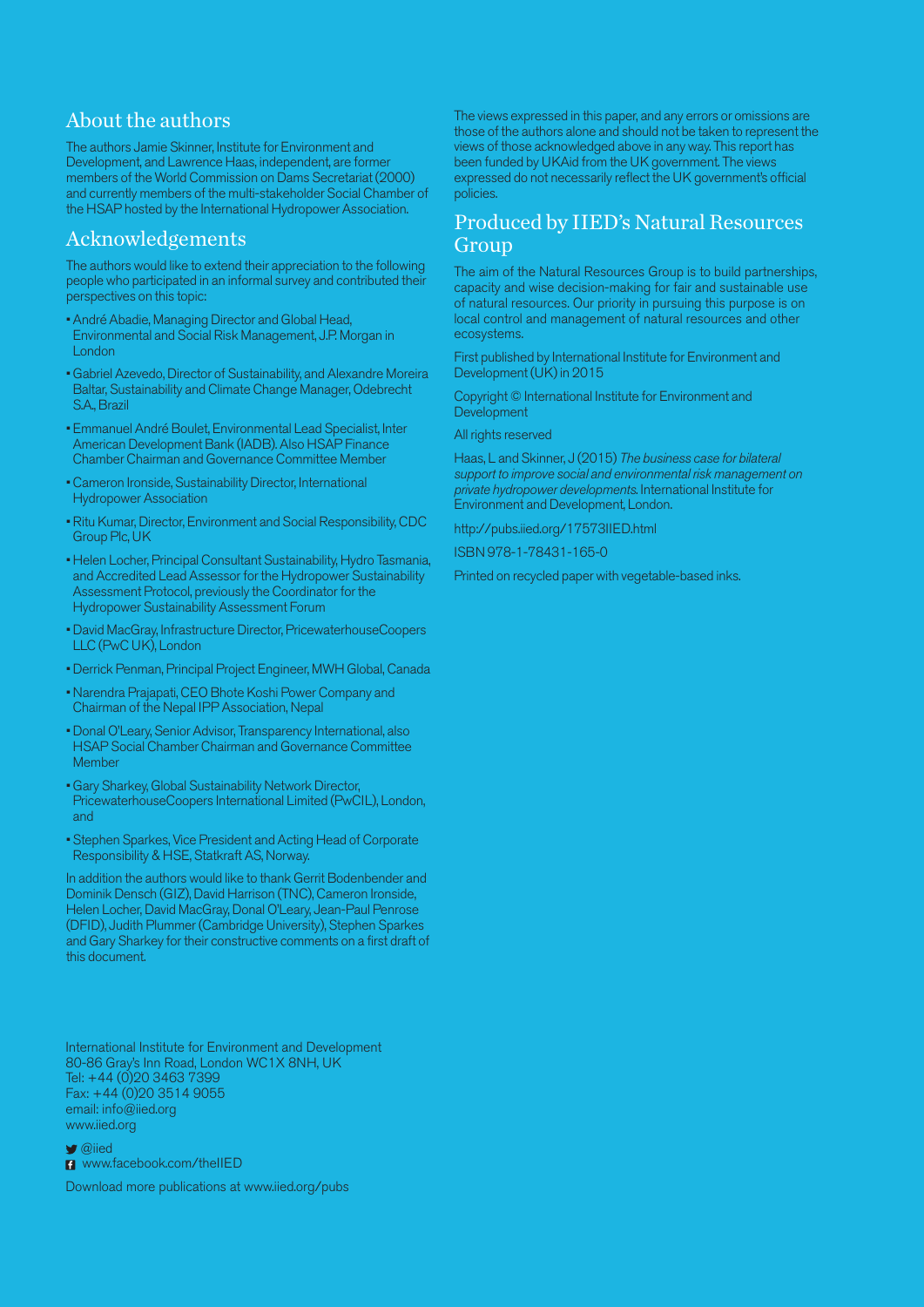Is there a business case for voluntary improvement of environmental and social risk management on private hydropower in developing countries, beyond national standards and private lender requirements? Or should national regulators simply adopt best-practice safequards required by multilateral financial institutions?

This paper explores the practical reality where government regulators, public entities, commercial lenders and private developers all play roles in reaching decisions about responsible private investment and managing risk. It also proposes aligning international public financial support through bilateral and multilateral channels,where public- and private-sector roles in delivering sustainability are intertwined.

# **Contents**

| Acronyms                                             | 4  |
|------------------------------------------------------|----|
| <b>Abstract</b>                                      | 5  |
| <b>Executive summary</b>                             | 6  |
| 1 Introduction                                       | 10 |
| 2 The changing global investment landscape           | 12 |
| 2.1 Multiple actors                                  | 13 |
| 2.2 Public- and private-sector roles with negotiated |    |
| outcomes                                             | 13 |
| 2.3 Evolving conditionality of MFIs and lenders:     |    |
| the standards ladder                                 | 13 |
| 3 The business case: improving risk management       | 17 |
| 3.1 Risk categories                                  | 19 |
| 3.2 How does the private-sector address              |    |
| environmental and social risk?                       | 19 |
| 3.3 Managing environmental and social risk           |    |
| along the project cycle                              | 21 |
| 3.4 Definition of roles – the national context       | 26 |

| 28                                                   |
|------------------------------------------------------|
| 4.1 Reinforcing bilateral support for public-private |
| 29                                                   |
|                                                      |
| 30                                                   |
| 34                                                   |
| 35                                                   |
|                                                      |
|                                                      |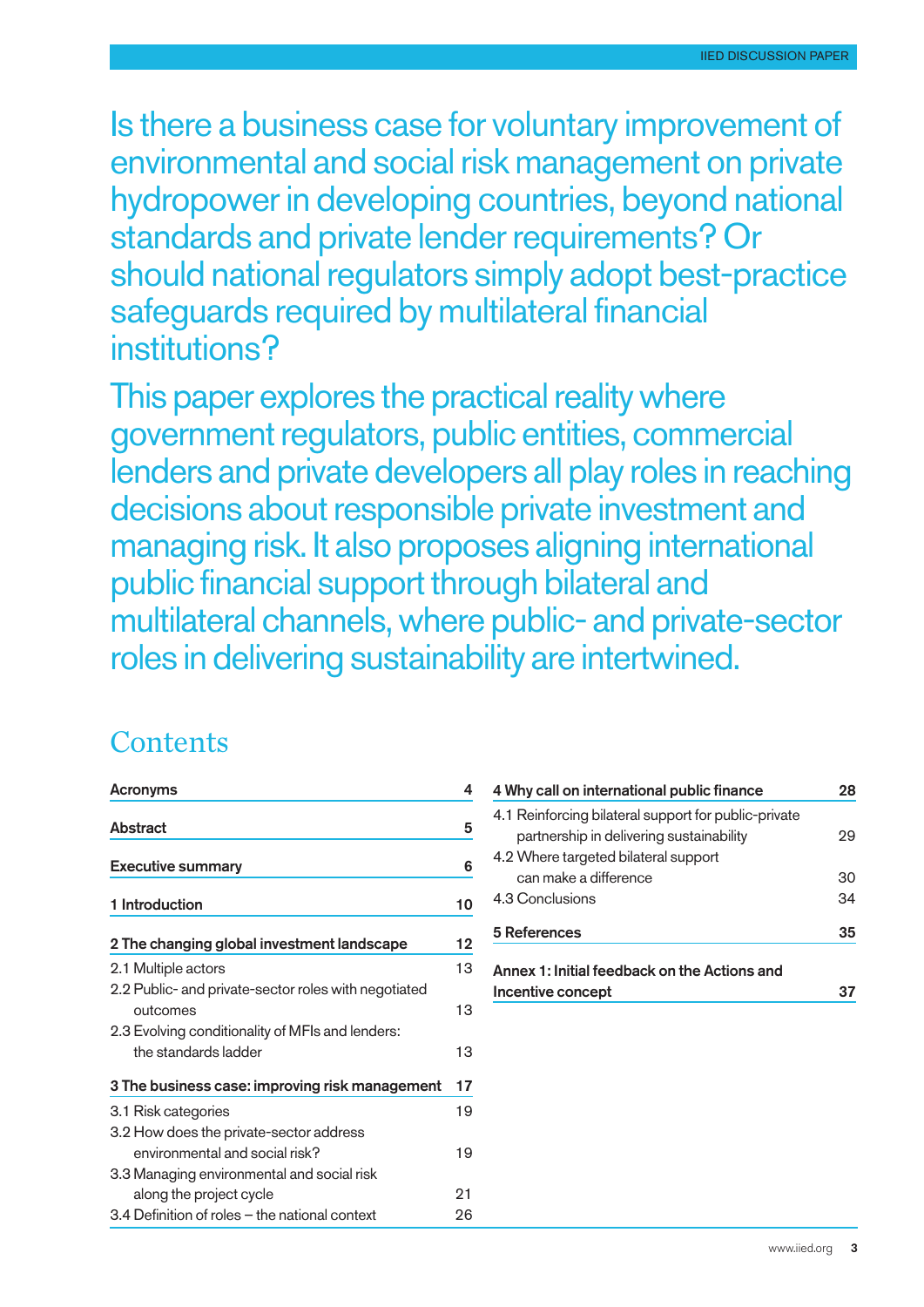# Acronyms

| <b>CDM</b>      | Clean Development Mechanism                             |
|-----------------|---------------------------------------------------------|
| <b>CER</b>      | <b>Certified Emissions Reduction</b>                    |
| <b>CSR</b>      | Corporate Social Responsibility                         |
| <b>DAC</b>      | Development Assistance Committee                        |
| <b>ECA</b>      | <b>Export Credit Agency</b>                             |
| <b>EMMP</b>     | Environmental and Social Management and Monitoring Plan |
| E&S             | <b>Environmental and Social</b>                         |
| <b>EPC</b>      | Engineering, Procurement and Construction               |
| <b>EPFIs</b>    | <b>Equator Principle Financing Institutions</b>         |
| <b>ESIA</b>     | Environmental and Social Impact Assessment              |
| EU              | European Union                                          |
| <b>GHG</b>      | Greenhouse Gas                                          |
| Govt            | Government                                              |
| <b>HSAP</b>     | <b>Hydropower Sustainability Assessment Protocol</b>    |
| IEA             | <b>International Energy Agency</b>                      |
| <b>IFC</b>      | International Finance Corporation                       |
| <b>IIED</b>     | International Institute for Environment and Development |
| <b>IPP</b>      | <b>Independent Power Producers</b>                      |
| <b>LDC</b>      | Less-developed Countries                                |
| MFI             | Multilateral Financing Institutions                     |
| NT <sub>2</sub> | Nam Theun 2                                             |
| <b>ODA</b>      | <b>Official Development Assistance</b>                  |
| <b>OECD</b>     | Organisation for Economic Cooperation and Development   |
| <b>PPA</b>      | Power Purchase Agreement                                |
| <b>PPP</b>      | <b>Public-Private Partnerships</b>                      |
| <b>ROE</b>      | Return on Equity                                        |
| <b>ROR</b>      | <b>Run of River</b>                                     |
| <b>WCD</b>      | World Commission on Dams                                |
| <b>UNFCCC</b>   | United Nations Framework Convention on Climate Change   |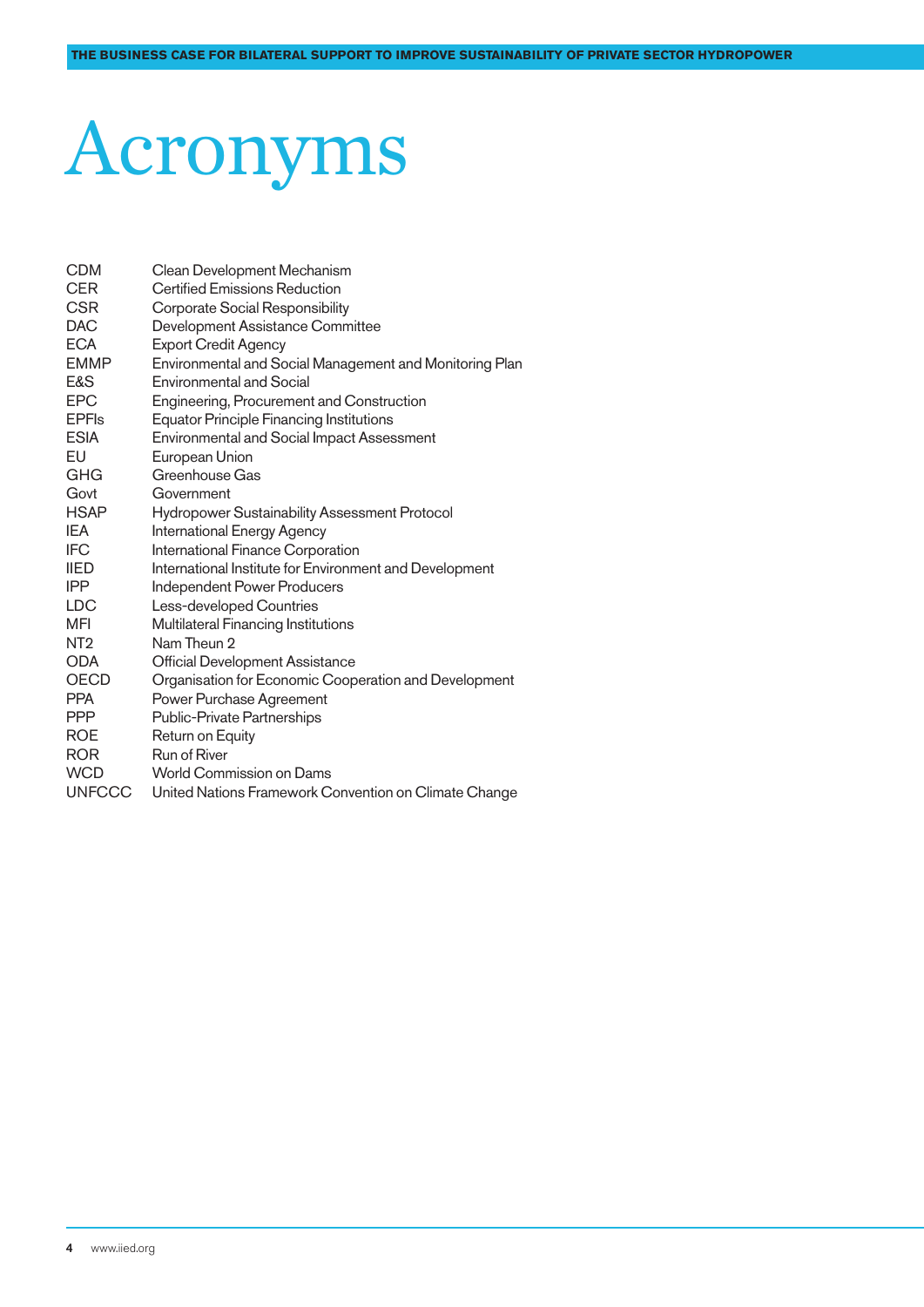# Abstract

This paper interrogates the business case for the voluntary improvement of environmental and social (E&S) risk-management practices on private hydropower developments included in the water and energy infrastructure strategies of developing countries. Although the focus is on independent private hydropower-financing models, the discussion is valid for public-private projects. It accepts the philosophy of the Equator Principle Association (EPA) that improving E&S standards is synonymous with reducing investment risk and improving development returns on dam projects.

Beyond characterising the business case, this paper proposes the consideration of funding mechanisms within bilateral official development assistance (ODA) programmes to help de-risk private hydropower development, where public- and private-sector roles are intertwined and overlap. This would support the use of tools such as the Hydropower Sustainability Assessment Protocol (HSAP, 2010), which was developed in a multistakeholder process hosted by the International Hydropower Association. In essence, public funds will leverage sustainability in the public interest, while private capital continues to seek profitable investments. How this bilateral facility helps to align international public support extended through bilateral and multilateral channels is also highlighted.

The development outcomes sought include higherquality infrastructure projects, adopting proven best practice as well as improved delivery of responsible and profitable private investments that help developing countries to grow. Emphasis is placed on meeting public- and private-sector objectives nationally (lessdeveloped countries) and internationally (bilateral ODA) to strengthen sustainable development; raising incomes to help reduce poverty; investing in climate change mitigation and adaptation; reinforcing regulation capacity where private investment is expected to play a greater role; and growing the green economy worldwide.

The primary audience are professionals working in the ODA development and climate-change fields, who have a stake in improving E&S standards and seek opportunities to integrate that support into their own bilateral programmes where it is practical and relevant. The wider audience are practitioners in the finance, industry, civil-society and government sectors who to varying degrees are already deeply immersed in the sustainable hydropower agenda and advancing sustainable solutions.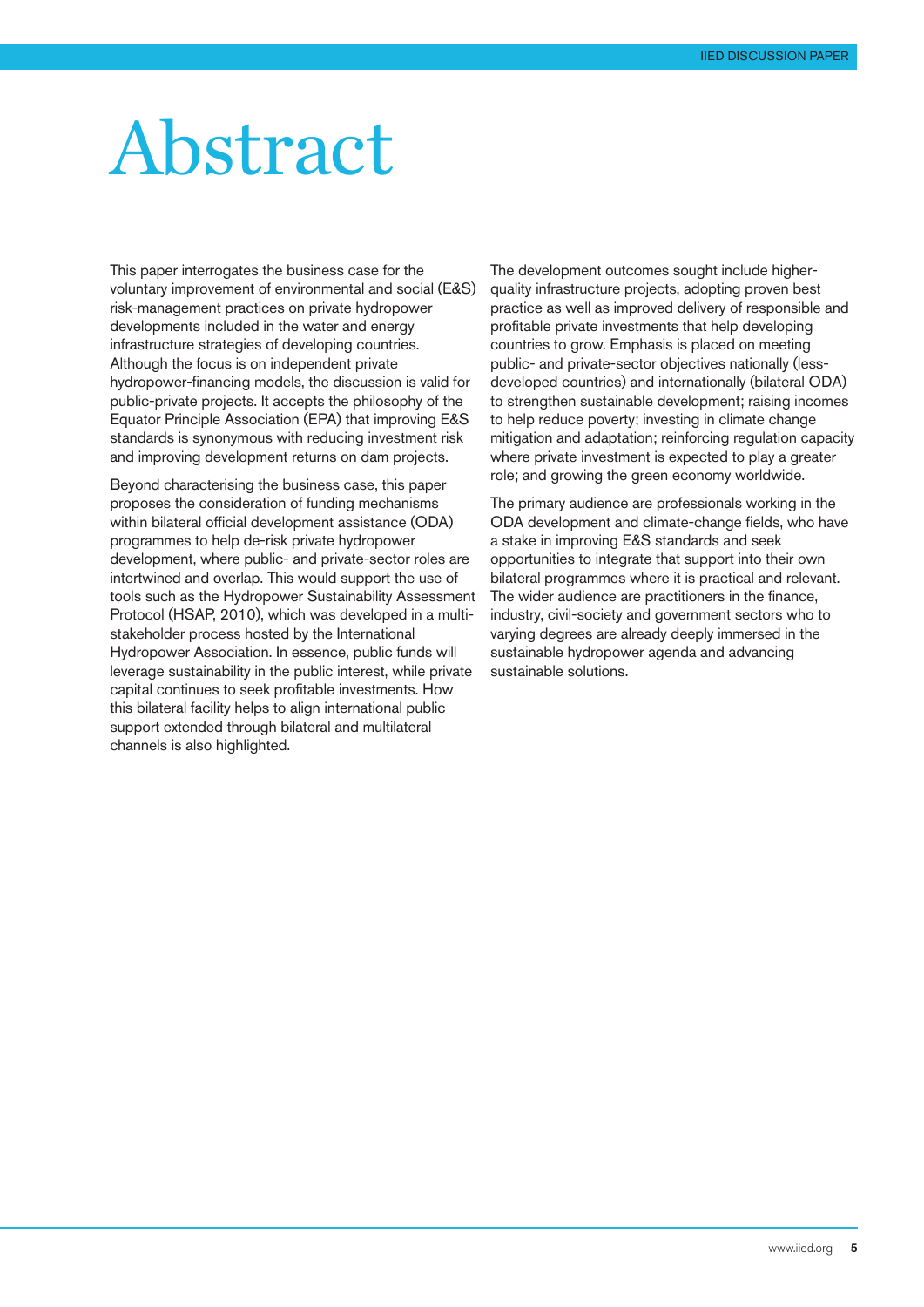# Executive summary

A review of social and environmental safeguards for large dam projects<sup>1</sup> showed that many large hydropower projects in developing countries, which the private sector has wholly financed, are regulated by nominal national standards alone. These requirements do not specifically capture advances in the past 3-5 years in safeguards of multilateral financing institutions (MFIs), the Equator Principle Association (EPA)'s minimum standards for private financial institution lending, or industry-accepted approaches for incorporating sustainability into hydropower business practices. 2

In practical terms, reliance on weak environmental and social (E&S) standards and regulation constrains the ability of developing countries to balance development risks and opportunities in their water and energy infrastructure strategies, especially where the private sector is expected to help overcome chronic shortfalls in public financing for infrastructure essential to underpin national economic development and growth aspirations. Weak E&S standards also increase the difficulties local communities face in engaging constructively with hydropower projects to manage their livelihood and poverty risks, and their ability through local action to optimally grow local economies that dam projects affect. From the private investor and lender's perspective, low or ambiguous standards add uncertainty to the respective responsibilities of the project entity and the government to manage critical E&S risks. On a global scale, scepticism about the adequacy of E&S standards and compliance contributes to a lack of sustained public acceptance of large-scale hydropower, which challenges the delivery of global greenhouse gas (GHG) emissions reduction targets.

According to the International Energy Agency (IEA, 2014), US\$10,000 billion is required globally to meet growing power generation needs to 2035, mainly in developing countries where over 1 billion people still lack basic electricity access. Despite a recent resurgence of investment in hydropower and infusion of capital into other renewable options, the IEA and World Energy Council (WEC, 2014) suggest that fossil-fuel

power generation will continue to attract the bulk of investment in developing countries, with an increasing proportion coming from private investment and privatecapital markets. Thermal options (eg natural gas and coal) are more attractive to private-sector investors because they offer lower financing risks, and intrinsically require less capital than renewable energy technologies or infrastructure with multiple development functions.

Yet seen from a global sustainability perspective, the lower GHG emissions from hydropower are attractive for the transition to a low-carbon-energy economy.<sup>3</sup> Incentives already exist to encourage low-carbon generation, but the question remains how public-sector policies and financial incentives can best leverage other aspects of sustainability when the private sector is engaged to provide infrastructure, especially for poverty reduction, improving local development outcomes and environmental quality. Similarly, context-specific opportunities exist where storage reservoirs may play a role in regulating irregular river flows as part of national climate-adaptation strategies, as well as growing recognition of the need to assess proposed new hydropower-storage projects with respect to climate vulnerability impacts and adaptation potential.

# The business case: improving risk management

Building on multi-stakeholder feedback explored in Skinner and Haas (2014), this paper reviews how responsible private hydropower developers and lenders approach E&S standards as a risk mitigation and management issue. It first argues the business case for improving E&S standards, which essentially accepts the Equator Principle philosophy that improving standards is synonymous with reducing investment risk. A specific aim is to ensure the incremental costs of improved standards are factored into project financing and revenue streams. This protects private developers' return on equity and reputation for future business, and may specifically reduce the risk of implementation delays that trigger contractual penalties and significant

<sup>1</sup> Skinner and Haas, 2014.

<sup>2</sup> Moreover, MFIs are involved in no more than 5–10% of large hydropower projects worldwide due to dynamic shifts underway in global infrastructure financing.

 $^3$  A significant share of the world's remaining 13,000 terawatt hours per year of hydropower potential is in developing countries, especially in Asia and Latin America and Africa that together accounted for the bulk of the 29–33 GW of new hydropower capacity commissioned globally in 2012 (IHA, 2013). In addition, storage hydropower backs up intermittent renewable sources (eg wind and solar) that would form part of a renewable portfolio.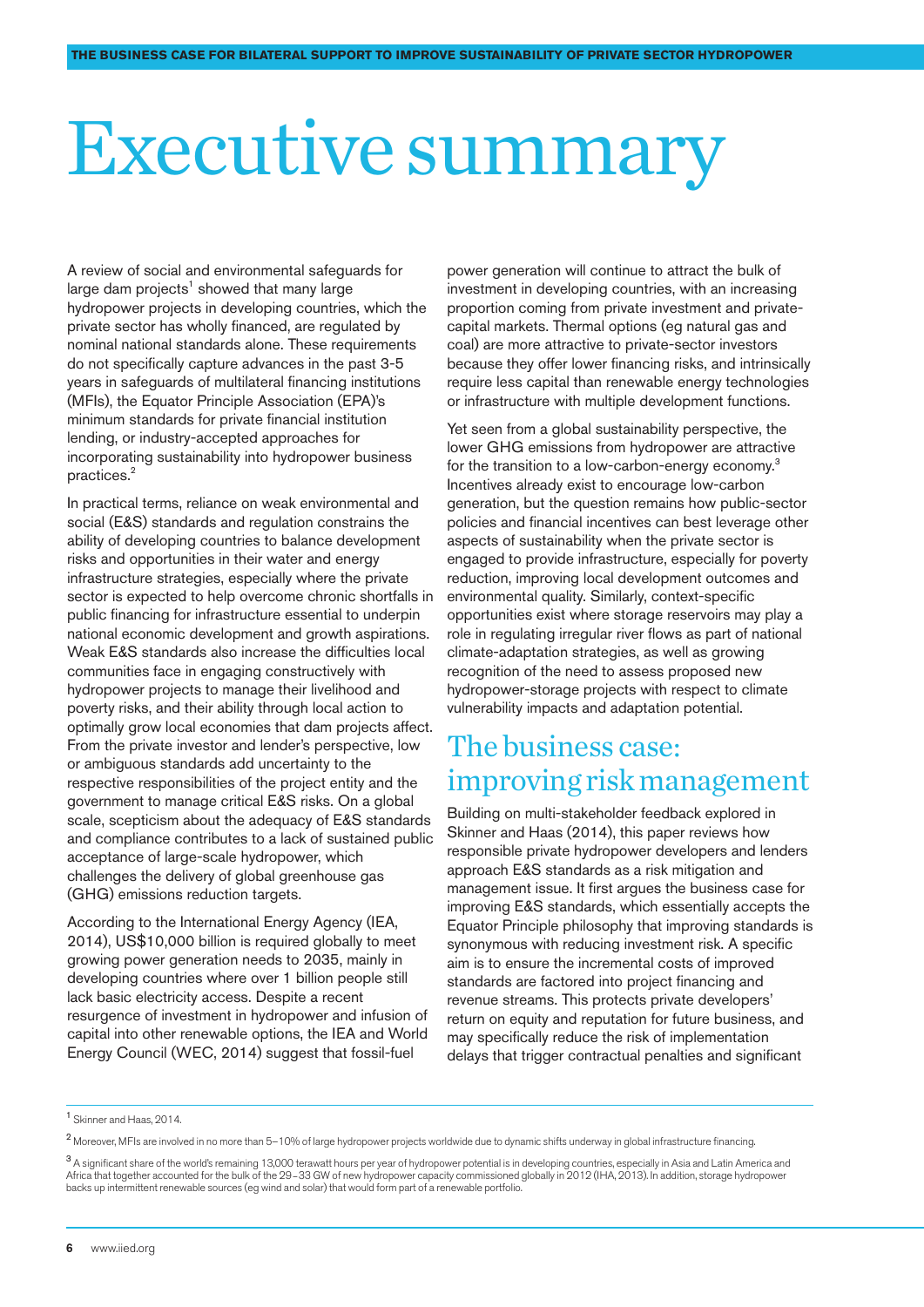interest during construction charges on multi-millionand -billion-dollar projects. The cost of doing so is often less than 3–5% of total project costs and typically can be absorbed in debt financing if identified early and reflected in key project agreements, such as powerpurchase and concession agreements. Ultimately, the cost is internalised in long-term electricity tariffs consistent with the 'user pays' principle.

The degree of risk can be illustrated by, for example, the forced suspension of work on the 2,000-MW Lower Subansiri hydropower project in 2011 in India (due to protests when it was half completed), which increased the project cost by US\$195 million during the initial 2.5 year delay. A 2-year delay on the 50 MW Bumbuna project in Sierra Leone during final project completion (2005–08) was assessed to have reduced the economic rate of return of the project from 42.2 per cent to 28.5 per cent. 4

Is this business case robust enough to prompt private developers to voluntarily adopt higher E&S standards beyond national and private lender requirements?<sup>5</sup> Or should regulators in developing countries simply adopt best-practice safeguards? The practical reality is that government regulators, commercial lenders and private developers all play a role in reaching decisions about responsible private investment and how to manage risks that shape development outcomes. The business case further recognises that specific types of project risk are best managed by the party most capable of addressing them effectively; and equally, the negotiated allocation of responsibility between governments and private developers to manage critical risks should be transparent. Typically, hydropower developers can manage many of the project risks, such as engineering and geo-technical risks. <sup>6</sup> But for critical E&S risks, the roles of government agencies and private developers (ie the public and private sectors) are uniquely intertwined and overlap. Although E&S risks on their own may not preclude responsible investment in all cases, how they are balanced with other technical, financial, market or reputational risks is a vital calculation. Moreover, public and local communities often see failure to manage E&S impacts effectively as the primary reason for opposing hydropower, especially when tools to do so are readily available but simply ignored. The international public sector could do more to help government agencies in less-developed countries to play their role more effectively and thereby foster responsible private investment.

# Sustainabilityassessments to complement standards and reinforce regulation

Over the past decade the shift toward sustainable hydropower has changed the tone and dynamic of the debate around large hydropower. It has also started to pay dividends by stimulating multi-stakeholder collaboration and innovation. One result is the emergence of sustainability-assessment tools to bolster early diagnosis of critical risks in project planning and appraisal stages; and if a dam project is implemented, to benchmark measures against internationally accepted practice, and prioritise the use of contingency budgets to manage the critical risks during construction and operation stages. The voluntary Hydropower Sustainability Assessment Protocol (HSAP), which a multi-stakeholder forum hosted by the International Hydropower Association developed between 2007- 2010, is an example of an assessment tool designed for such purposes. Regulators may also reinforce their monitoring and supervision capacities using HSAP implementation- and operation-stage assessments with certified independent assessors to guide use of this protocol. 7

The new assessment tools are not standards. In its latest review of the HSAP (the Protocol), the World Bank emphasized that it complemented rather than competed with the Bank's safeguarding policies. It is a useful tool to guide the development of sustainable hydropower to reduce risk to lenders, private developers and all stakeholders (Liden and Lyon, 2014). The World Bank now funds HSAP assessments on a voluntary basis to improve the quality of its hydropower project portfolio. Similarly, these assessments complement International Finance Corporation (IFC) Performance Standards and the Equator Principles, or more specifically, can be used in conjunction with them to enhance outcomes.

# Why call on international public finance?

Dialogue (see Annex 1) suggests that helping developing countries 'de-risk' private infrastructure provision is an effective way to improve broader development outcomes in the private-infrastructure investment landscape. International public-financing

<sup>7</sup> See www.hydrosustainability.org

<sup>4</sup> See references in Section 3 and Table 1.

<sup>5</sup> Some responsible investors argue that adopting best practice for E&S risk management is part of their corporate social responsibility ethos, business model and comparative advantage. Others may seek to limit spending to efforts to manage risk and deal with problems as they may arise, recognising that regulatory capacity, governance or monitoring is weak.

 $6$  How much developers (as operators) are compensated via the power purchase agreement tariffs for taking on specific risks or agreeing on the level of the contingency budget is established in negotiations.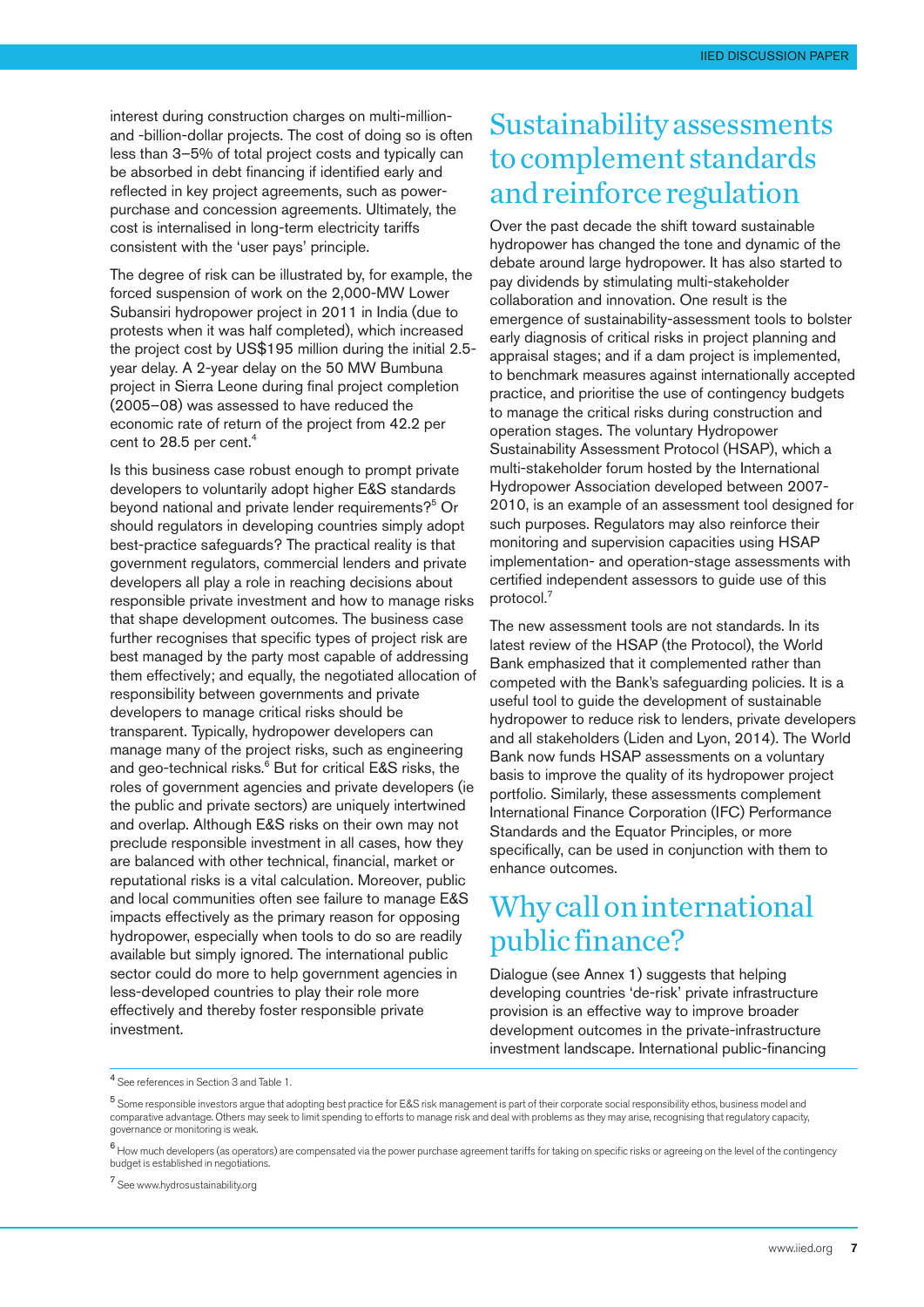support is already extended on that theme through programmes, lending facilities and guarantees of multilateral institutions (eg IFC and MIGA). Further scope exists to help de-risk private investment in hydropower developments, directly and indirectly supported by Organisation for Economic Cooperation and Development (OECD) official development assistance (ODA) programmes in the aid, trade and climate-change fields, where there is no MFI participation.

This paper therefore argues for the consideration of bilateral support to underwrite the voluntary adoption of improved risk-management practices, in ways that reinforce the business case for improving E&S standards and prospects for responsible private investment. An industry subsidy is not proposed. Rather the approach is to help developing countries leverage profitable private investment and enhance sustainability. It elevates the conventional notion of public-private partnerships in infrastructure from the project level to one of broader co-operation to incorporate sustainability into hydropower business practices. Public funds will leverage sustainability in the public interest, while private capital continues to seek profitable investment projects.

In relation to ODA financial flows, this materially reflects the philosophy of the Paris Declaration on Aid Effectiveness (2005) signed by more than 90 countries, which calls for the alignment of external development finance extended through MFI and bilateral channels and a focus on result-oriented approaches, where results get measured. It specifically recognises that capital risk is a significant barrier to boosting renewable-energy use in developing countries (NARUC, 2014), which has development consequences. Hydropower opportunities not pursued by responsible private investors, for whatever reason, are either: (a) picked up by the public sector, with or without MFI participation; or by other private developers and lenders less concerned about E&S standards and reputational risk; (b) not pursued at all; or (c) replaced by investment in equivalent thermal power (mainly). Although market analysis is needed to quantify the national development opportunities forgone or missed in each situation, <sup>8</sup> an indication of the scale of bilateral ODA support for hydropower may be seen in the Clean Development Mechanism (CDM). By 2013 the 24 United Nations Framework Convention on Climate Change (UNFCCC) Annex II countries supported 2,475 hydropower projects (245,000 MW of installed capacity) with carbon-financing, most without MFI participation. This simply illustrates OECD bilateral support for private hydropower is significant and offers a helpful entry point that can make a difference.

# The concept and elements of a bilateral funding facility

Dialogue suggests that results-oriented approaches to help 'de-risk' private infrastructure development, in this case hydropower schemes, may require a three-part funding facility to maximise voluntary uptake by the private sector as well as effectiveness in different developing country situations, and to meet bilateral programme aims. The facility may draw on the experience of existing bilateral export credit or technical assistance schemes and logically comprise:

- **Instrument A a grant** to fund use of new sustainability assessment tools by developers working in co-operation with government authorities, in particular the multi-stage Protocol (HSAP), which has an inclusive process and certified assessors.
- Instrument B a study reimbursement/risksharing provision to guarantee the developer's incremental cost of enhancing project preparation studies as advised by a Protocol assessment,<sup>9</sup> when it enables the cost of improved E&S standards to be factored into project-financing plans (eg specifically helping to convince all parties in the project negotiations including the government negotiators, offtakers, and potential private lenders and equity partners of the merits of going beyond legal minimum E&S standards on a particular project).
- Instrument C implementation support to help finance or provide technical assistance for the actual delivery of critical E&S risk management measures in selected, qualifying projects, as may be advised by the Protocol assessment or as a result of it, where eligibility criteria match national and bilateral programme priorities and special cases (eg offering financial products that lower the cost of borrowing, or a mix of direct lending or, potentially, grants).

Instrument A grants would primarily fund early or preparation stage protocol assessments in a timely way before project appraisal (ie informing the business case and factoring the incremental cost of improved standards and contingencies into project-financing plans). They may also fund implementation and operation stage protocol assessments that assist with the release of contingency budgets, as well as assessing whether promised results are delivered; and, in particular, provide a mechanism to help to reinforce weak regulatory capacity.

9 In particular, the ESIA family of studies including the construction- and operation-stage environmental mitigation and management plans (EMMPs) and related monitoring plans; for example, environment mitigation, management and monitoring plans (EMMMPs).

<sup>8</sup> If a hydropower project is not pursued, national development opportunities may be forgone (eg carbon reduction, poverty alleviation and environment sustainability); likewise if a hydropower project proceeds with weak provisions for E&S risk management, some national benefit may be gained at the expense of higher local impoverishment risks.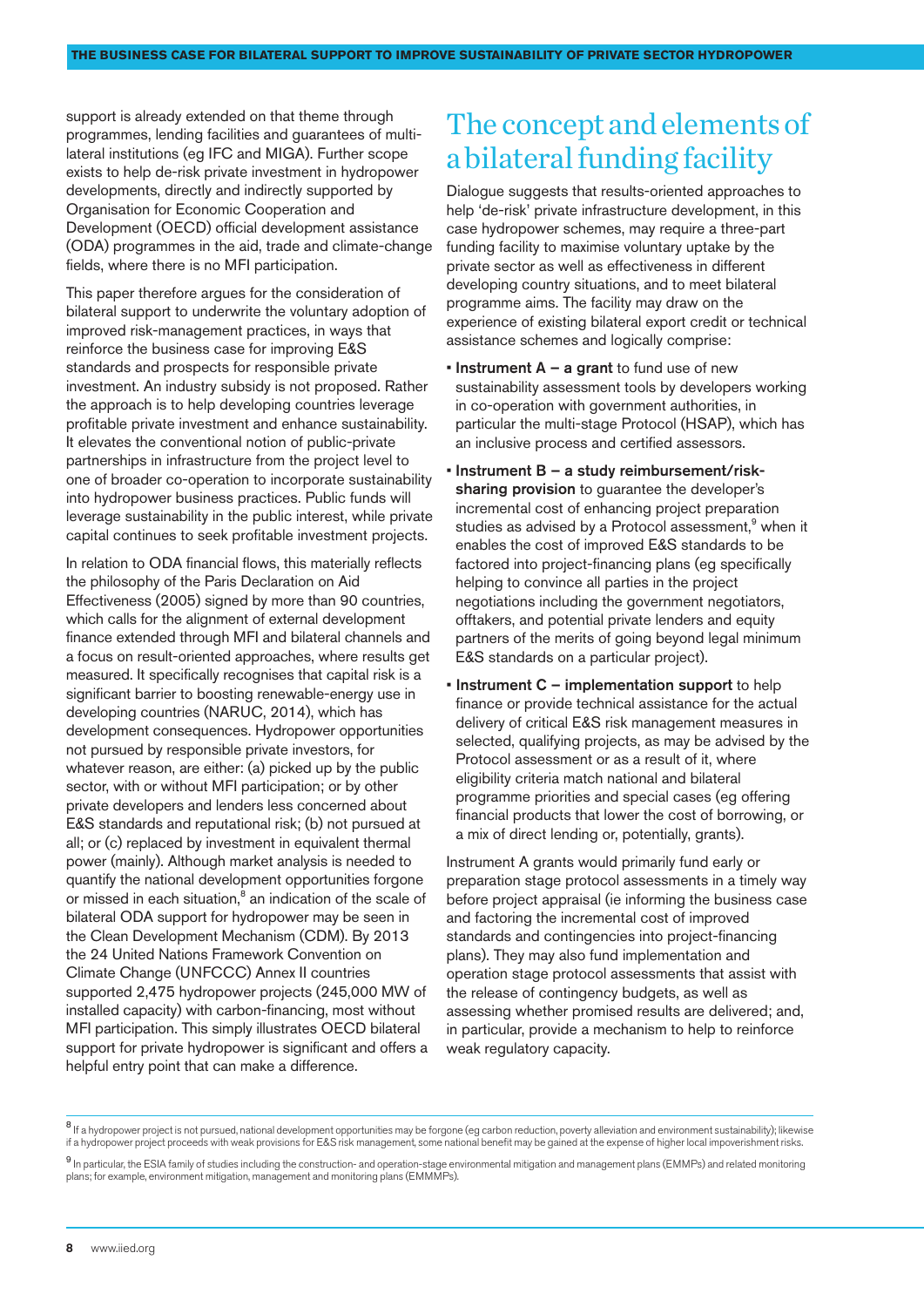Bilateral agencies may use implementation- and operation-stage protocol assessments to benchmark the quality (sustainability) of their hydropower portfolios to draw lessons for future programmes and better manage potential reputational risk. Using the CDM hydropower portfolio (data to 2013) as an indication of scale, if all 2,475 CDM hydropower projects were assessed under Instrument A (at US\$75,000 per assessment) the total cost would have been US\$185 million. Split equally among the 24 UNFCCC Annex II countries the average cost per 'bilateral' country would have been US\$7.7 million. The costs of implementing Instruments B and C will depend on the criteria established. For example, Instrument B may have a ceiling amount (eg US\$1-2 million per eligible project); though as a risk-sharing guarantee it would only be invoked for those projects that failed to reach financial closure (eg perhaps 10–20 per cent of projects). That may amount to US\$10–20 million for the CDM hydropower portfolio on average for the 24 UNFCCC Annex II countries. Similarly, Instrument C may have a ceiling for certain geographic regions, types or scales of hydropower projects set according to the bilateral criteria, and conformity to export-credit and technicalassistance schemes. Functional details, eligibility criteria and adequate controls will need to be developed to ensure these windows do not create perverse incentives, and provide incentives to genuinely leverage private investors up the E&S standards ladder.

# **Conclusions**

Private-sector hydropower development pursued with 'business as usual' thinking remains challenging. Limited institutional capacity and experience in implementing new standards challenge identification and management of E&S risks and integration of sustainability. Hydropower will remain controversial, particularly when best practices to manage E&S impacts and risks are underused or ignored outright, and little attention is given to improving regulation, monitoring and adaptive management. Advancing sustainable forms of hydropower with other renewable energy options to reduce the carbon intensity of economic development and growth calls for new thinking and greater publicand private-sector co-operation to work together to derisk 'good' hydropower projects (measured from a sustainability perspective) and reduce uncertainty about public- and private-sector roles. Efforts of the MFIs and private finance community through initiatives such as the Equator Principles show that improving E&S standards is now seen as synonymous with reducing investment risk and enhancing development returns. Resultoriented innovation that ensures international public support extended through multilateral and bilateral ODA channels is optimally aligned is thus part of the solution.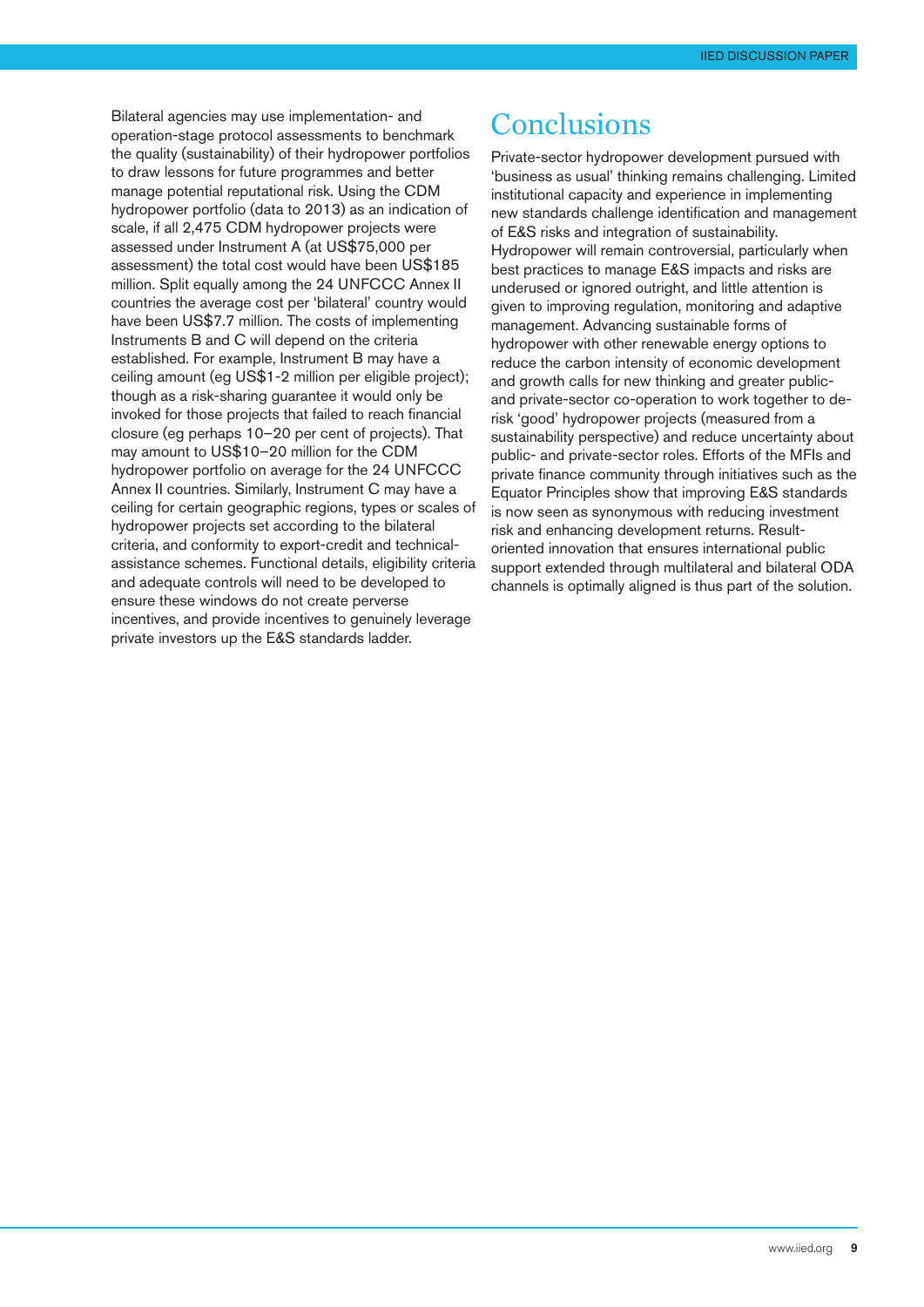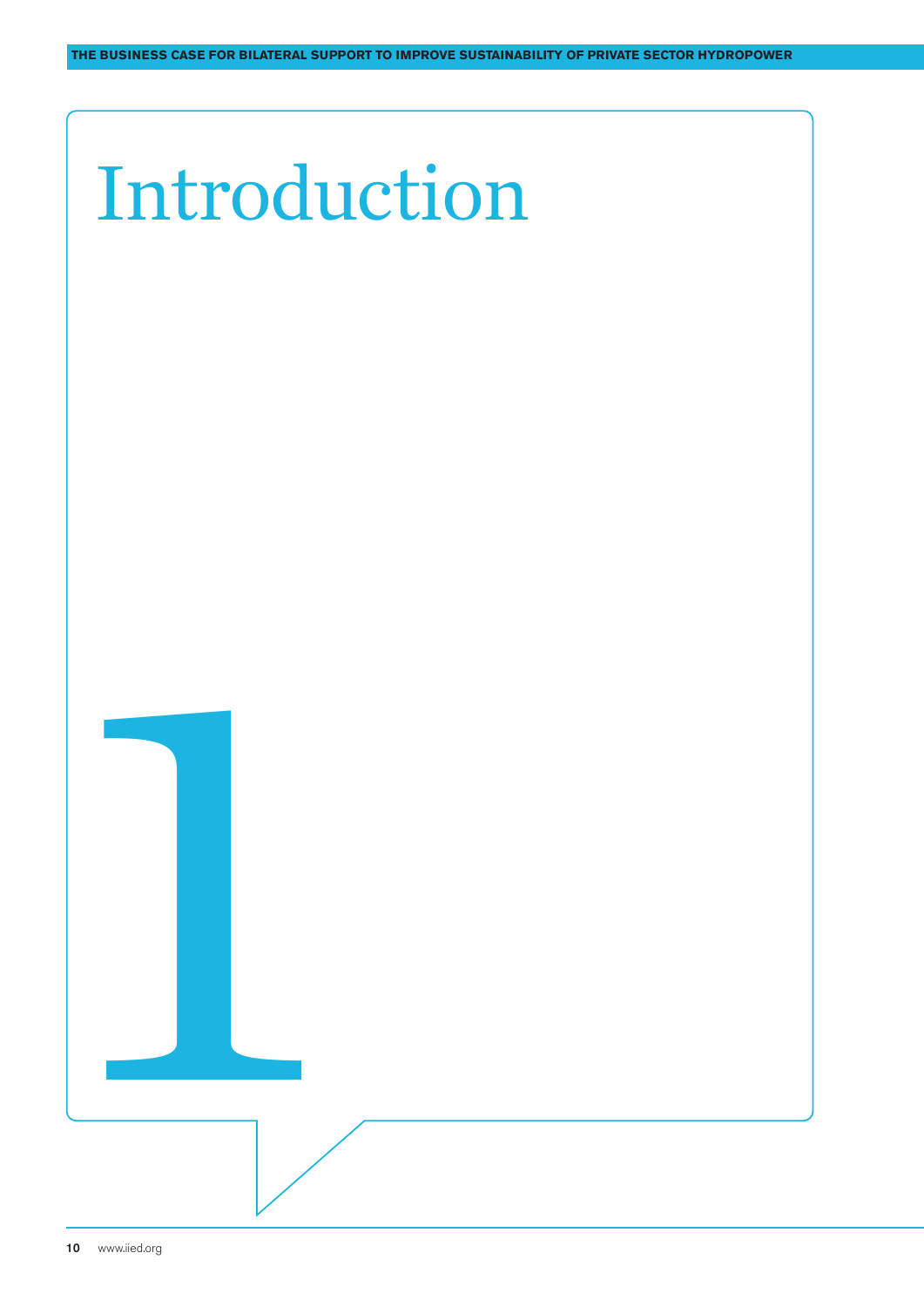IIED began exploring the hydropower and large dam standards nexus with partners in 2013. IIED noted the rise of climate mitigation and adaptation as a global development priority, as well as shifts in ways this infrastructure is financed globally affecting the implementation of environmental and social (E&S) safeguards, and the related debate on how large hydropower options are viewed in emerging carbonfinancing mechanisms. The resulting review (Skinner and Haas, 2014) offers an analysis of the changing global landscape of E&S standards for dams; and recommends timely steps in European Union (EU) supported processes that aim to improve dam safeguards and how they interconnect with water- and energy-resource, environmental and climate-change policies and programmes.

The review also notes the significant rise in privatesector financing and delivery of hydropower in developing countries, and the nature of (often nominal) mandatory E&S standards linked to national legislation, as well as (more stringent) conditionality imposed by funding sources. IIED therefore set out to explore industry and other interest in voluntarily improving E&S outcomes for private hydropower projects that attract bilateral support, in particular for projects falling outside of the scope of MFIs and Chinese commercial and state banks.

The findings of an initial dialogue with private-sector stakeholders are detailed in Annex 1 and are drawn on in the ensuing sections. Given that private investors and lenders are particularly motivated by return on equity (ROE) and reducing lending risk, this paper seeks to develop a business case for private-public partnership that meets private-sector culture and practice, and public-sector sustainability and poverty-reduction goals related to water and energy infrastructure provision. The primary audience are professionals working in the official development assistance (ODA) development and climate-change fields who are not necessarily familiar with private infrastructure-financing and riskmanagement practices, but have a stake in improving E&S standards and seeking opportunities for integrating that support into their bilateral programmes where it is practical and relevant.<sup>10</sup> The wider audience are practitioners in the finance, industry, civil-society and government sectors who to varying degrees are already deeply immersed in the sustainable hydropower agenda and advancing sustainable solutions, and are otherwise familiar with core issues in the wider hydropower and dams debate.

Discussion in this paper primarily relates to independent power producer (IPP) or non-utility hydropower generator models, where a developingcountry government seeks to mobilise private investment. Although data are limited, private-sector investment accounts for a growing share of global investment in hydropower generation, perhaps as much as 40 per cent of the International Hydropower Association (IHA)'s estimate of 29,000–33,000 MW of new hydropower commissioned in 2012.<sup>11</sup>

<sup>10</sup> Among different stakeholders tension exists between the objectives of achieving better hydropower only (in sustainability terms), achieving more hydropower and both aims.

<sup>11</sup> Data on private investment in hydropower are limited. Three generic types of financing models are public, public-private and private. Generally, IFIs such as the World Bank Group participate in no more than 5–10% of hydropower projects initiated each year globally (Skinner and Haas, 2014). Regional variations occur, such as in Africa and Latin America where MFI and OECD involvement in hydropower is higher and public and public-private models are common.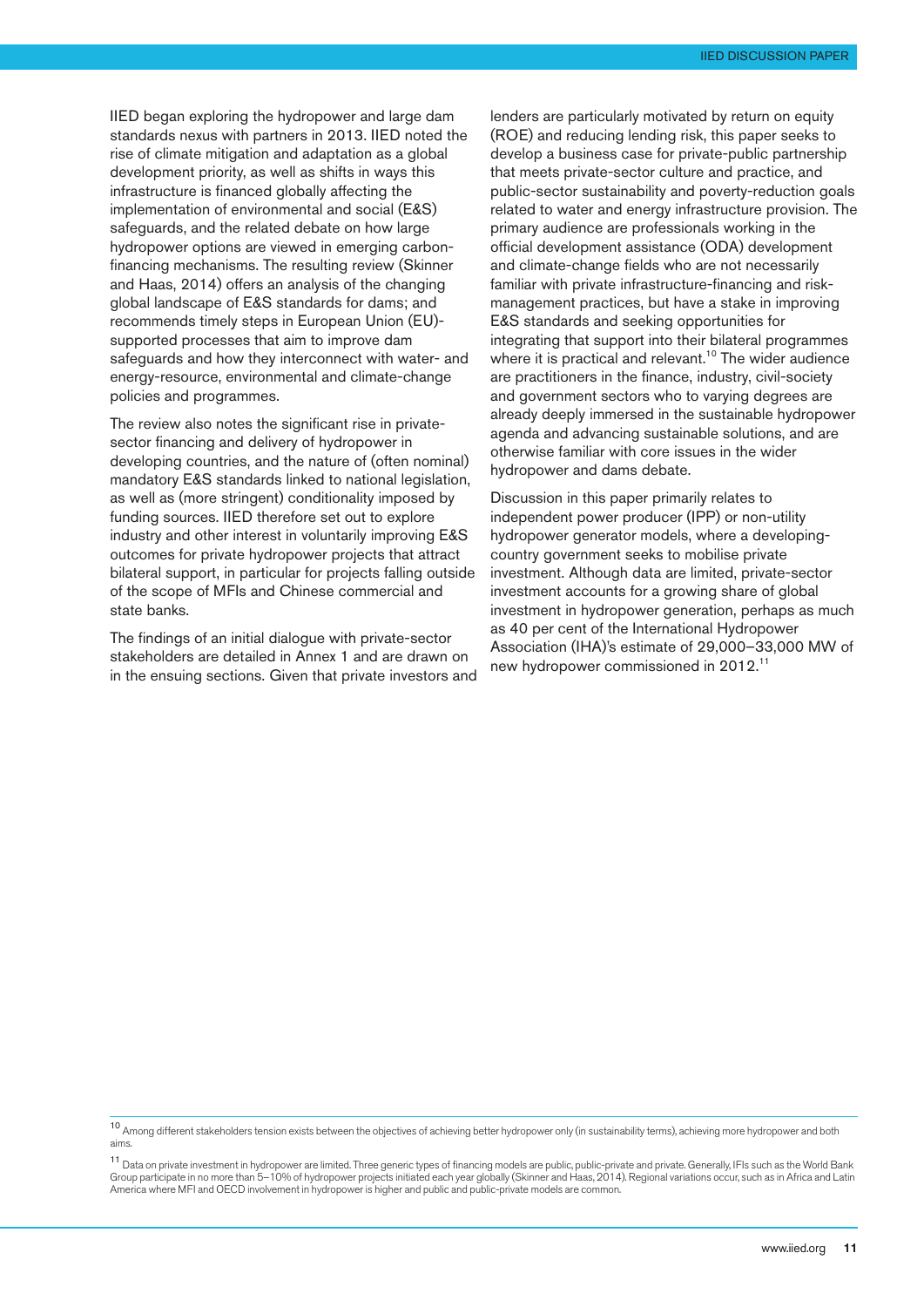# The changing globalinvestment landscape

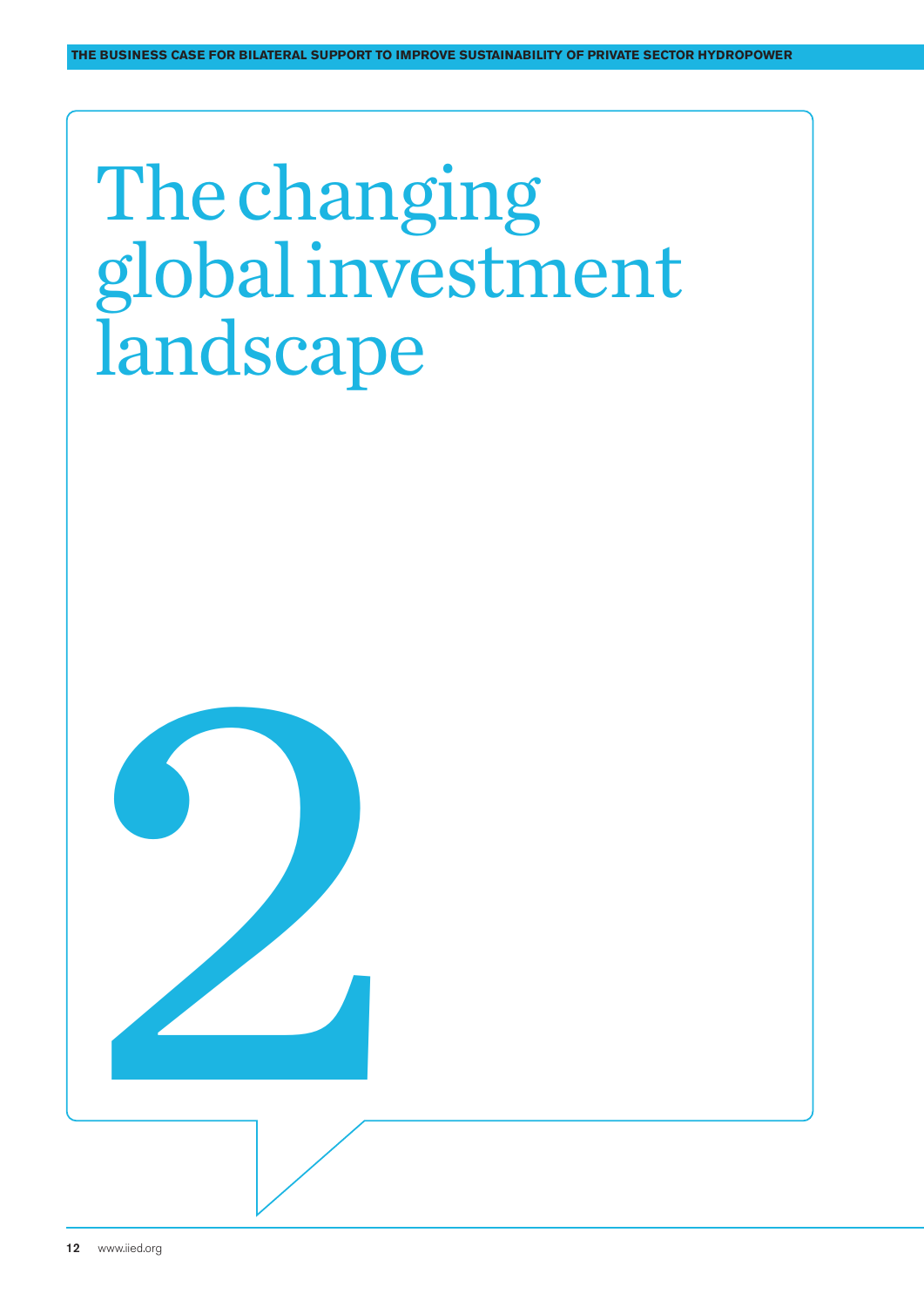In little more than two decades, the philosophy in the power sector has swung from largely public ownership to private ownership and operation in many developing and middle-income countries around the world (especially for power generation). This has followed the trends towards economic liberalisation since the late 1980s.

Increasingly, private finance is sought when already overstretched public budgets alone cannot meet projected requirements to finance infrastructure. There is a considerable focus on improving the investment climate in less developed countries (LDCs) to attract more foreign direct investment (FDI), recognising also that developing countries today compete for FDI as demand outstrips the supply of private investment capital. A variety of models exist for private infrastructure development and financing that allocate risk and share responsibilities and revenue between the public and private sectors and the communities that hydropower affects.<sup>12</sup> The reality is that certain types of private infrastructure development, including hydropower, have been challenging from a sustainability perspective. In some respects hydropower has moved from a public to a private model and is now heading for a next generation of public-private partnership (Rabin, 2008).

The recent pace of accelerated hydropower development has led to more private developers coming forward, some with little actual experience in hydropower development and managing E&S risks that are unique to large dams. This has focused attention on the need to build capacity among developers, as well as electricity companies and governments (Fields *et al*., 2009) and enhancing transparency, particularly where national standards and enforcement capacities are weak.<sup>13</sup>

## 2.1Multipleactors

Private infrastructure provision brings together many individuals and organisations with development and business orientations, whose interests may overlap even though their core missions may differ. Figure 1 conceptually illustrates the institutional landscape for private hydropower and IPPs. Interests range from local communities concerned about what a project means for local livelihoods and development; to power utilities concerned about energy security with a mandate to ensure affordable and reliable power supply; to an international finance consortium concerned about return on investment, and debt default and repayment.

Many interests are shared, including poverty alleviation, how resource-use benefits will be spread across society in the longer term, and how the 'economic rent' of

hydropower will be applied to manage the development trade-offs and risks of projects effectively. This interest would be reinforced if all parties involved in hydropower projects also agreed that corruption risks were transparently identified and mitigated (O'Leary *et al.*, 2010). A new project often involves a new set of local actors and local governments for the first time, each with varying capacities. Thus any project needs an inclusive and holistic engagement process from the very start.

# 2.2Public-andprivatesector roles with negotiated outcomes

Figure 2 illustrates how government and private-sector roles change and overlap through the project cycle. Governments decide the policy and regulatory framework for private infrastructure development, starting with the fundamental political decision whether to invite private participation; and if yes, to determine what options the private sector may pursue. In the case of hydropower, governments decide which river sites (or river reaches) to offer the right to develop as a private licence and the regulations on which to base the commercial negotiation of project agreements, including the E&S standards to apply. Private developers enter the picture when competitive bids are invited for hydropower development or developers make unsolicited proposals.

How E&S risks are managed reflects not only the mandatory national standards and conditionality of lenders (if any), but also the outcome of negotiations in the project-preparation phase that involve the government, private developer and financiers and are captured in key project agreements. This includes the allocation of responsibility to manage and share the various risks.

# 2.3 Evolving conditionality of multi-lateral financing institutions and lenders: the standards ladder

Since 2010 many MFIs have updated their standards for the assessment and management of E&S impacts and risks. Although the standards 'bar' is gradually rising, considerable debate remains over specific issues (Scheumann *et al.*, 2014). In parallel, a number of international conventions and EU directives have

<sup>12</sup> Head (2000) argued: "There are undoubtedly many possible models for sharing responsibilities, risks and revenues between the public and private sectors." For larger complex hydropower facilities and multi-purpose projects there may be a swing towards a mix of public and private investment in what many people still see as essentially public services, where the role for the private lenders would increase.

<sup>13</sup> Many countries want to accelerate hydropower development and call on private developers to make it happen faster with many projects in parallel. Regulators are under pressure to make it happen without the capacity or time to adopt best practice or closely oversee projects. The capacity of new developers with little previous hydropower experience is a concern where E&S risk management plans developed during project preparation are not always adequate or robust enough to anticipate and respond to the real issues that arise.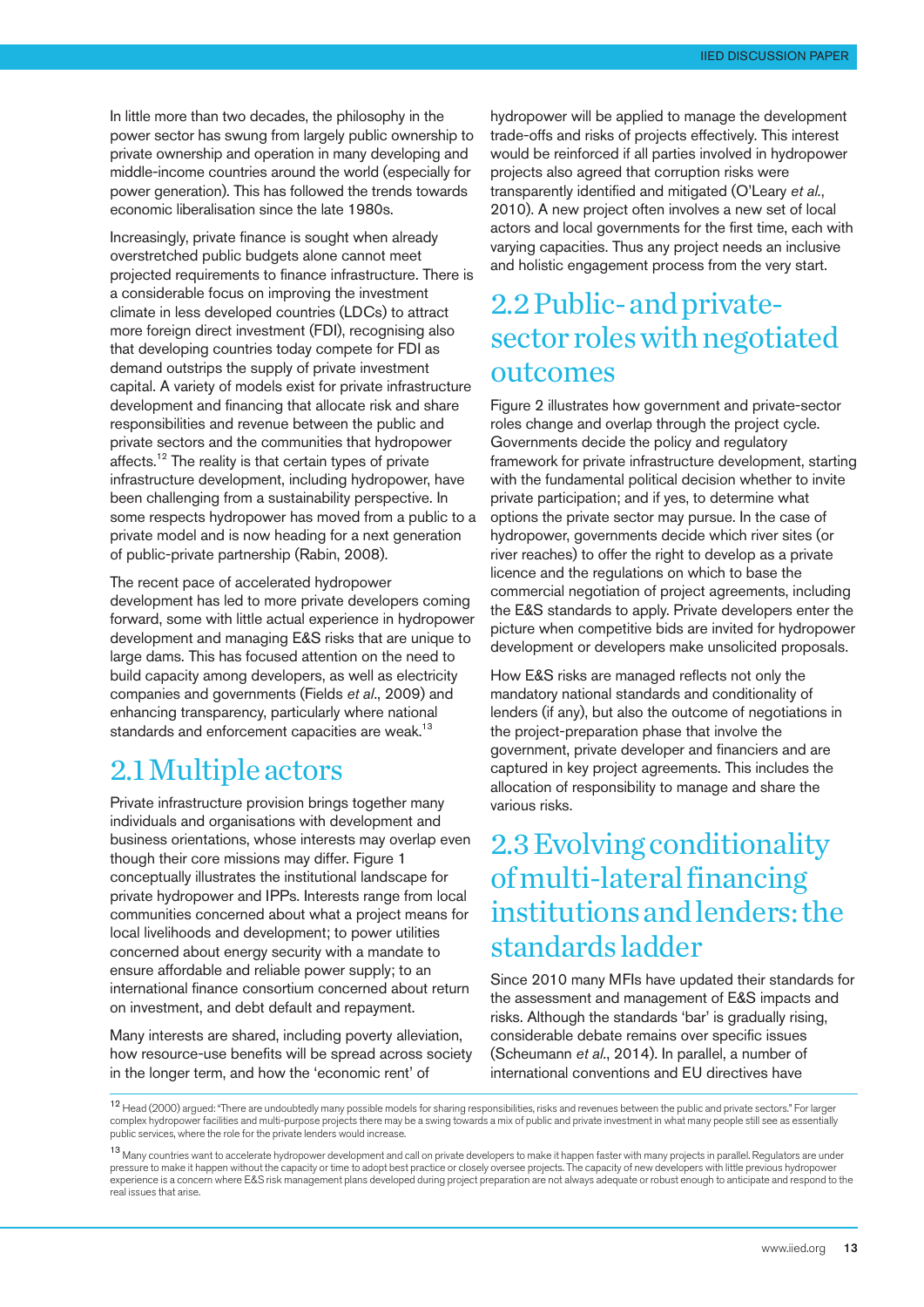#### **THE BUSINESS CASE FOR BILATERAL SUPPORT TO IMPROVE SUSTAINABILITY OF PRIVATE SECTOR HYDROPOWER**

Figure 1 a) and b): Institutional landscape of actors and their perspectives on private hydropower development and management

### INVESTORS, OFFTAKERS AND THE PRIVATE SECTOR

Ability to grow profitable businesses Return on investment Reduction of risk and uncertainty in government regulation Equal treatment of investors Energy services and reliability

### **GOVERNMENTS**

Ability to grow the economy Water and energy security Environmental protection and sustainability Tax revenue and fees More stable long-term tariffs Low-carbon energy production Ability to attract private financing Clarity of regulation and reduced conflict/controversy Public and electoral support

### LOCAL POPULATIONS AND CIVIL SOCIETY

Ability to grow household incomes Employment opportunities Access to affordable energy Environmental services Diversification of markets and services Ability to shape development decisions that affect them

## PRIVATE-SECTOR INFRASTRUCTURE BRINGS TOGETHER PEOPLE AND INSTITUTIONS WITH DEVELOPMENT AND BUSINESS ORIENTATIONS

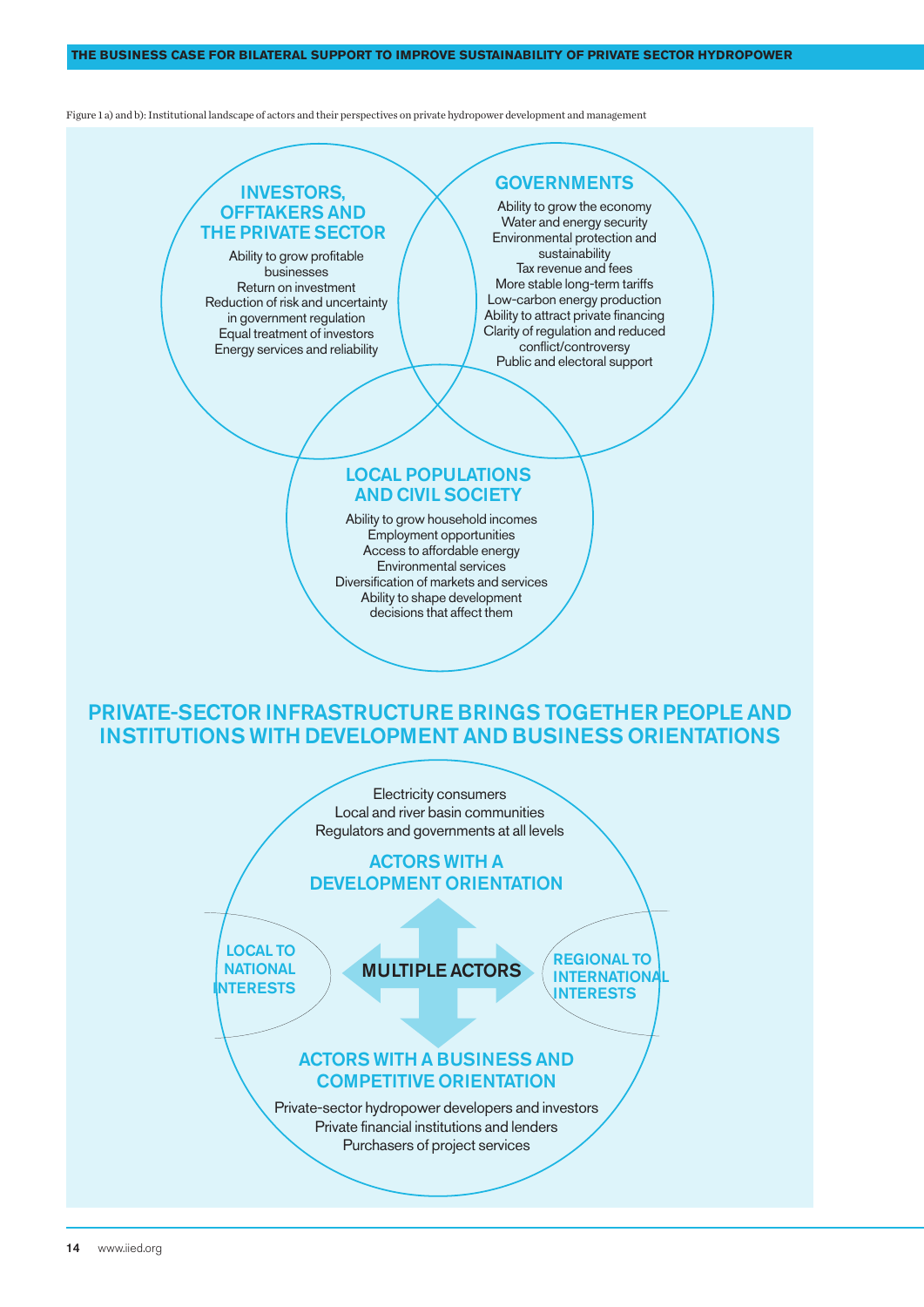



<sup>14</sup> In the first stage of the project which is the pre-project phase (i.e. the policy, regulation, strategic planning stage), the government is the main actor. Government agencies (or the government via instructions to a public electricity utility) are responsible to initiate processes and prepare or fund the relevant studies that inform any up-front government decisions influencing private hydropower development such as the electricity generation options to be pursued in the national development framework. Thus at that stage, the government plays a major role while the private sector is mainly limited to participate, as one stakeholder interest in any government-led process for consultation to establish the development policy framework (e.g., the normal public, private and civil society sector engagement).

<sup>15</sup> If the policy implies that there will be some private hydropower, the next stage "Project Preparation" which is project specific, will see the private sector, consisting of private developers and financiers, play a much greater role. The main tasks the developer undertakes at that stage, as indicated in Figure 2, includes all the project preparation studies, which may cost a few \$US million to 10's of \$US millions. These studies can stretch several years or even decades. The government plays a smaller role at this stage although it monitors and leads the reviews to approve project studies. Centrally, it negotiates the various project agreements with the developer.

<sup>16</sup> If the project achieves financial closure, the private sector becomes the main actor during the construction stage, which runs over several years, while the government supervises and undertakes the project-related activities falling under the agreements he committed to (e.g. constructing access roads).

<sup>17</sup> In the final operation stage (20-35 years), the private sector operates the project and does the operation stage EMMP while the government regulates the operation. The debt repayment period on a private project is typically of 8 to 12 years. Toward the end of the concession period the private sector hands over the project to the public sector. The private sector role at that stage may terminate. Or the government may retain the same private operator, or retender for operation of the project in a new concession.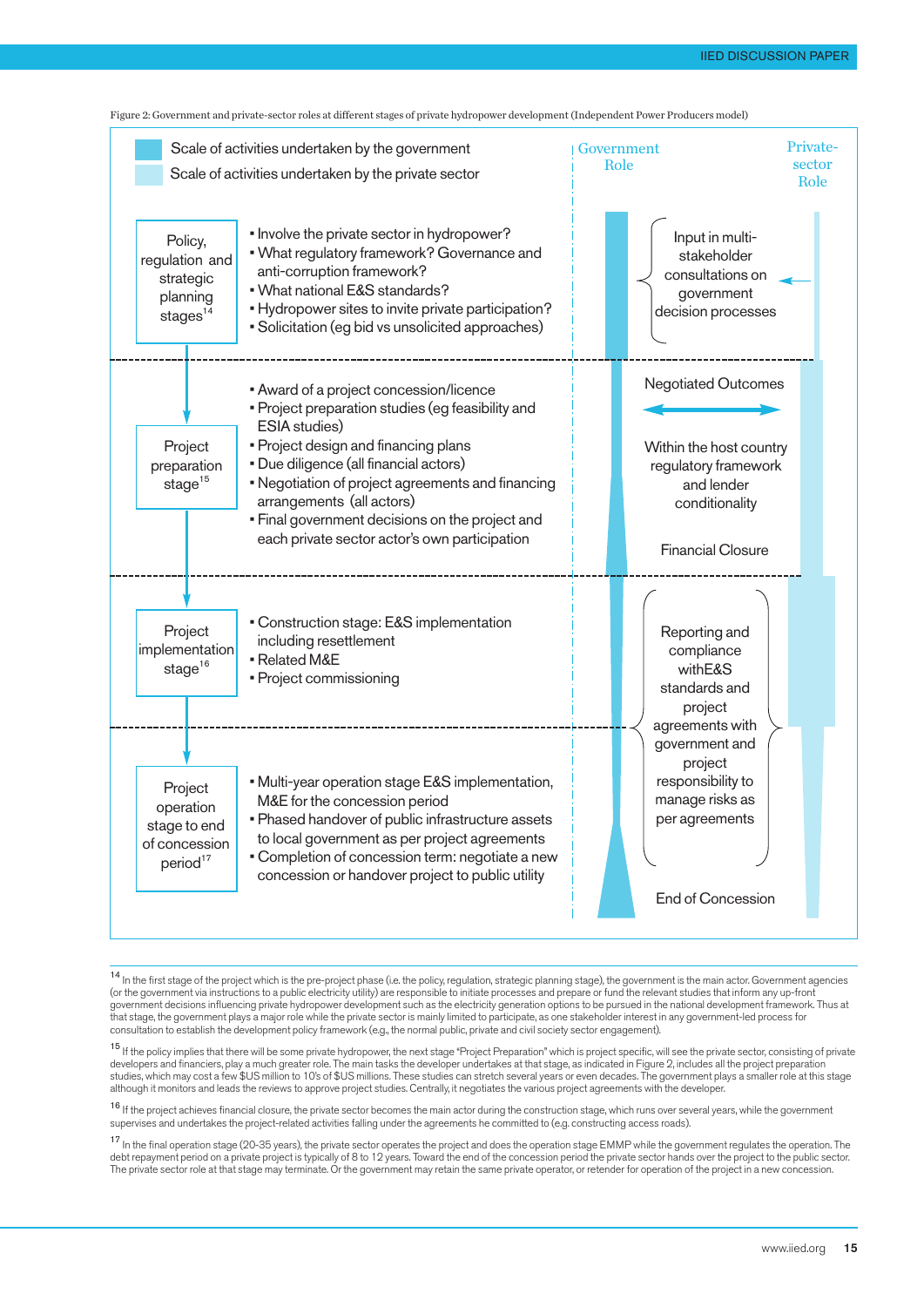adopted references to the multi-stakeholder World Commission on Dams (WCD) and Protocol (HSAP); for example, the EU Linking Directive (2004) on carbonfinancing regarding member country support for large hydro-electric dams<sup>18</sup> and OECD Export Credit Agency (ECA) support for equipment and services for hydropower projects (2013). 19

In effect a standards ladder has evolved, where risk management is accepted as synonymous with adopting improved standards, but not a guarantee. The Equator Principles, introduced in 2003, establish a lower rung on the ladder with a minimum acceptable norm for private financial institutions to apply in their due diligence. It is not static: the third iteration (Equator Principles III) was adopted in 2013 and now requires use of International Finance Corporation (IFC) Performance Standards on dams seeking project financing in emerging-market economies and LDCs where regulation capacity tends to be weaker, in effect moving further up the standards ladder as real or perceived risk increases.

## *Feedbackfromindustrydialogue*

The private sector will apply any E&S standards the host government or commercial banks require, provided that the costs are reflected in the negotiated project agreements, and there is a clear allocation of responsibility to manage E&S risks and boost local development between the project company and the government. Beyond these minimum regulatory standards, some developers may also adopt measures equivalent to higher E&S standards, according to their assessment of business risk.

Adopting IFC Performance Standards for project appraisal is a significant step, but does not mean the same implementation oversight and evaluation will apply as when actual IFC staff support is available. Although MFI standards actually vary and are rising, national standards are more likely to be the ones for private developers to meet. This discrepancy between international and national norms can result in E&S risks not being adequately anticipated and managed.

For governments and developers alike, the logic to improve standards is to enhance access to private financing (when the project offers a lower risk profile) and potentially to reduce financing costs. It is wholly consistent with the Integrated Water Resources Management Principle of water as an economic good and 'user pays' principle to internalise avoidance, mitigation and enhancement costs in project financing and revenue streams, and recognises that the ultimate user is the electricity consumer. This underpins the business case for incorporating the costs of better managing E&S risks in project financing.

Experience shows that neither voluntary action nor legal obligation can guarantee sustainable outcomes. A lot depends on how standards are interpreted and implemented. Practices such as independent evaluations, for example, add a degree of rigour and transparency that helps all stakeholders to better understand the specific risks, and informs negotiations on the best way to share and manage them.<sup>20</sup>

<sup>18</sup> See http://ec.europa.eu/clima/policies/ets/linking/documentation\_en.htm and [http://search.oecd.org/officialdocuments/displaydocumentpdf/?cote=tad/ecg](http://search.oecd.org/officialdocuments/displaydocumentpdf/?cote=tad/ecg(2012)5&doclanguage=en) [\(2012\)5&doclanguage=en](http://search.oecd.org/officialdocuments/displaydocumentpdf/?cote=tad/ecg(2012)5&doclanguage=en)

<sup>19</sup> The HSAP started as an industry response to the WCD (2000), which reinforced the call to improve practices. It is not a standard; rather the Protocol aims to complement standards. It is an enhanced sustainability assessment tool used to measure individual projects against globally applicable criteria and guide performance in the hydropower sector. Assessments rely on objective evidence to create a sustainability profile against some 20 topics, depending on the relevant stage of planning and development, covering all aspects of sustainability. It helps to better manage risk and provides a status baseline and benchmarking mechanism for continuous improvement.

<sup>20</sup> It may help private investors to decide whether they are considering a 'bad project' with unacceptable risks to avoid, even though it is financially or politically attractive, or to support a project where risks can be managed. It provides clear feedback to inform government thinking about improvement of regulation that may improve the quality and supply of private-sector investment to support a national development framework.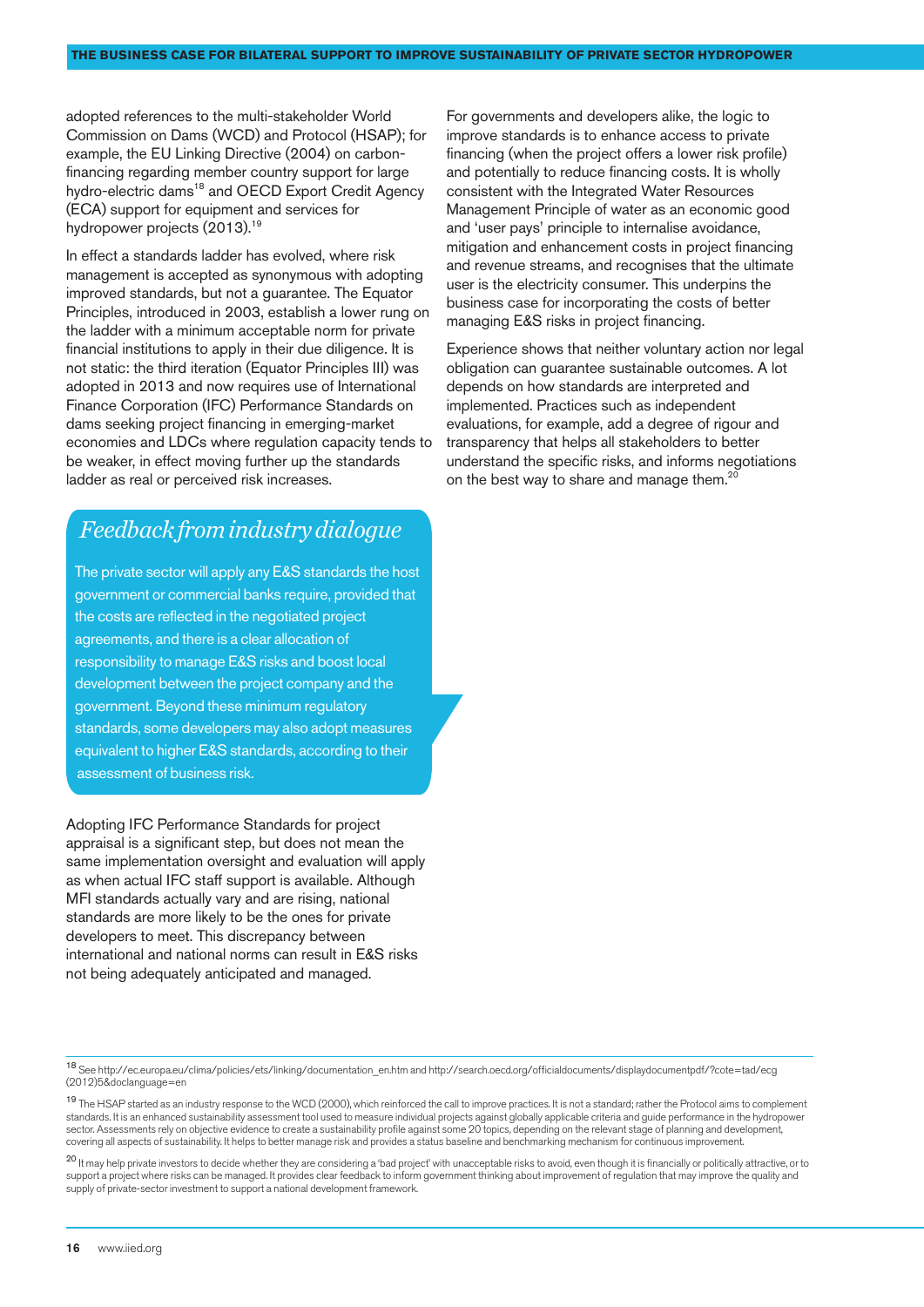# Thebusinesscase: improving risk management

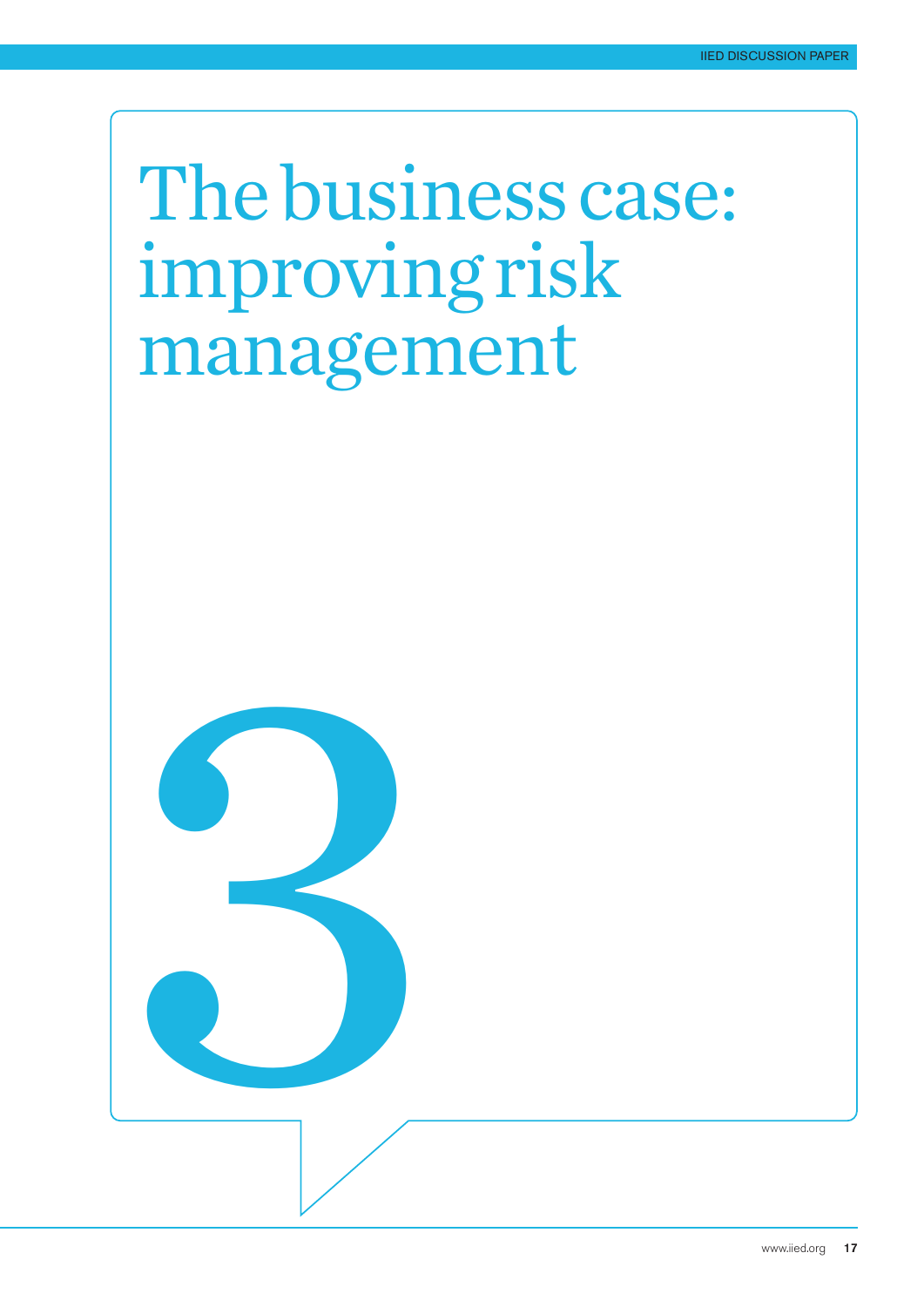In an ideal situation the host government establishes a robust regulatory framework and adapts good practice to national circumstances. The private developer is obligated to meet whatever standards the government requires and to use them to manage risks. The estimated costs are reflected in key project agreements, in particular the power purchase agreement (PPA) and concession agreement, not forgetting adequate contingencies to manage unforeseen risks. The costs are included in the project-financing plan, which the developer prepares to seek commercial loans, and are factored into the investor's own calculations of expected ROE.

Working back from this situation, an important question is how interested and affected stakeholders – especially environmental and social impact assessment (ESIA) staff of private developers – can make a convincing case for developers to spend more time and money on upfront studies to more accurately identify critical constructionand operation-stage E&S risks and ways to manage them. This essentially equates to adopting improved E&S standards, when there is no clear regulatory obligation to do so, though this may also raise liability risks (Box 1).

From the investor's perspective, often the major fear is an unexpected and prolonged delay in construction once debt financing has been committed and released. The risk of delay in a project's approval is a concern, but is often less problematic to the developer (Plummer, 2014). A stall in construction for various reasons (including local political party, local resident or environmental campaign protests) can trigger contractual penalties and additional interest during construction, which are enormously costly on a 'project that may cost many millions or billions of dollars.' Although developers may argue that delays were beyond their control, it can significantly reduce a

## BOX 1: LEGAL CONSTRAINTS AND LIABILITY

Company lawyers scrutinise all aspects of concession agreements and financing instruments. Perhaps perversely, the perception may be that additional E&S measures, undertaken voluntarily, may increase the developer's role in mitigation and possibly expose the company to additional and open-ended liabilities concerning project impacts.

project's economic rate of return (ERR) and private investors' ROE (see Table 1).

Unlike thermal power projects (eg gas turbines that are 'off the shelf' with short, fixed implementation schedules), hydropower is characterised by long periods of construction where cost overruns and project delays are at times substantially higher than the initial cost estimates, and may last years longer than anticipated. For example, with the forced suspension of work on the 2,000-MW Lower Subansiri project in 2011 in India when it was half completed – due to protests about dam safety and E&S impacts – the total project cost increased by 1,200 crore rupees (US\$195m) in the initial 2.5 years of delay alone.<sup>21</sup> Up to 70 per cent of a hydropower project's total debt may be for civil works and specified in regional currencies with double-digit interest rates. Developers involved in projects that experience construction delays may also acquire a reputation for not being able to deal with challenges as governments increasingly place greater emphasis on managing E&S risks and expect developers to have those capacities. 22

Table 1: Effects of construction delays on the rate of return on hydropower projects

| <b>50MW Bumbuna completion project in</b>                                                                                                                                      | 410MW Rampur project in India                                                                                                           |
|--------------------------------------------------------------------------------------------------------------------------------------------------------------------------------|-----------------------------------------------------------------------------------------------------------------------------------------|
| <b>Sierra Leone</b> (commissioned in 2010).                                                                                                                                    | (commissioning 2014–15).                                                                                                                |
| Total investment about US\$327m                                                                                                                                                | Total investment about US\$665m                                                                                                         |
| The dam was 85% complete when abandoned in<br>1997 due to civil war. A 2-year delay during final<br>project completion (2005-08), could reduce the<br>ERR from 42.2% to 28.5%. | A 1-year delay in construction could reduce the ERR from<br>14.5% to 12.4% and reduce the financial rate of return<br>from 9.3% to 7.7% |

Source: Plummer, 2013. Primary data from the Economic Analysis Report Bumbuna Power Project and the World Bank Project Appraisal Report, Rampur Project (World Bank).

<sup>21</sup> http://news.biharprabha.com/2014/07/subansiri-project-dispute-to-be-resolved-through-negotiations See also

www.thehindubusinessline.com/economy/arunachalassam-row-over-subansiri-hydro-power/article6283440.ece?ref=relatedNews

<sup>22</sup> The same principles may apply to private-sector developers bidding on EPC (Engineering, Procurement, and Construction) and turnkey contracts for projects developed by the public sector.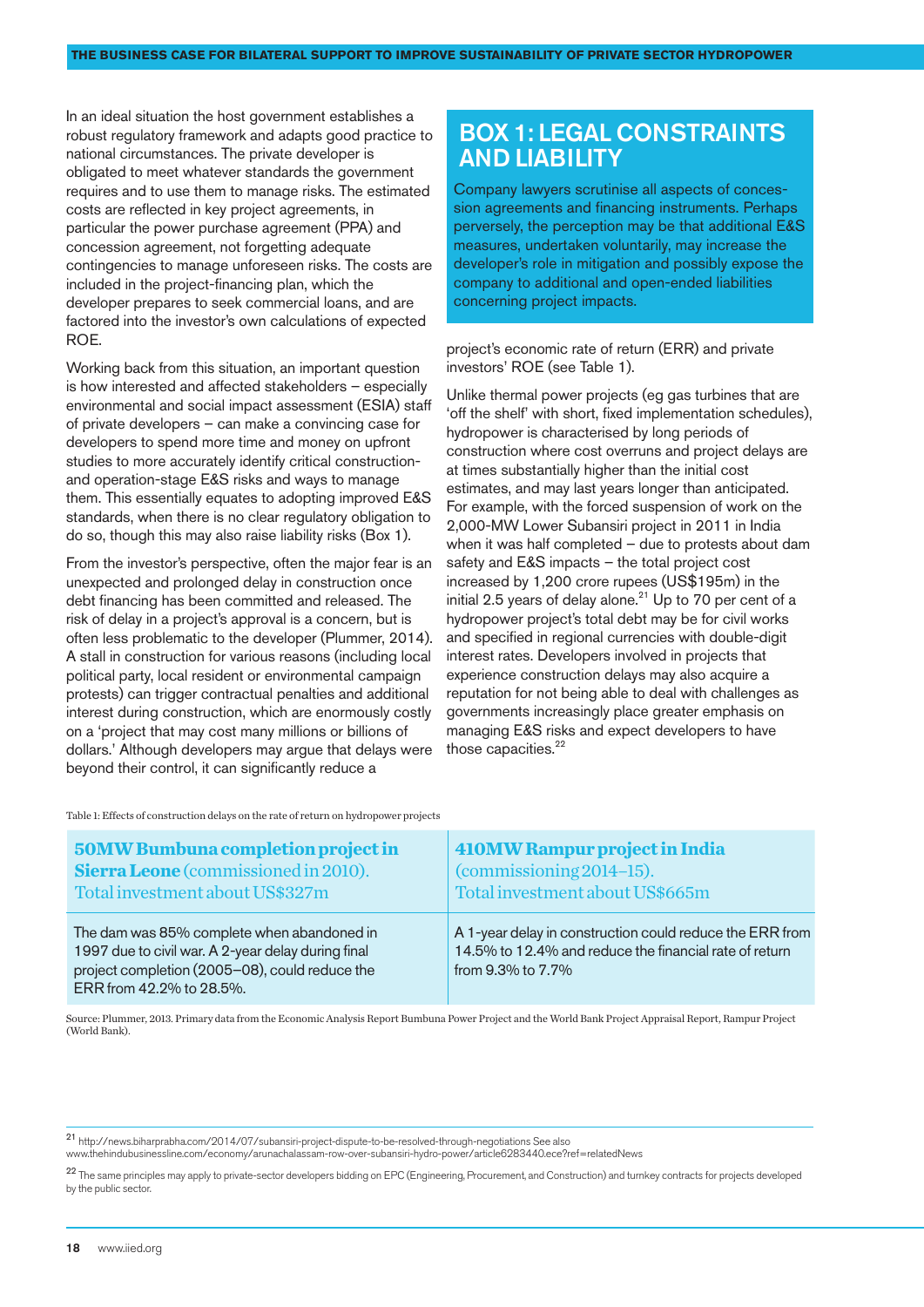#### Table 2: Financial and business risk categories 23

| Market risk               | The value of an asset falls because of changes in the price of the individual components,<br>their yield or their costs.                                                     |
|---------------------------|------------------------------------------------------------------------------------------------------------------------------------------------------------------------------|
| Credit risk               | An asset loses value because of its ability to redeem that value (repay). This can be<br>because it is downgraded (credit rating) or, in extreme cases, because it defaults. |
| <b>Liquidity risk</b>     | Initially to raise the liquid cash to meet collateral obligations, or to execute a transaction at<br>the current market price (funding versus asset liquidity).              |
| Operational risk          | Systems failure, management errors, faulty controls, internal or external fraud, human<br>error, inadequate processes.                                                       |
| Legal and regulatory risk | Contract unexecutable as the counterparty did not have the authority, changes in laws or<br>regulations.                                                                     |
| Business risk             | Making the wrong business decisions; miscalculating demand, pricing, technology,<br>channels, marketing.                                                                     |
| Strategic risk            | Incorrect business strategies.                                                                                                                                               |
| <b>Reputation risk</b>    | Loss of reputation for fair dealing, loss of belief that a firm is successful, legal execution of<br>the business, dealing in 'disreputable' activities.                     |

# 3.1Riskcategories

An investor typically assesses the overall risk level of a given project prior to agreeing to participate in a project and extend financing. In a regulatory framework risk is generally categorised by type. Each risk type (Table 2) is measured, managed and reported, and the aggregate level of risk is then compared to the expected return to make an investment decision.

Project finance in general, and large hydropower projects in particular, may present a mixture of risks under these categories simultaneously. Sound management of technical, financial, legal, regulatory and other risks is needed for a successful project. Business and regulatory risks (eg failing to acquire the necessary permits and licences or to conclude negotiations on risk allocation and sharing between the various public- and private-sector actors involved) pose the largest risks to project finance in the early stages of a project. These are followed by risk in the construction phase (unforeseen delays and interruption), which may result in liquidity and credit risks (eg failing to make payments or secure additional funding). Not addressing the E&S risks adequately could be one cause of the risks described above. The impact could also be severe if a risk materialises during the operational phase. This may be caused by poor planning and implementation (operational risk) or by a changing regulatory environment (regulatory risk).

# 3.2Howdoestheprivate sectoraddressenvironmental and social risk?

Typically, potential private developers assess E&S risks in terms of mandatory compliance with applicable national standards and lenders' requirements.<sup>24</sup> They balance these with other categories of risk and benchmarking against accepted good practice in due diligence processes to arrive at a business decision whether to participate in a particular project, and on what terms. In practice, private developers usually have several decision gates in the project-preparation process, as they identify, weigh and assess risks and opportunities, and commit new tranches of funding. Box 2 illustrates a range of internal risk-management processes at companies that develop hydropower.

Private financial institutions (PFIs) that consider participation in a consortium — whether as lenders, equity investors or otherwise — consider a variety of

## *Feedbackfromindustrydialogue*

"In considering an investment in hydropower there is nothing the Board of a company dislikes more than uncertainty in how uncertainty will be handled."

<sup>23</sup> In addition, various other project-related risks exist, such as geotechnical and construction risks, hydrology risk and E&S risks.

<sup>&</sup>lt;sup>24</sup> Some standards are subject to interpretation as regards quality and effectiveness in avoiding or mitigating adverse impacts and enhancing positive impacts.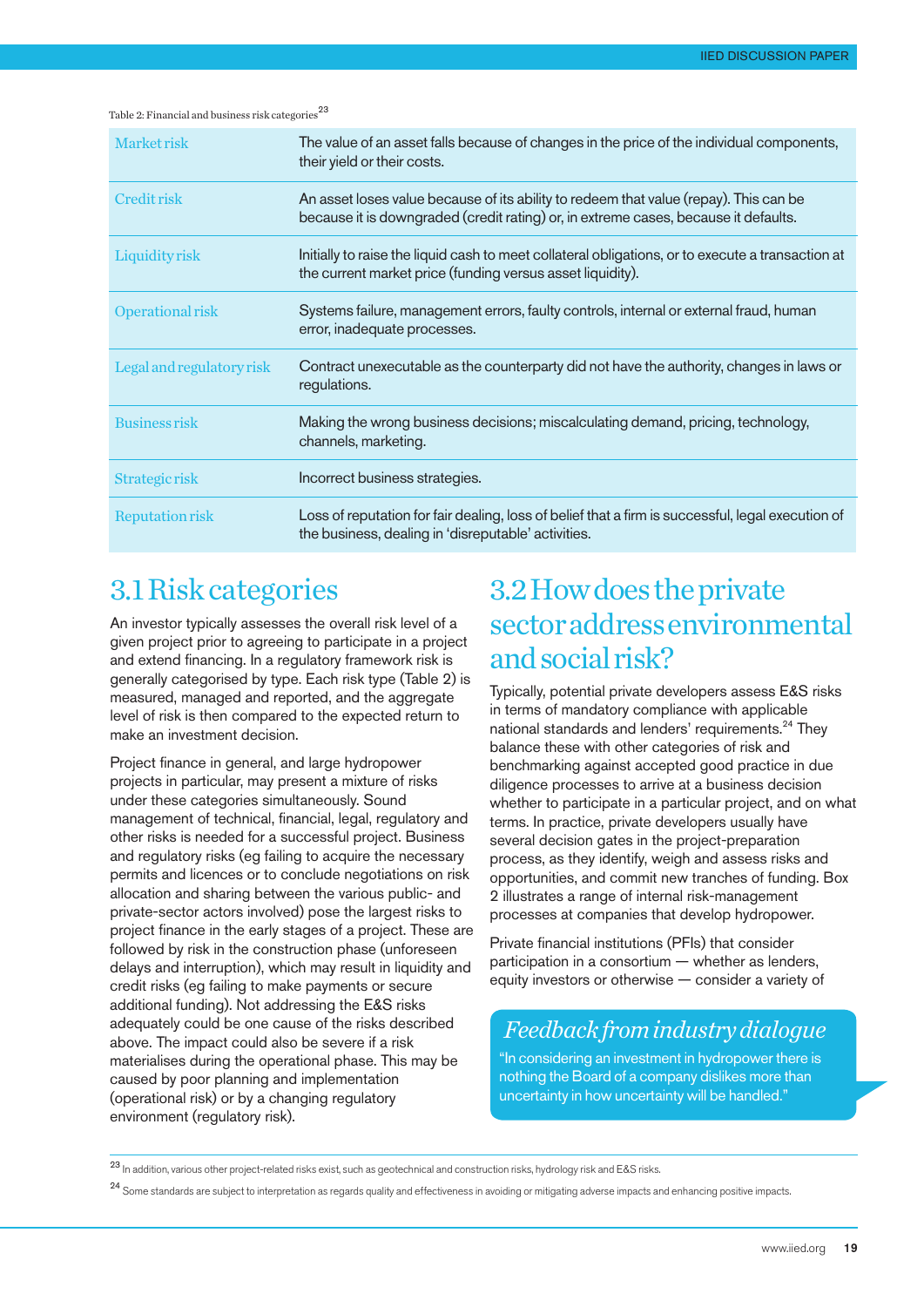## BOX 2 INTERNAL RISK ASSESSMENT APPROACHES OF COMPANIES VARY

Most large companies have corporate social responsibility commitments and internal procedures. For example:

- Odebrecht (Brazil) undertook an internal evaluation of all company procedures against IFC Performance Standards when it applied for a partial risk-guarantee facility to finance hydropower and other infrastructure projects, and otherwise places E&S risk in the high-risk category in internal assessment procedures.
- Statkraft (Norway) uses a system whereby senior department managers sign off on assessments of risk at various stages of project preparation to authorise successive tranches of spending financed by equity.
- MW Global (USA) operates an internal riskmanagement committee that vets all project-preparation studies prepared for private developers, and proposals to work with contractors and partners on the construction and implementation of projects, including engineering, procurement and construction proposals.
- Bhote Khosi (Nepal) undertakes normal ESIA studies and applies the ISO1400 family of standards as part of a continuous improvement process in E&S management.

potential E&S risks, even when the project complies, or appears to comply, with the nominal standards embodied in the laws of the host country. Their primary concern during the transaction appraisal processes and subsequent negotiations on whether to extend project financing is to identify and limit exposure to financial, legal and reputational risks. Other risks, such as governance risks that are part of country risks may also be a concern. 25

The private developer and its equity partners will balance the various technical, legal, financial, E&S, market and country risks they see and decide which are more significant than others. Broadly, this argues for assessment tools (such as the HSAP) that improve the ability to look comprehensively across all risk categories, and do not only look at E&S risks in isolation. But generally, on their own, higher E&S risks as perceived by private developers may not be the major impediment to responsible private-sector investment in hydropower. Rather, how E&S risks are weighed and factored into the overall risk assessment calculations that private developers and lenders make, and in independent due diligence studies they commission, is a key consideration.

One illustration of the private-sector perception of the relative importance of a selection of risk factors on runof-river (ROR) schemes is illustrated in Figure 3, which provides data for Turkey. Site geology and environmental issues were seen as the two most important risks.<sup>26</sup>

In practice a company's risk assessment processes will detail project-specific risks, such as identified in the project's ESIA studies; but as they escalate up the corporate ladder and are communicated to the executive and board levels, the attention and focus may be more about business risk. For an environmental incident, the risk will be of a fine or prosecution, or reputational risk, not so much the risk to the biota or surrounding community. If regulatory capacity is weak, the developer may assess the business risk from an incident to be low and not spend additional money on preventing it, but instead deal with it if it happens and it is picked up by monitoring. Hence the standards and supervision capacity of national governments are important for sustainability, as is the consideration of risks that all stakeholders may perceive to be important.

Figure 3: A sampling of views on the relative importance of risks on run-of-river hydropower projects in Turkey



#### Source: Kucukali, 2011

25 Although the ability to identify and manage risk concerns all financial actors, the perspectives are subtly different. Some actors, such as MFIs, are concerned with ways to improve the overall country risk-management framework established by the body of relevant law and regulation. Bilateral export credit agencies may also offer guarantees to mitigate country risk.

<sup>26</sup> Based on a qualitative assessment where 14 experts from commercial banks and companies involved with ROR schemes were asked to grade the relative importance of risk factors in ROR projects, which typically have comparatively low resettlement and reservoirs (Kucukali, 2011).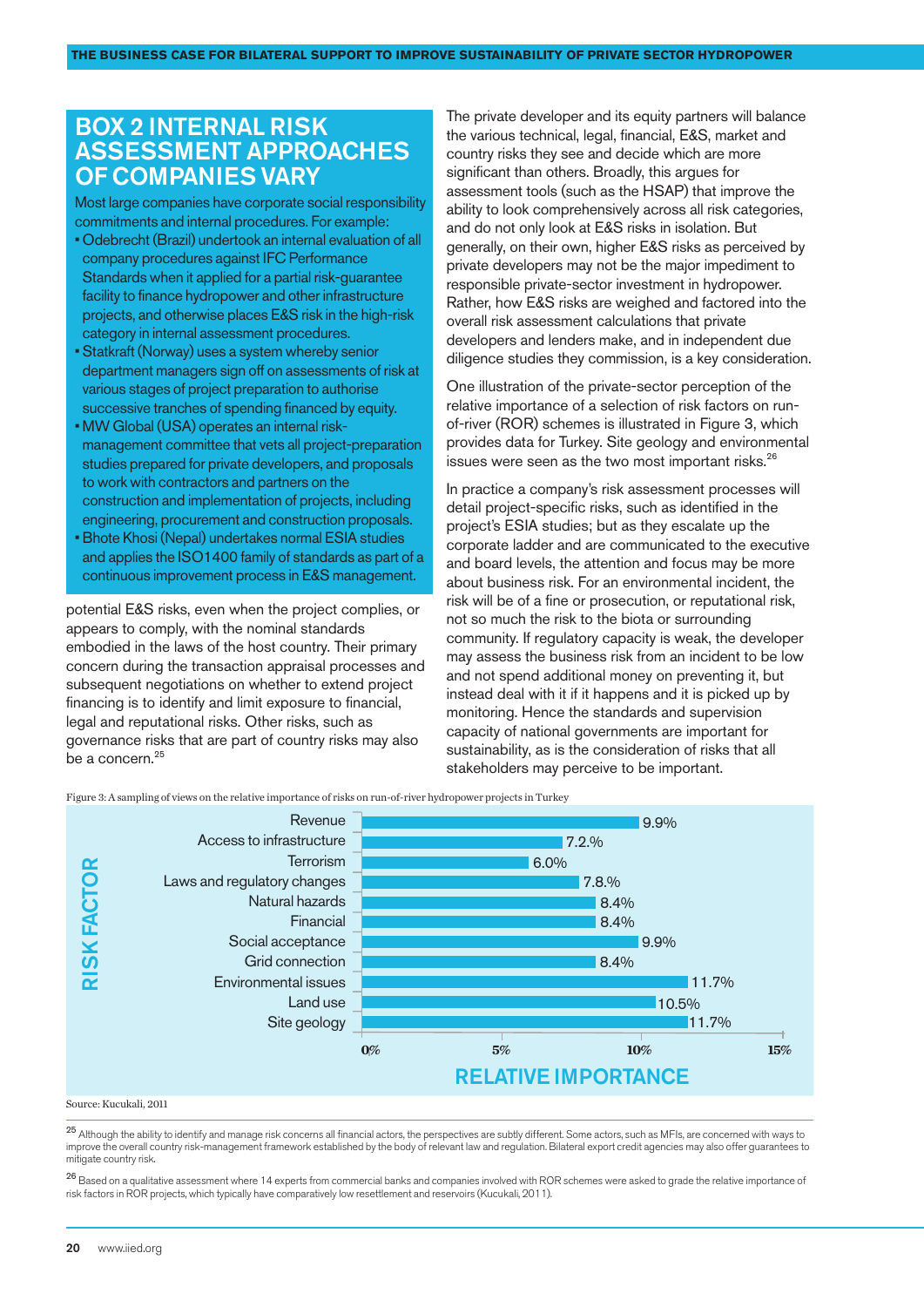Private developers also need to understand if they can manage E&S risks and thus decide what risks they may take at implementation and operation stages, and what risks they expect the government or third parties to manage, and if they are likely to deliver.<sup>27</sup> Most companies are reluctant to assume risks they cannot manage alone, and thus a process involving all parties is needed. Private developers must also judge whether they have sufficient internal capacity and financial resources to assess the critical risks accurately upfront, and whether the government has the capacity to deliver its part of the bargain, along with a contingency plan if it is unable to do so.

# 3.3Managingenvironmental andsocial riskover the project cycle

Figure 4 illustrates the project cycle for an IPP project and Figure 5 shows the agreements, contracts and partnerships that are typically put in place. <sup>28</sup> Apart from strategic planning where the government decides the regulatory framework, including national E&S standards to apply, the three main stages start with project preparation

## *Feedbackfromindustrydialogue*

Staff of a developer in charge of ESIAs must make a business case to their manager for ESIA study budgets, and in effect compete with other disciplines for budget. Justification is needed forincremental spending (beyond normal) to demonstrate the added value of meeting higher E&S standards during construction and operation.

and include implementation and operation stages that span the concession term, generally of 25–30 years or more.

Once the developer acquires the concession rights, a locally incorporated project company is usually formed as the legal entity to construct and operate the hydropower project, where an equity stake is held by the consortium partners (eg the private developer and other equity investors). In public-private hydropower projects, such as the Nam Theun 2 project in Lao PDR, the government itself may also take an equity stake, which it must finance.

### Preparation phase

Typically, the developer (project company) is responsible for the project-preparation studies and bears all expenses

Figure 4: Risk assessment and management at different stages of the project cycle in private hydropower development



27 When governments implement E&S activities as part of their commitment to a project, but due to lack of capacity (or other failures) this is not carried out in time or correctly, the impact on the project is the same in terms of potential delays, but developers may be almost powerless to address the issues.

<sup>28</sup> In a comprehensive risk-management framework, E&S issues need to be considered from the strategic planning stages, where the actual options are identified, and through the subsequent stages of the project lifecycle. Strategic planning is also fundamentally important to select alternative river sites to avoid and minimise adverse impacts of potential dam options. The private sector typically comes into the picture only after the government has reached those kinds of decisions, though there are circumstances where a private developer's feasibility study may consider site location options for a dam, but generally within the same river reach.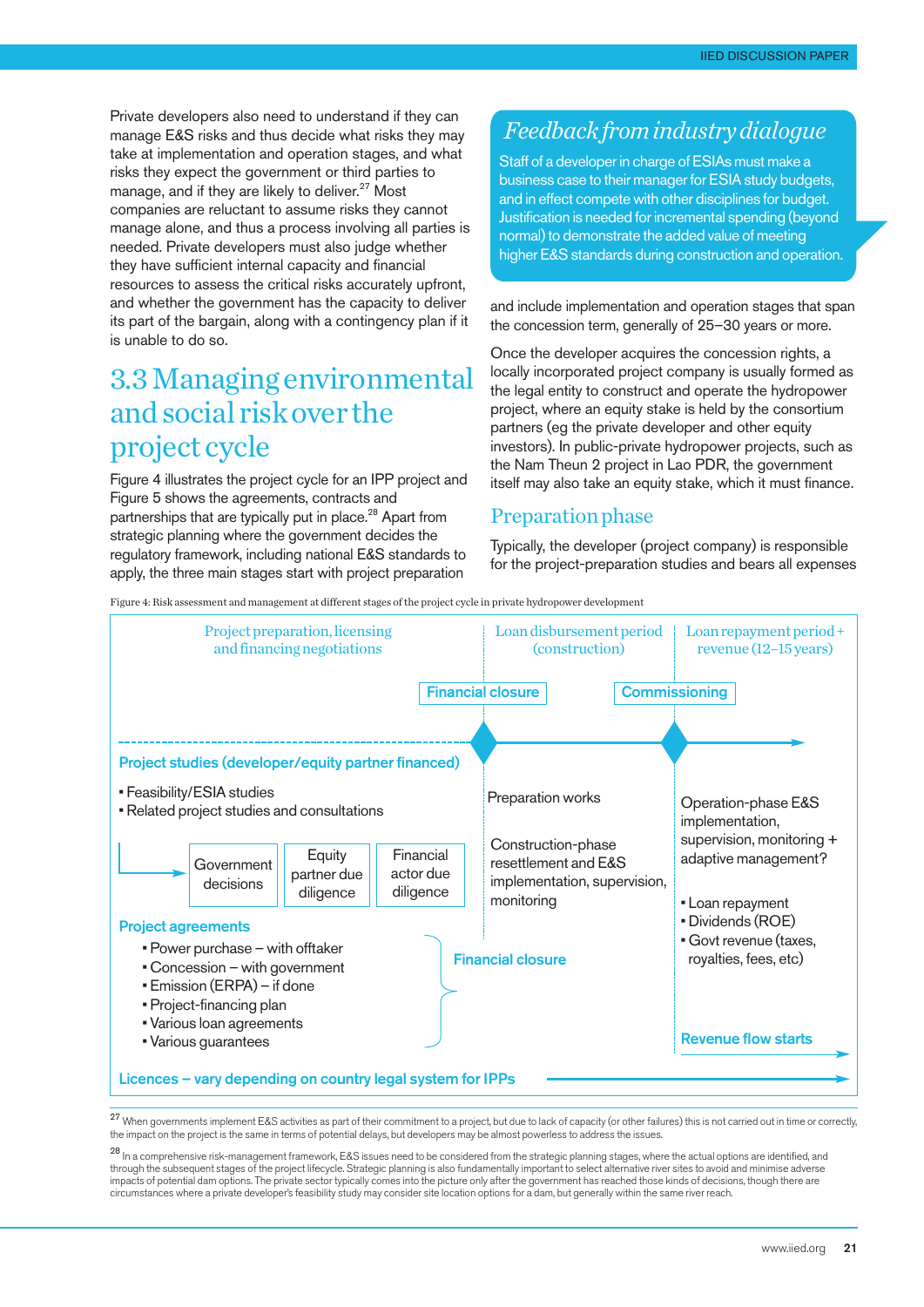

Figure 5: Illustration of actors and relationships in a private hydropower project

and risks during the development stage, as noted in Figure 4. The upfront development costs are recovered if the project is built, but are lost ('abort costs') if the project should fail to reach completion. <sup>29</sup> The developer, host government and utility (offtaker) negotiate project agreements, including the concession agreement (Figure 6) that establishes responsibilities to share or manage various risk. <sup>30</sup> The studies and project agreements, with the financing plan that the developer prepares form part of a security package used to finalise the lending and equity finance agreements and support financial closure, which is a milestone that typically culminates in an event on a single day when all financing parties gather to sign the various project-financing instruments concurrently.

Full financial closure is finally reached if and when all conditions in the agreements are satisfied within a predefined period. This is a typical strategy to short-circuit the 'chicken or egg dilemma' of signing binding agreements and securing funding at the same time.

Including the incremental costs of improved E&S measures in the project-financing plan may be accomplished by a combination of providing additional budget, higher contingencies or financial products to help mitigate risks, such as E&S performance bonds and insurances. The challenge is that upfront money spent assessing E&S impacts and management plans is not recoverable if the project fails to reach completion. This

<sup>29</sup> Developers argue short-term borrowing costs and financing charges require deep pockets and may be prohibitive, which adds to their reluctance to borrow to finance project-preparation studies.

<sup>30</sup> Although there may be a complex array of agreements and letters of commitment, key agreements include: first, the PPA between the project entity and electricity utility (domestic or foreign) that establishes the tariff structures for long-term power offtake and the mode of operation of the reservoir for dispatch (among other operating parameters); and, second, the concession agreement or licence between the national authority and project entity, which typically encompasses E&S management obligations and the allocation of responsibility to manage the various types of project risk, including the E&S risks, as well as construction, hydrological, market, currency, financing, etc.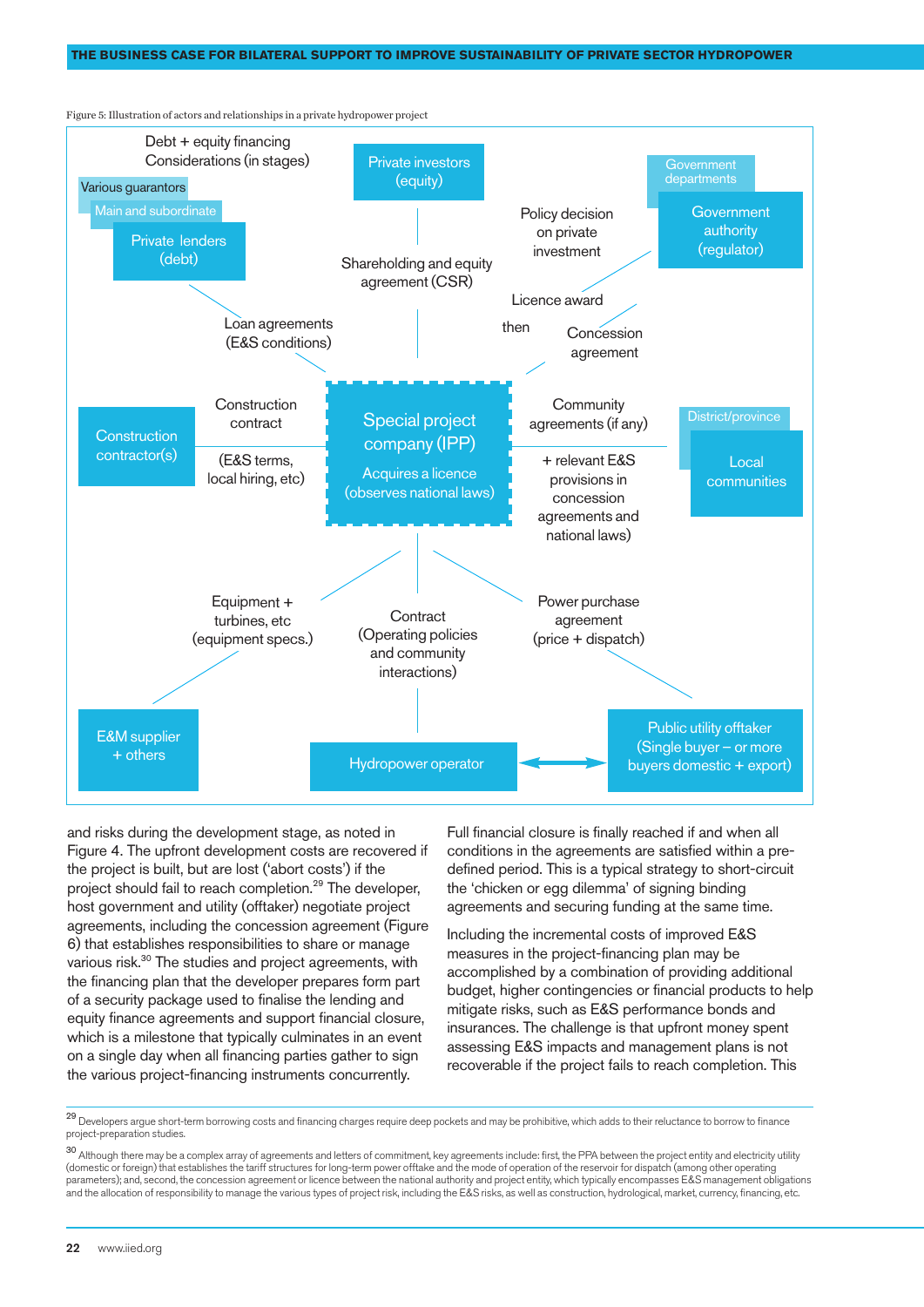## BOX 3: HOW MUCH MIGHT PRIVATE OR PUBLIC DEVELOPERS SPEND IN THE PROJECT PREPARATION STAGE?

- US Security Exchange filings (August 2003) suggest that AES Corporation spent upwards of US\$75 million (all activities) before abandoning construction of the 250-MW Bujagali project in Uganda in 2003, due to multiple controversies over national affordability, governance issues, allocation of risk between the government and the developer, and local environmental and cultural concerns.
- In 2011 Brazilian developer Odebrecht abandoned feasibility studies on the 1,287-MW Tambo 40 project in Peru due to social unrest, despite sunk investment and studies to secure the concession.
- By 2013 Sithe Global had spent over US\$11 million on third-party environmental, technical and legal costs associated with the development and financing of the proposed 165-MW Amaila Falls project in Guyana before it withdrew amid growing controversy over hydrological and environmental impacts that precluded it from securing project loans.
- Public developer Hydro-Québec reportedly spent upwards of US\$70 million on E&S baseline and related studies before shelving the multi-billion dollar Great Whale hydro-electric project (James Bay Phase 2) in 1994, after intense debate over its environmental and cultural impacts affecting First Nation indigenous peoples.
- The Nepal Electricity Authority backed by MFIs spent upwards of US\$25 million before abandoning the preparation works on the 401-MW Arun 3 project in the early 1990s due to a combination of issues related to environmental and social impacts and export sales.

Figure 6: Concession agreement terms negotiated in project preparation stages



Adapted from Helser (2013).

limits how much a private developer may be willing to spend on ESIAs, including baseline surveys and E&S risk assessments, let alone additional studies that go beyond business-as-usual practice, and regulatory requirements.

Developers of smaller hydropower projects may spend a few to several million dollars on project-preparation studies. On larger projects, preparation costs may be considerably more (see Box 3), which invariably leads developers to make trade-offs (eg how much to spend on ESIAs versus on-site drilling to prove geotechnical conditions, where civil works are often up to 70 per cent of project costs). In situations where the amount budgeted for E&S measures is 3–5% of the total capital cost, E&S spending may be lower than contingency budgets for geotechnical risk. Thus the incremental cost of improving E&S measures may be absorbed in project financing arrangements and internalised in PPA negotiations, if they are known and quantified in advance.<sup>31</sup>

Figure 7: Effectiveness of investing to manage risk is project specific



<sup>31</sup> For construction-phase E&S risk mitigation, it is harder to raise an additional US\$1m for unforeseen impacts after financial closure than it is to raise US\$501m instead of US\$500m for the investment, wrapping incremental costs of improved E&S into the overall project-financing package (debt and equity).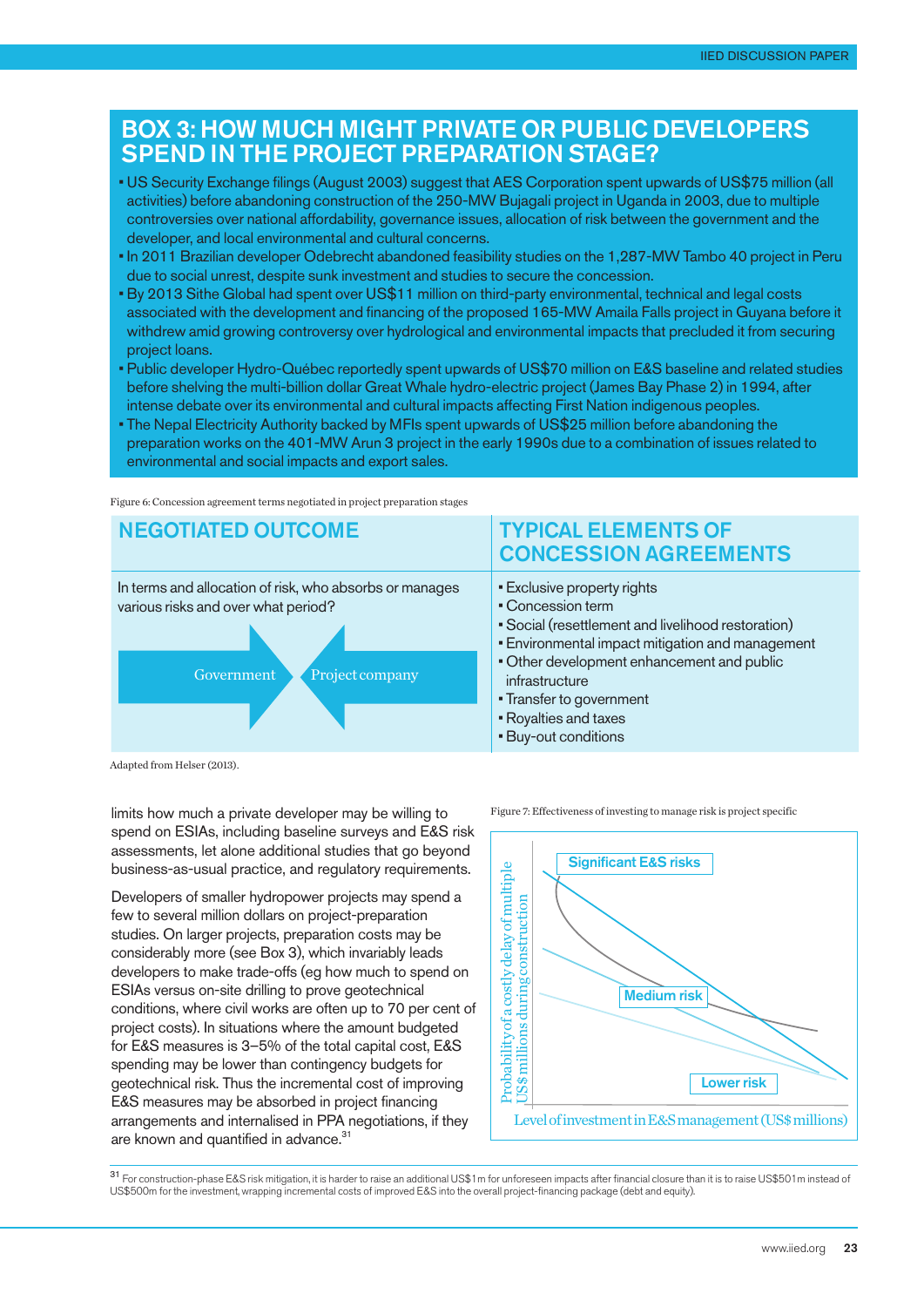Figure 7 conceptually illustrates the risk trade-offs where investments in E&S management (funded by debt) reduce the risk of construction delay (risk to the developer's pocket totally or partially). Given that risk profiles differ significantly between projects, developers need to assess which of the many possible risk-management lines they are likely to be on. They can reduce some risks by additional funding to improve project preparation and planning; others may be less responsive.

Governments and investors also want to avoid preconstruction delays that can last years. Such delays can tie up resources and may prevent them taking up other power-supply options. Delays are costly for society at large, particularly when the economic and social costs of unserviced electricity demand are high. Good E&S studies can reduce arguments and controversy over E&S and speed up decisions on projects, even though enhanced studies themselves may take additional, but limited, time. Steps to ensure the necessary E&S studies (or enhancements) are done in parallel with rather than after the necessary technical studies (eg feasibility studies) are helpful. Government regulators and developers have a strong interest and also a shared responsibility in ensuring the project-preparation stage is robust, optimised and has maximum public acceptance as an inclusive process.

### Implementationphase

At this stage the private developer is responsible for the environmental and social management and monitoring plan (EMMP), including resettlement and livelihood restoration as specified in project agreements with the government, as lending conditions (if any) and with reference to national laws.

Table 3: Illustration of perspectives of small and large hydropower developers

Smaller developers typically have limited financial resources. As a consequence, they argue public funding is needed to offset the cost of improving risk and sustainability assessments beyond what is required by the government, and to 'backstop' financing of additional measures that such assessments say are needed. Some measures, such as an independent international panel of experts, are proportionately higher for small hydropower projects developed with local technical capacities, especially when a small developer's comparative advantage is related to lower project costs. (From an HSAP perspective, projects that do not involve an independent safety panel will get an unsatisfactory score in this respect).

The developer does not risk money (equity) with implementing measures that improve risk management, unless they have been included in the financing plan (loans), which ideally includes contingencies to manage unforeseen risks.

Sustainability assessments undertaken during the construction stage can also inform negotiations between all parties on the release of financial contingencies to manage unforeseen problems that may trigger actual construction delays or other costs. As Table 3 indicates, perceptions of risk and the type of support needed to more effectively manage risk also depend on the size and experience of the developer, as well as the project's complexity and scale.<sup>32</sup> Sustainable development nevertheless means that a project of any scale (large or small) must still deliver promised local benefits and grow local economies that the project affects, beyond compensating those people directly affected for loss of property and livelihoods, and managing impoverishment risks effectively.

### Operation phase

After a private hydropower project is commissioned, the revenue provided by the PPA — usually struck with a public utility — is applied to operate the project and finance the operation-stage EMMP, along with related community participation and reporting. Revenue is also applied to retire project debt, pay taxes and make dividend payments. The private operator's main interest at that stage is to meet contractual obligations locked into the project agreements reached prior to financial closure (several years earlier), including handing over public infrastructure and services to agreed schedules.<sup>33</sup> It therefore makes sense for all parties to

## SMALL DEVELOPER PERSPECTIVES | LARGE DEVELOPER PERSPECTIVES

Larger developers typically have corporate social responsibility (CSR) policies that influence their interest in improving risk assessments in project preparation and scrutiny in construction and operation stages. The CSR commitments of responsible developers and lenders, lead some (not all) developers to favour projects that exhibit a lower E&S risk (eg ROR schemes), all factors being equal. Pursuing low-risk strategies may suit CSR interests, but not the economic interest for optimal development of water resources. For more complex projects (eg with large reservoirs) responsible developers generally welcome MFI participation, which invokes more rigorous risk assessment and detailed management/monitoring regimes with supervision.

32 For example, where the same number of panel-of-experts visits as needed on larger projects are required on smaller projects to meet higher ESIA standards and stakeholders' expectations.

<sup>33</sup> The project company hands over infrastructure and services such as health to local government on schedules in the concession agreement. The literature points to a number of concerns where local governments have limited funds to maintain infrastructure that is handed over (some a few years after commissioning), such as maintaining local roads and resettlement facilities and health services.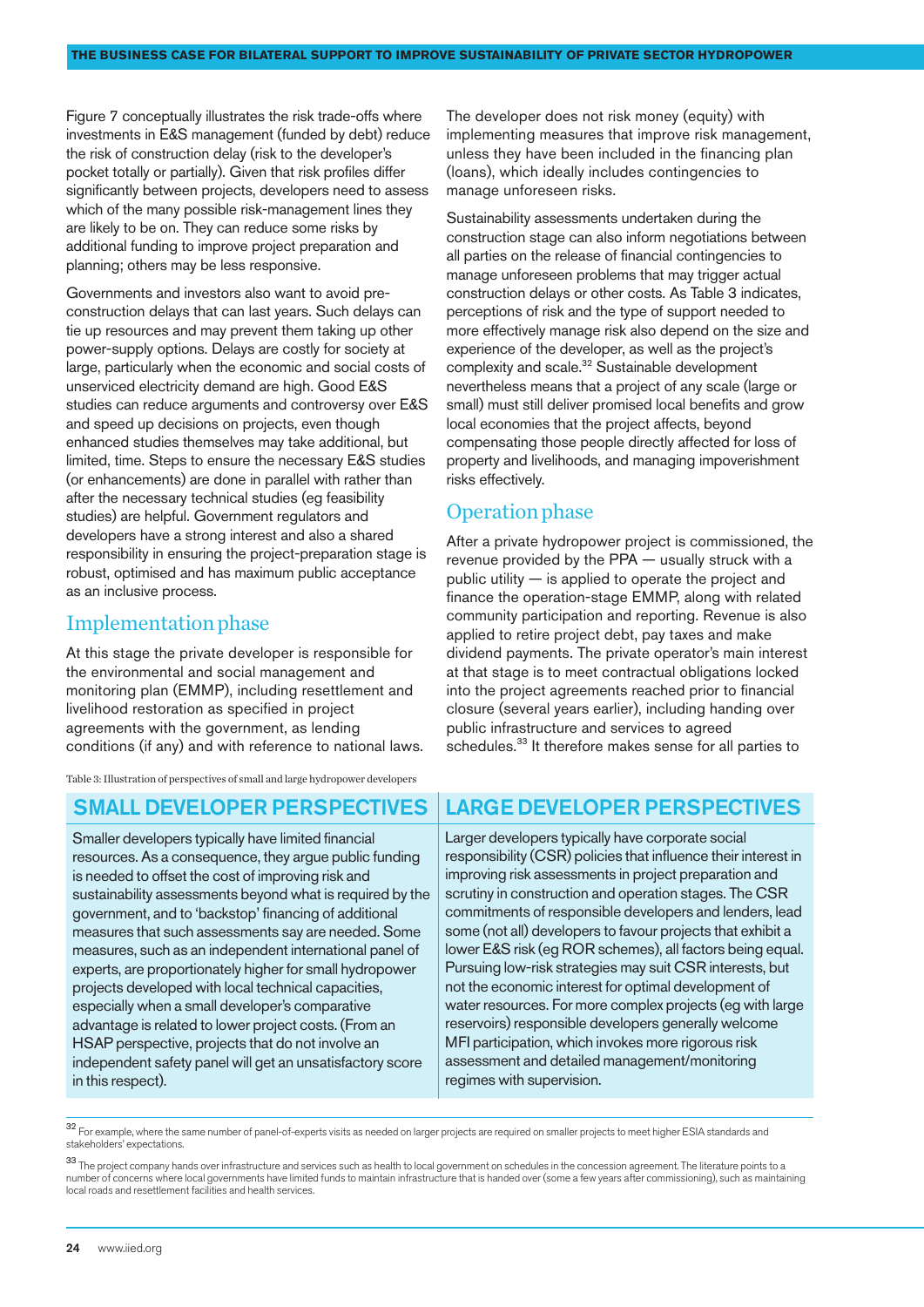

Figure 8: Proposed revenue and expenditure management arrangements on Nam Theun 2 in Lao PDR

Source: Mekong River Commission (2014) adapted from the World Bank (2005).

ensure that adequate operation-stage contingency budgets and other financial products (eg letters of credit, performance bonds and environmental insurances, etc) <sup>34</sup> are factored into long-term project agreements and hence the private investor's profitability calculations and consumer tariffs. More attention to critical risks when project agreements are finalised helps to achieve that aim. Construction- and operationstage protocol assessments (undertaken later, and

several years apart) then help to establish the priorities for the release of those contingencies and insurances and more broadly to consider gaps in promoting sustainability in national regulations by benchmarking against best practices. 35

For illustration purposes only, Figure 8 depicts revenueand expenditure-management arrangements proposed for the Nam Theun 2 (NT2) hydropower project in Lao

<sup>34</sup> For example, Lao PDR's standard Concession Agreement Model for IPP hydropower projects and mining project concessions (2014) includes provisions for the negotiation of amounts for: (i) Environmental and Social Obligations Letter of Credit; (ii) Unanticipated Adverse Impacts Letter of Credit; (iii) Resettlement Termination Obligations Letter of Credit; and (iv) Environmental Insurance.

<sup>35</sup> From a government perspective, such assessments undertaken in an inclusive way may help reinforce monitoring and adaptive management and prepare for negotiation of new concessions when existing terms are due to expire.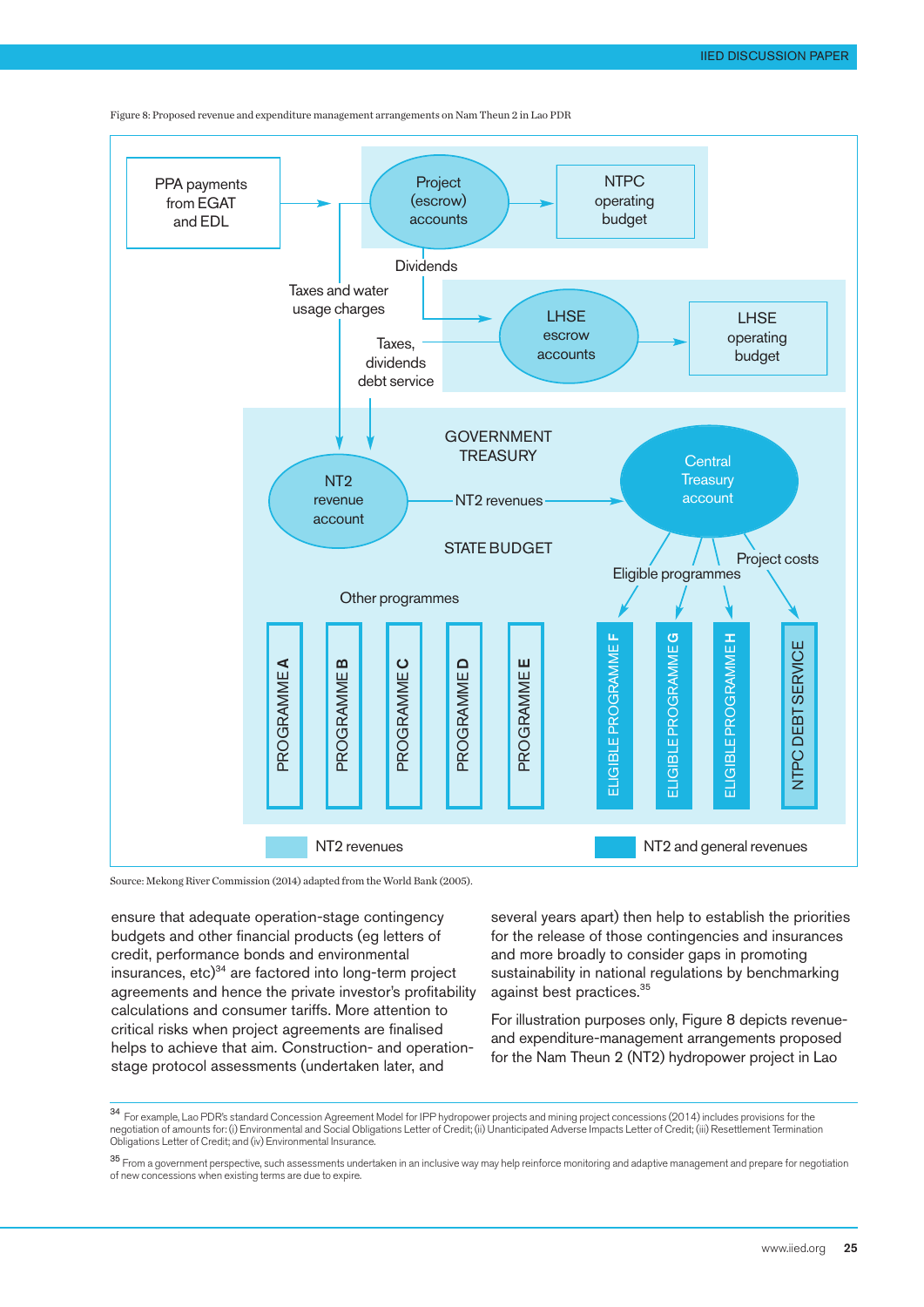PDR in 2005 (MRC, 2014).<sup>36</sup> The model shows how hydropower revenue flows to finance various obligations during operation, including payment to the government's Treasury account. It also provides a context for a longstanding criticism of private hydropower, where commercial agreements can limit flexibility (and financial incentives) to address unforeseen E&S impacts that inevitably arise over concessions that span 25–40 years or more. In the NT2 case, during project preparation, consideration was given to flexible revenue- and expenditure-management arrangements for the net US\$80 million per year the Lao PDR Treasury was to receive while project debt was repaid (though concerns have arisen over the allocation to national povertyalleviation programmes since NT2 operations began in 2010, which were part of lending conditionality).<sup>37</sup>

Interest and experience are growing, for example, with revenue-management arrangements and market-based financing mechanisms (revenue sharing) to more equitably spread resource-development benefits and flexibly manage operation-stage E&S risks over the longer term. Although regulation of this nature is a government responsibility, private developers have a stake in reducing uncertainty with respect to what is expected of them and impacts on their operations. Most developers also feel pressure from local communities to help finance local development needs, which signals public expectations, but which developers may argue are beyond their project and legal remit. The implementation of improved E&S standards is particularly attractive to risk-averse investors that take a long-term view because the measures improve the likelihood that the project will have fewer E&S problems during the full concession period and a mechanism is available to help address local development concerns that arise.

To some extent mechanisms are already being introduced on MFI-supported projects that use hydropower revenue to fund public watershedmanagement entities and permanent community-development funds. These also link to funding sustainable management of land and natural resources, including measures to reduce soil erosion and plant headwater forests in ways that create synergies for local development, improve water management and help to protect long-term hydropower revenue flows (eg reducing silting of reservoirs that reduces useful reservoir storage and power-generation capacity), which is a significant benefit for private investors, power purchasers and governments alike, and a fundamental part of sustainability. In some countries revenue sharing has long been part of the constitution (eg Brazil). Other countries have more recently introduced regulations or are contemplating them — that allocate a portion of hydropower-project revenue to permanent local areadevelopment funds and area watershed-protection and -management programmes, the cost of which is imbedded in regulation or concession agreements and ultimately in consumer electricity tariffs (MRC, 2014).

## 3.4 Definition of roles: the nationalcontext

Many actors are involved in hydropower developments, which means the clear allocation of responsibility to manage E&S impacts and risks, though not a panacea, is an overarching consideration that is essential to improve sustainability outcomes and achieve full development benefits. For hydropower to remain competitively priced and attract private investment, a certain level of publicand private-sector risk sharing needs to be achieved, which leads to a more realistic probability of a publicprivate partnership (PPP) where the appropriate risks are shared and managed by both parties. Box  $4^{38}$  illustrates how private hydropower developers in Lao PDR in 2014 called for greater clarity in the legal responsibility of the government and developers to reduce poverty in hydropower-project areas beyond the resettlement area.

In many LDCs regulatory capacity is weak, and although the government may take on part of the risk management, it will often lack the technical capacity or

## BOX 4: DEVELOPERS ASK FOR CLEAR LEGAL OBLIGATIONS FOR ENVIRONMENTAL AND SOCIAL IMPACTS

Hydropower developers want to better understand the extent to which their contribution and role in government- and community-managed benefitsharing schemes is used to help reduce poverty and improve people's livelihood. "Companies need to know their requirements. If language in legal documents is vague, there is room for misinterpretation or confusion."

<sup>38</sup> IFC – Mekong Hydropower Developers Working Group (2014)

<sup>36</sup> Project revenue is derived from PPA agreements between the Nam Theun 2 Power Company (NTPC) exporting to Thailand (EGAT) and selling domestically to Lao PDR (EDL). After operating expenses, revenue is allocated to the state holding company (LHSE) to accommodate the government's equity share. Other amounts are released for dividend and debt service arrangements. The balance of the revenue flows to the national Treasury for allocation in the state budget process. The net revenue Lao PDR receives from EGAT power sales is about US\$80 million per year (for the current PPA and concession agreement). NT2 revenue management policies were agreed with the IFIs that provided loan and credit guarantees (MRC, 2014).

<sup>37</sup> See World Bank NT2 Implementation Status & Results Report June 2014 [www-wds.worldbank.org/external/default/WDSContentServer/WDSP/EAP/](www-wds.worldbank.org/external/default/WDSContentServer/WDSP/EAP/2014/06/29/090224b082541c33/1_0/Rendered/PDF/Lao0People0s0D0Report000Sequence006.pdf) [2014/06/29/090224b082541c33/1\\_0/Rendered/PDF/Lao0People0s0D0Report000Sequence006.pdf](www-wds.worldbank.org/external/default/WDSContentServer/WDSP/EAP/2014/06/29/090224b082541c33/1_0/Rendered/PDF/Lao0People0s0D0Report000Sequence006.pdf)

www.ifc.org/wps/wcm/connect/lao\_ext\_content/sustainable\_hydropower/sustainability\_hydropower/news/hydropower+developers+working+group+appoints+govern ance+committee+and+prioritizes+top+issues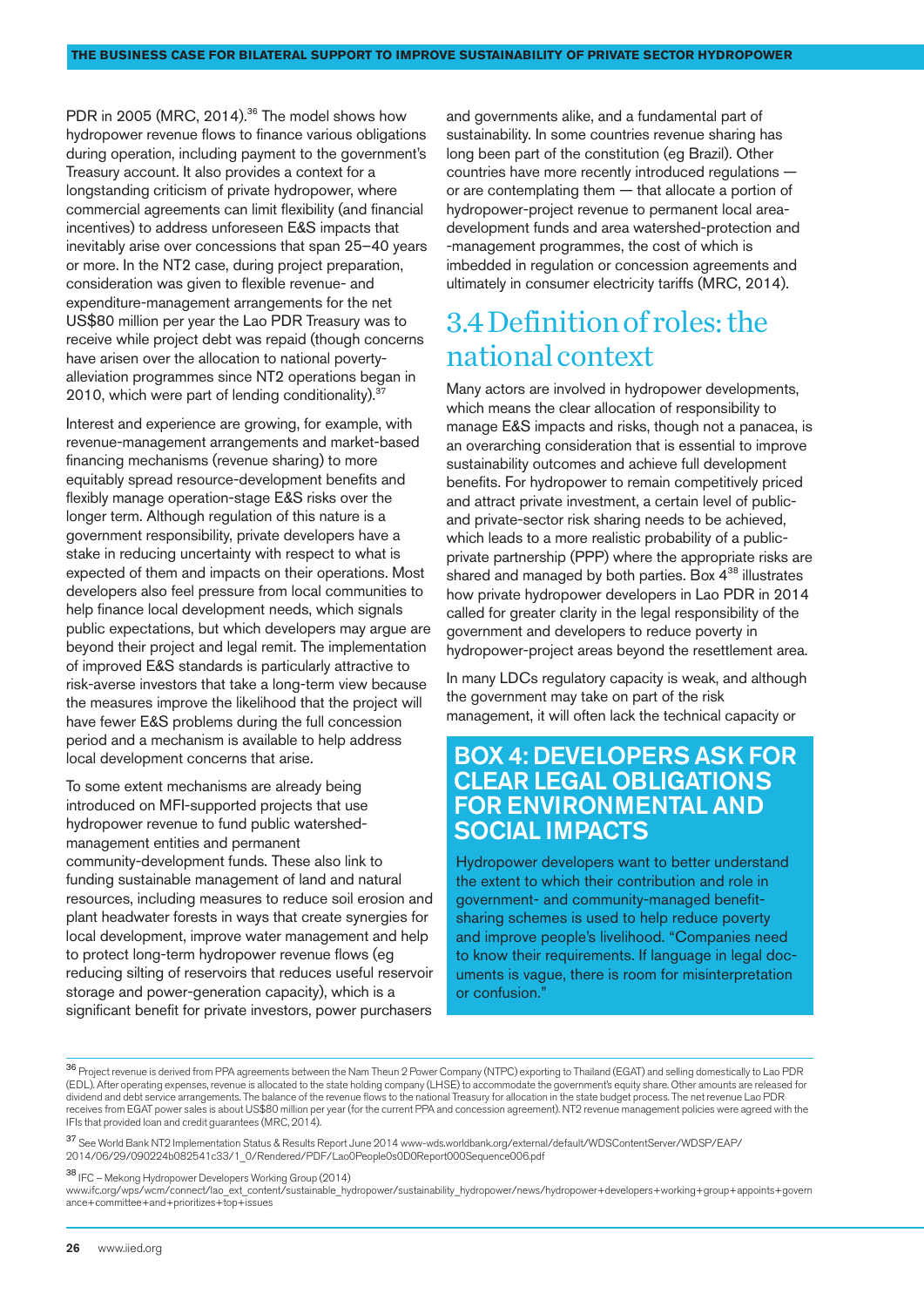budgetary resources to deliver. In countries where many hydropower projects are planned, it makes sense to target public finances to bolster regulatory capacity alongside measures to motivate voluntary adoption of better risk management, with a genuine commitment to critical risks (ie a business case), rather than to expect that private developers will assume responsibility for broader, possibly less well-defined risks they are ill placed to manage effectively.

Political support and a clear policy framework for integrating sustainability into infrastructure projects are factors, even where some regulatory capacity exists. Not only does regulatory capacity sometimes need bolstering, but also measures are needed to increase public-sector accountability and transparency to show that regulatory functions are being delivered. Transparency International offers a number of new tools such as integrity pacts to help improve public acceptance of hydropower and public- and privatesector roles.<sup>39</sup>

These trends all reinforce new thinking where multistakeholder risk assessments help to reduce ambiguities and clarify responsibilities, which helps attract responsible private investment. At the same time, the assessments done in an open and transparent way help the government regulator to ensure that risks the public sector absorbs to make hydropower projects attractive to private financiers and to secure the development benefits come at an acceptable price. A recent report on power-sector regulatory reform in the Economic Community of West African States (ECOWAS), which argues that capital risk is the greatest barrier to the penetration of renewable energy sources in Africa, emphasises "one of the roles of the regulator is [the] balancing of investor risk with the need to protect final users from excessive and improper electricity costs" (NARUC, 2014).

<sup>39</sup> Transparency International www.transparency.org/topic/detail/water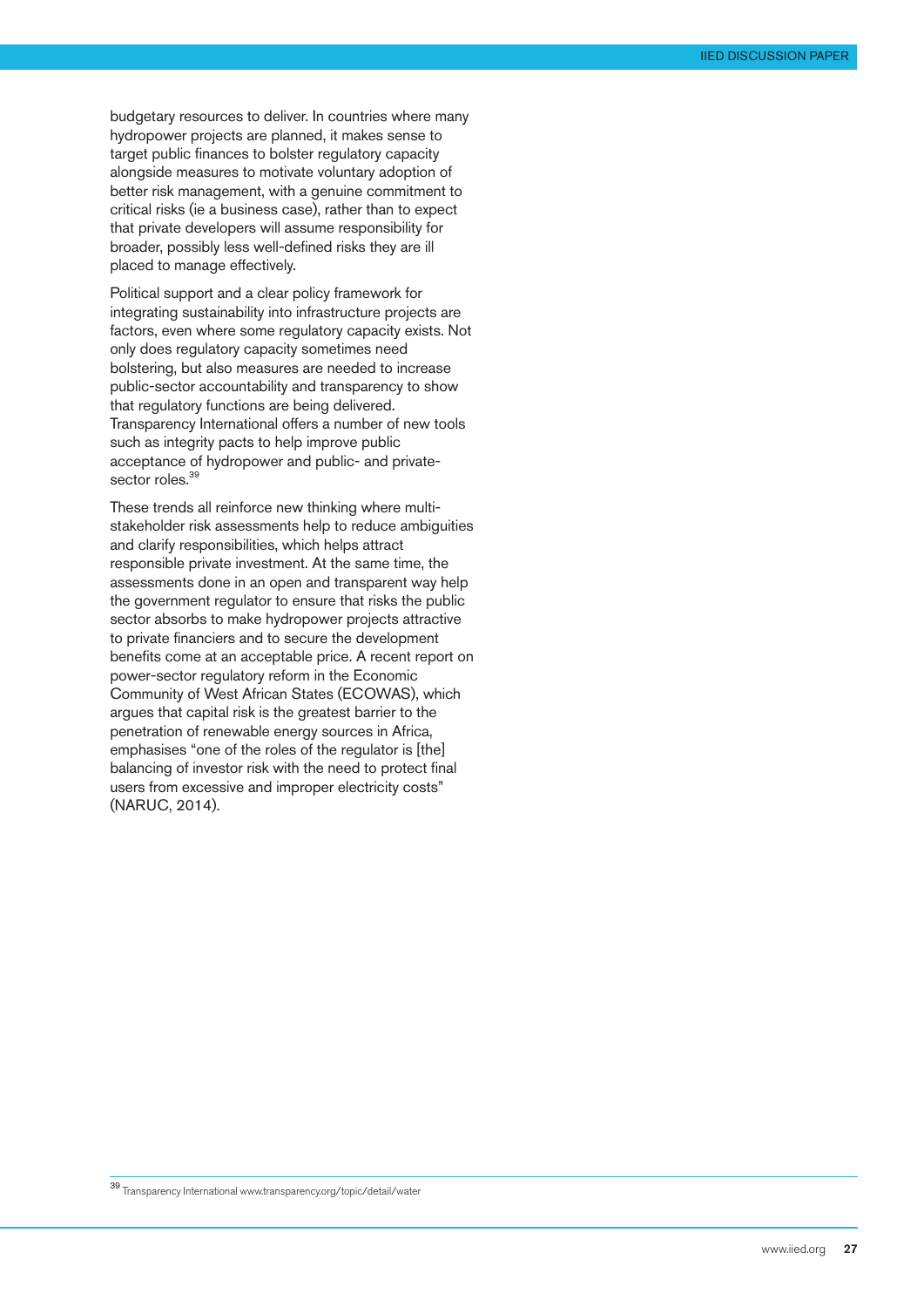# Why call on international public finance?

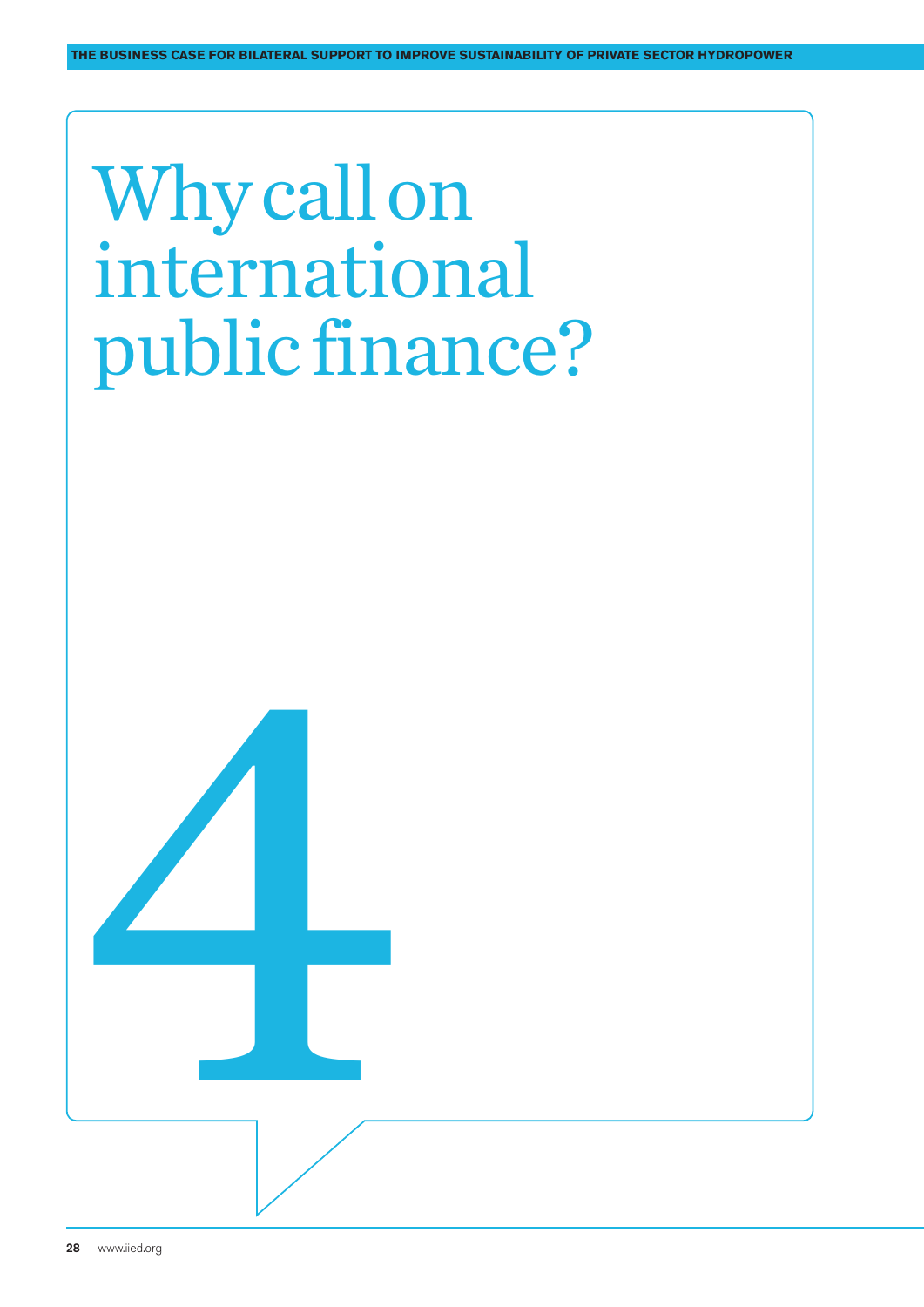Neither the public nor the private sectors alone can provide the US\$10,000 billion that the International Energy Agency (IEA) estimates is required to invest in power generation to 2035, mainly in emerging-market economies and LDCs, where over 1 billion people still lack basic electricity access. A significant share of the world's remaining 13,000 terawatt hours per year of hydropower potential is in emerging-market economies and LDCs, especially in Africa, Latin America and Asia.

Over the past decade international public finance extended through bilateral and multilateral channels has significantly influenced hydropower sustainability and financing trends. MFIs have increased support in parallel with improving mandatory standards, but still represent a small percentage of projects globally. That the Equator Principle lenders and OECD bilateral programmes now require IFC Performance Standards for project appraisal is an important step in the right direction, but still does not invoke the full monitoring that IFC support extends in construction and operation. <sup>40</sup> In bilateral terms, China in particular has stepped up official assistance and underwriting of commercial financing for hydropower to the point that it now accounts for half of hydropower investment globally, mainly applying national standards to manage E&S risks.

International public finance clearly recognises that improving standards is synonymous with improving the capacity of private developers and governments to work together to better manage risk, and thereby improve investment conditions. The 'standards ladder', undergoing progressive improvement as a risk-management

## BOX 5: FIVE PILLARS OF THE PARIS DECLARATION ON AID **EFFECTIVENESS**

1. Ownership: Developing countries set their own strategies for poverty reduction, improve their institutions and tackle corruption.

2. Alignment: Donor countries suppor<sup>t</sup> these objectives and use local systems.

3. Harmonisation: Donor countries co-ordinate, simplify procedures and share information to avoid duplication. 4. Results: Developing countries and donors shift their focus to development results, and measure those

results.

5. Mutual accountability: Donors and partners are accountable for development results.

framework, proves the point. Industry also regards improving E&S standards on a statutory or voluntary basis as good for business, if achieved in a transparent, practical way linked to hydropower financing and revenue streams (see Annex 1). Responsible developers suggest voluntary adoption of improved standards is, or could be, part of their business model, where they can offer governments assurances they can manage stakeholder expectations and risks and deliver projects on schedule, if governments value those aspects. 41

# 4.1Reinforcingbilateral support for public-private partnershipindelivering sustainability

Among the direct outcomes sought by international public finance is the unlocking of private investment to enable emerging-market economies and LDCs to develop the infrastructure they need to support povertyalleviation, development and growth and to move towards sustainability. Many considerations shape the evolving role of international public finance in privateinfrastructure provision. Those relevant to considering MFI and bilateral roles include the alignment of public support through MFI and bilateral channels, and the calls for result-oriented approaches, such as the Paris Declaration on Aid Effectiveness (2005), which recognises that bilateral and multilateral aid could and should have a greater impact (see Box 5).

## BOX 6: OTHER AIMS AND RATIONALES FOR BILATERAL SUPPORT

- To contribute to national development objectives aligned with bilateral support in poverty reduction and sustainability.
- Overcoming market failure, which helps ensure a level playing field for responsible investors.
- Supporting improvements in governance and regulation, recognising limited capacities and financial resources.
- Incorporating sustainability into business practices.
- Building capacity in the private sector for adopting best practices in risk assessment and management.

<sup>40</sup> For example, when the UK Commonwealth Development Corporation applies IFC Performance Standards in project-preparation stages and to appraise potential support for private-sector hydropower projects in ODA, though highly positive, the full implementation and oversight capacity of the IFC for implementation is not engaged in the same degree as an actual IFC Partial Risk Guarantee.

<sup>41</sup> When the government process to select a private developer is competitive (ie competitive bidding for a license), a responsible developer may place itself at a commercial disadvantage by volunteering to implement best practice or higher E&S standards (ie adopt more costly measures for environment and social management) than those legally required. This is especially a concern if the country places little value on the improvement of project-related risk management and sustainability, or has no mechanism in place to account for those aspects in selecting among the competing bids of potential private developers. On the other hand, some responsible developers and investors claim that offering to implement best practice (equivalent to offering to use best practice or implement higher standards) is part of their comparative advantage and business model, or could be (See Annex 1).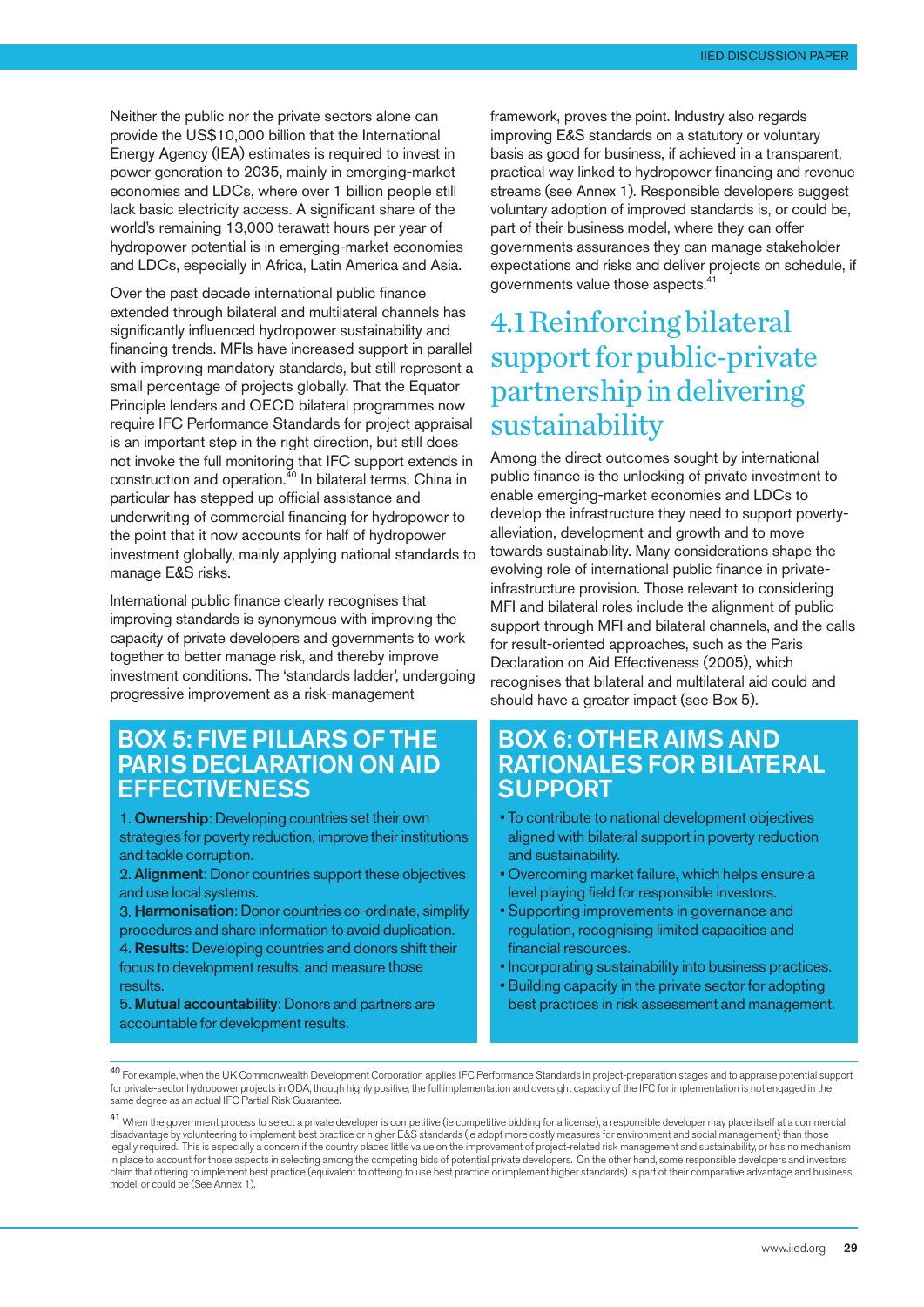Many OECD countries have bilateral ODA programmes in the aid, trade and climate-change fields that directly or indirectly support private-sector hydropower, which may or may not have MFI support.<sup>42</sup> These include, for example: hydropower projects that receive ECA support for equipment and services; financial products and services underwritten by bilateral governments delivered through commercial banks; bilateral financial grants and other financial products to foster private-sector capacities in developing countries that involve hydropower; and hydropower projects that receive bilateral carbon-financing support.

Broader policy aims for considering bilateral support to help de-risk private-infrastructure investment in developing countries are noted in Box 6, that may apply to existing bilateral programmes at sector, country or regional levels, and aim to improve government regulatory capacity and the quality of privateinfrastructure provision.

One underlying argument in this paper reflects the view that hydropower has gone from public development to private-sector models in many countries, and may now be headed for a next generation of public-private cooperation, which affords greater opportunity to ensure sustainability and manage risks (after Head, 2000 and Rabin, 2008). In this respect, traditional PPP thinking may move from the project level to promoting broader public-private collaboration to better incorporate sustainability into hydropower business practices.

Calls for results-oriented approaches in aid and trade (eg the Paris Declaration, 2005) suggest that underpinning existing initiatives with new sustainability assessment tools is a good strategy, in particular the multi-stakeholder HSAP with its four assessments (Early Stage, Preparation, Implementation, and Operation).<sup>43</sup> This approach is consistent with the MFIs, where the World Bank supports the Protocol as noted in its energy strategy, Towards a Sustainable Energy Future for All— Directions for the World Bank's Energy Sector (World Bank, 2013). After its latest review (Liden and Lyon, 2014) the WBG will now finance use of the Protocol on a voluntary basis on hydropower projects in its portfolio. The review also emphasized that the Protocol complements, rather than competes with its safeguarding policies and is a useful tool to guide the development of sustainable hydropower to reduce risk to lenders and all stakeholders.

# 4.2 Where targeted bilateral support can make a difference

Three main areas have been identified where additional public-sector funding support could improve the development returns of infrastructure strategies that involve the private sector:

- First, improving the identification and allocation of responsibility to manage E&S risks in more open, transparent and collective reviews of risk, and identifying the cost of managing those (respecting aspects where commercial negotiation is needed).<sup>44</sup>
- Second, reducing the financial risk developers face in voluntarily improving upfront preparation work (eg increasing investment in ESIAs), where the developer alone bears the 'abort costs' if a project does not go to completion.
- Third, providing support for processes and mechanisms to better manage risks during project implementation (or operation) where government capacity to play its role effectively is weak, and also for projects that have achieved financial closure hence project agreements are already fixed.

To advance bilateral capacity to help developing countries de-risk private investment, a flexible resultoriented approach could include a three-part financing facility with:

- 1 A grant instrument: to fund new sustainability assessment tools to be applied by private developers working in co-operation with regulators and government authorities, in particular to use the multistakeholder HSAP for inclusive early-stage and project-preparation appraisals, wherein certified assessors help identify critical risks and gaps to be addressed; for example, in the construction and operation stage EMMPs.
- 2 A study-reimbursement/risk-sharing instrument: to guarantee reimbursement of developers' costs of enhancing project-preparation studies to help ensure the cost of improved E&S risk-management provisions is included in the project-financing plan (and convincing all parties of the merits of doing so, including government negotiators, offtakers, private

43 See www.hydrosustainability.org for further information on the four protocol assessments.

<sup>42</sup> As a measure of aid flows, in 2013 the 28 members of the Development Assistance Committee (DAC) reportedly contributed about US\$135 billion as ODA, the European Commission as an entity about US\$15.9 billion, and non-DAC countries an additional US\$9.4 billion. Total bilateral and multilateral climate-related external development finance to developing countries reached US\$37 billion in 2013 (as recorded in OECD DAC statistics; see www.oecd.org/dac/environment-development). The OECD defines ODA as: "Flows of official financing administered with the promotion of the economic development and welfare of developing countries as the main objective, and which are concessional in character with a grant element of at least 25 percent (using a fixed 10 percent rate of discount). By convention, ODA flows comprise contributions of donor government agencies, at all levels, to developing countries ('bilateral ODA') and to multilateral institutions. ODA receipts comprise disbursements by bilateral donors and multilateral institutions. Lending by export credit agencies—with the pure purpose of export promotion—is excluded." See http://stats.oecd.org/glossary/detail.asp?ID=6043

<sup>&</sup>lt;sup>44</sup> Putting the issues on the table so that different actors in an open, transparent and collective review, can assume risks (or as necessary negotiate responsibility for dealing with them), and include the costs in the project budget.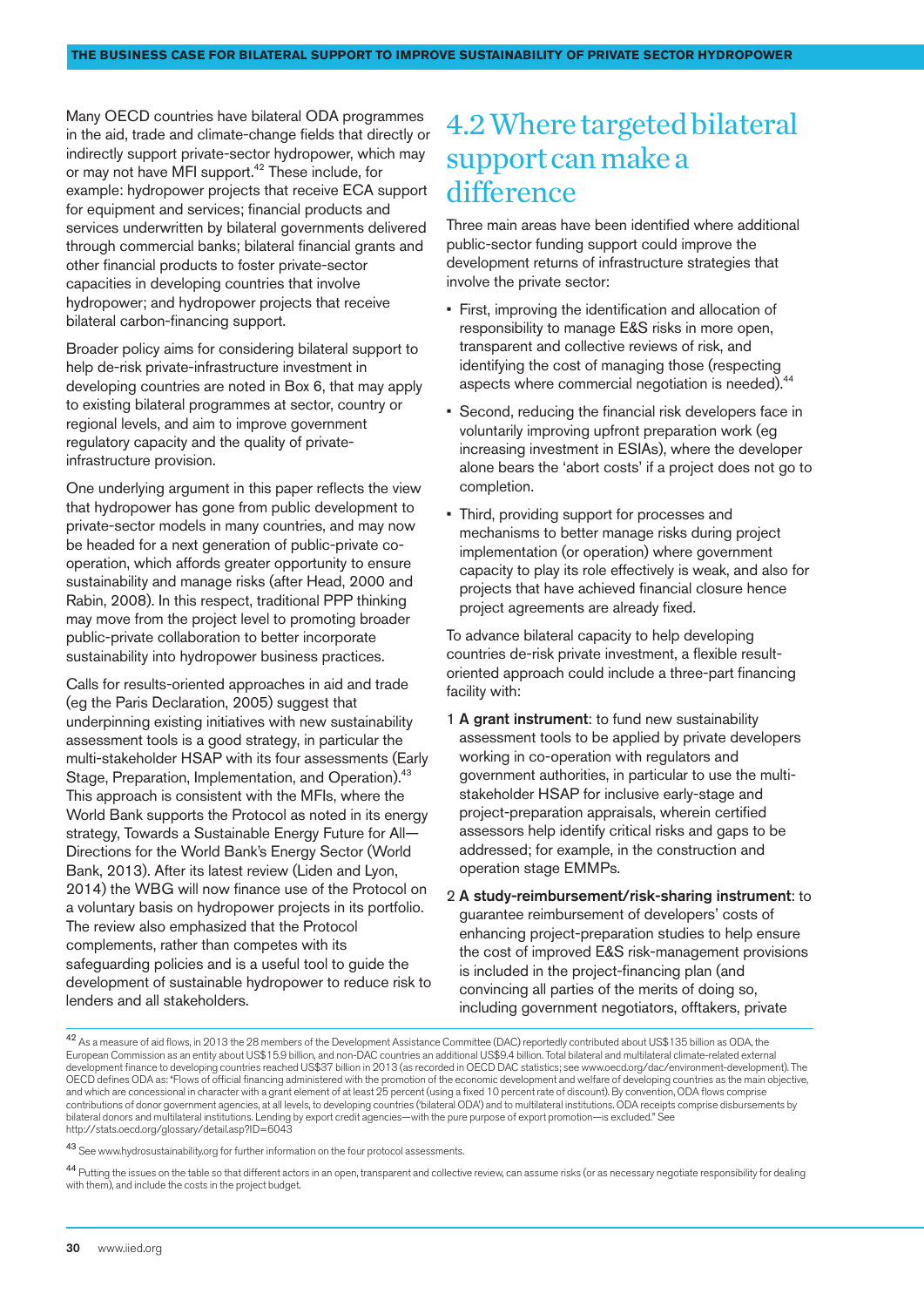IIED DISCUSSION PAPER

lenders and project equity partners). The guarantee is only invoked if the project does not achieve financial closure and the developer has to cover abort costs.

3 An implementation support instrument: to help finance the implementation of E&S risk-management measures in selected, qualifying projects (equivalent to applying higher E&S standards), where the technical nature of the measures is based on HSAP recommendations, or as a result of it, and eligibility criteria match national and bilateral programme priorities and special cases (eg offering financial products that lower the cost of borrowing, or a mix of direct lending at concessionary rates, technical assistance and potentially grant funding).

Figure 9 illustrates this three-part financing facility in terms of an 'ABC' arrangement, where three possible packages are a combination of instruments A, A+B, or A+C. This recognises that private developers and governments may be interested in one or more of these provisions for different project situations, depending on the stage their project has reached, and also whether it is a new project or a rehabilitation or extension of an existing dam project.

Although the primary aim of Instrument A is to support developers (or government regulators or a river basin agency in co-operation with the developer) in undertaking an early-stage or preparation protocol assessment before project appraisal, Instrument A grants may also fund implementation- and operation-stage protocol assessments. Structured assessments undertaken at that stage in an inclusive process by

independent certified assessors can help the government to reinforce weak regulation (eg monitoring and compliance capacity), where that is of value. They can also validate that the project delivered what was promised and establish a benchmark (sustainability audit) that may help draw lessons and provide a catalyst for continuous improvement of national E&S standards. Undertaking an operation-stage assessment conforms to WCD Policy Principles (ie respect for WCD Strategic Priority 3: Existing Dams), which call for periodic assessments of large dams. In this case the sustainability audit can inform continuous improvement of business practices and regulations. In parallel, the Protocol may be used by donor agencies to assess the quality of hydropower projects in the bilateral portfolio, whether support is extended for carbon-financing or other aims.

Completion of a Protocol assessment funded by Instrument A would be a prerequisite for applying for Instrument B or C support. The assessment would inform decisions on further steps in accessing the facility (eg Instruments B and C). For this it brings together inputs from the independent and certified assessors and views of government actors, the developer and stakeholders from the inclusive process the Protocol embodies. Instruments B and C may reasonably focus on de-risking the E&S elements of project sustainability, recognising there is no significant call for international public finance to help manage engineering or hydrological risks, the responsibility for which is negotiated and may be factored into project contingencies. It also recognises that E&S risk is the weakest part of the sustainability equation and needs reinforcing. 45

Figure 9: ABC bilateral funding facility illustration



<sup>45</sup> The unique challenges associated with improving the E&S dimensions of hydropower sustainability are detailed in the WCD (2000) and multi-stakeholder guidance for implementation of the Hydropower Sustainability Assessment Protocol (2010). If Bilateral Development Agencies feel that support to enhance project preparation study of other risks associated with hydropower development and management should be considered (eg managing risks not specifically related to E&S sustainability dimensions of hydropower, such as market risk during operation or geotechnical risk during construction, then additional 'windows' may be established on existing bilateral facilities for such technical support, or a new facility can be established for such purposes.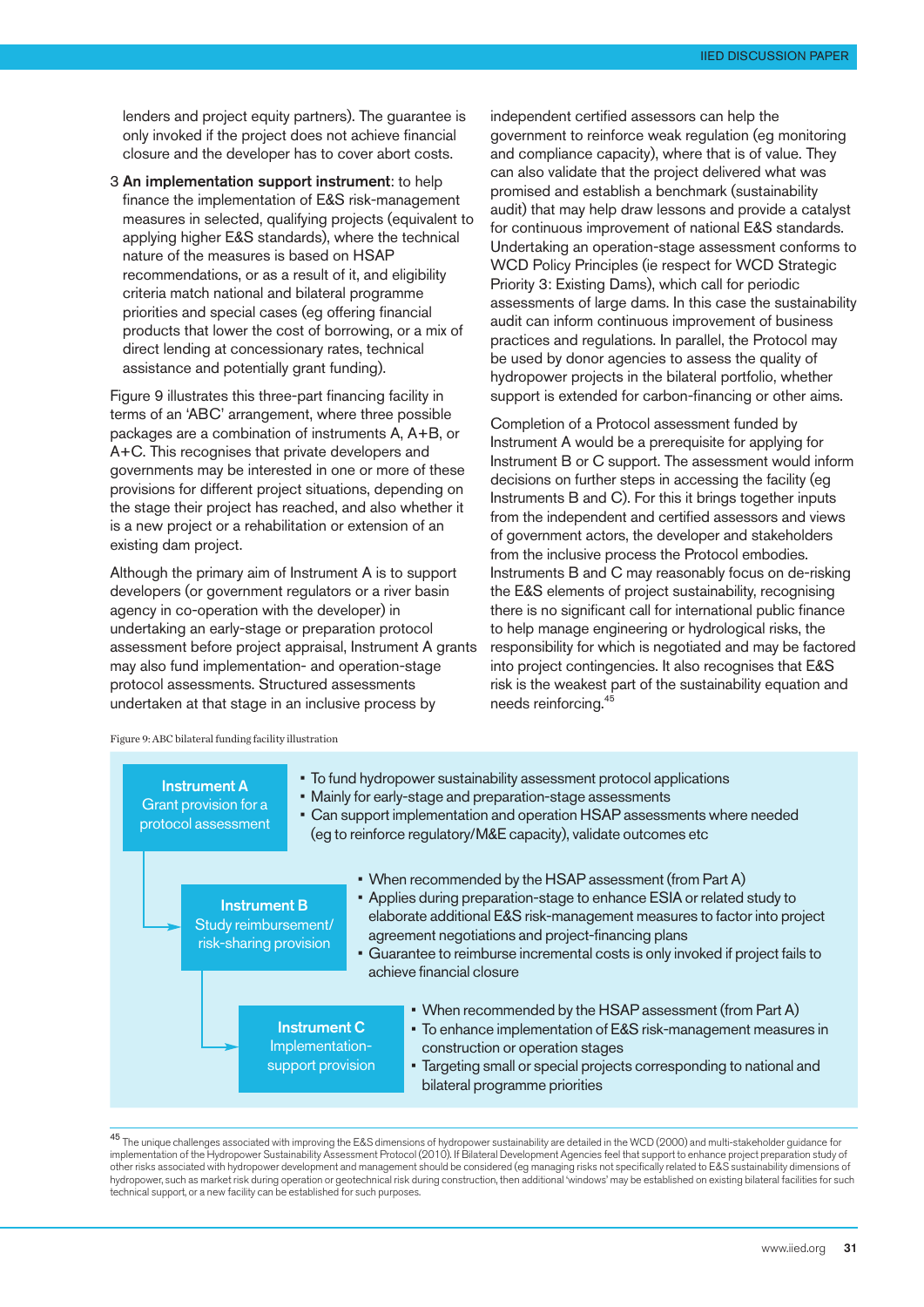A further question is whether a financing facility would be a perceived as a private-sector subsidy. An industry subsidy is not proposed. Rather, the approach is to help developing countries leverage profitable private investment and enhance sustainability in business practices. This aligns bilateral ODA support with international public-financing support already extended through programmes and financing facilities of multilateral institutions (eg IFC and MIGA). It recognises that capital risk is a significant barrier to renewableenergy sources in developing countries (NARUC, 2014), which has development consequences. Private capital would continue to support profitable investments, while public funds seek to underpin good development outcomes in the broader public interest.

### Introduction of the funding facility

A phased strategy to introduce the facility may be considered, such as to open the grant instrument window first to support sustainability assessments across all four stages of the project cycle (ie early-stage, preparation, implementation- and operation-stage protocol assessments). <sup>46</sup> After trialling Instrument A, windows for other instruments may be opened, applying eligibility criteria and funding ceilings that are based on a review of Instrument A outcomes and industry consultation. Further opportunities exist for collaboration among bilateral programmes and to co-ordinate with ongoing MFIs and Equator Principles Association efforts.

### Possible take-up of the financing facility andscale

**Instrument A:** Responsible private developers may be interested in how early- or project preparation-stage Protocol assessment improve their calculation of risk (all topics) and to compare with best practice in managing particular risks. A specific aim may be to negotiate successfully with government and private lenders on incorporating measures into the project agreements and financing plan that address gaps the Protocol identifies (eg with regard to the business case for improving E&S standards), where the motivation is to reduce risk overall.<sup>47</sup> The implementation- and operation-stage Protocol assessments (funded by Instrument A) may reveal the opportunity to improve practices and to reinforce specific regulatory and monitoring capacities of the government, as well as identify the potential for value-added technical support from Instrument C in these regards.

A global and regional market assessment would help establish the number of hydropower projects supported through bilateral programmes that may be eligible for the Instrument A grant, and among those how many projects already attract MFI support that may offer equivalent support.

Using the Clean Development Mechanism (CDM) hydropower portfolio as a proxy indicator for the necessary scale of bilateral-only investment, if all 2,475 hydropower projects active under the CDM (2013 data) had been assessed with one protocol assessment (eg early stage) at US\$75,000 per assessment,<sup>48</sup> the total cost would have been US\$185 million for the total global CDM hydropower portfolio. Split equally among the 24 UNFCCC Annex II countries that finance carbon credits under CDM obligations, <sup>49</sup> the average cost per Annex II country would have been US\$7.7 million.

Overall in the global CDM hydropower portfolio of 244,711MW, a total of 380 million certified emissions reductions (CERs)<sup>50</sup> were expected. That implies rates of roughly US\$750 per megawatt and US\$0.5 per CER as the cost of undertaking a preparation-stage protocol assessment. Projects in the CDM averaged 100 MW (see Box 7). If all four HSAP assessments were applied over the 10–15 year period, the total cost might increase by a factor of three, if one accepts that economies may be made in the cost of subsequent assessments.

## BOX 7: PROVISION A AND B APPLIED THE CDM HYDROPOWER PORTFOLIO

Total CDM hydropower portfolio:

- Number of projects: 2,475
- Total capacity: 244,711 MW
- Average size 100 MW
- CERs (000's): 381.888
- Provision A indicators (cost ratios):
- US\$75,000 per project per assessment
- US\$ 750/MW (equivalent)
- US\$0.5/CER of emission reduction equivalent
- Total: US\$7.7 million averaged over 24 AnnexII **Countries**
- Provision B indicators (cost ratios):
- At a 10% rate of invoking a guarantee of US\$1 million
- US\$10 million averaged over 24 Annex II Countries

<sup>46</sup> The UK Technical Assistance Facility (TAF). See www.pidg.org/what-we-do/companies/taf

<sup>50</sup> One CER equates to an emission reduction of one tonne of CO2.

<sup>47</sup> For example, in respect of the incremental costs of an improved construction- or operation-stage EMMP or resettlement action plan, or extending the term before certain public infrastructure or services are handed over to local governments after project commissioning.

<sup>48</sup> The direct cost of conducting an HSAP assessment on the US\$411 million Trung Son (260 MW) project in Viet Nam in 2013 was US\$130,000 for independent assessors, not including the costs of translation, interpretation, local travel, accommodation, and time for the developer's project staff. The average size of a CDM hydropower project was 100 MW, though many are smaller projects. Thus higher average cost may need to be considered for a wider range of project sizes.

<sup>&</sup>lt;sup>49</sup> The 24 Annex II Parties to the UNFCCC including the EU and OECD countries required to provide bilateral financial and technical support to economies in transition and to assist them in reducing their GHG emissions by purchasing CERs.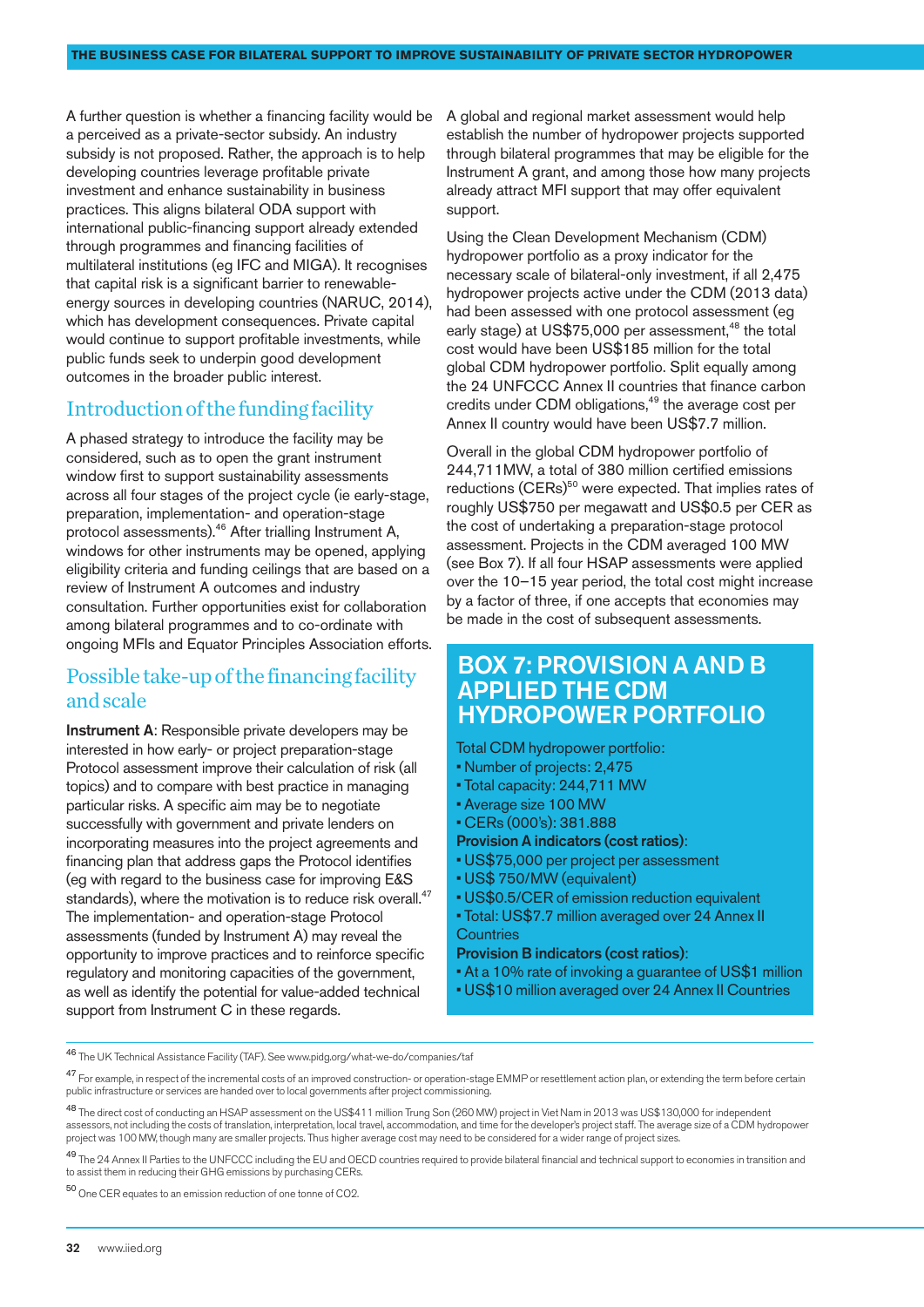**Instrument B:** In other situations developers would be interested in Instruments A+B. This would enable E&S staff to make the business case to their respective executive for more in-depth preparation, without having to compete with pressures to spend on other potential risk exposures, provided the transaction costs of applying for the reimbursement guarantee (for incremental costs only) were not high and possibly backed by recommendations from the Part A protocol assessment. The cost of E&S management studies in project preparation stages (eg ESIA and related surveys, baseline studies and community and public consultations, and preparing construction- and operation-stage EMMPs) may be a few million dollars for small- and medium-scale hydropower projects. It would be more for larger and complex hydropower projects. The incremental costs of more in-depth study of topics identified in the Protocol typically would be a portion of these costs.

Thus a ceiling may be established of US\$1-2 million as a reimbursement guarantee, and there may also be merit in making this available directly to the financing institutions as part of the risk-capital provision. As an assumption, invoking the guarantee may occur on 10–20 per cent of projects. Using again the CDM hydropower portfolio as a scaling reference, with 10 per cent invoking the guarantee and the US\$1 million figure, the average cost per Annex II country would have been US\$10 million for Instrument B, applied to the whole CDM hydropower portfolio (as a one-time cost).

Instrument C: If Instruments A+B are undertaken successfully the need for Instrument C should be limited; hence an  $A + B + C$  combination is less likely because the main purpose (and business case) is to incorporate the

incremental costs of improved E&S measures in projectfinancing and revenue streams. Where projects have already achieved financial closure and are under construction, or operating, there may be special cases where A+C may be considered. That may be the case, for example, if the decision were taken to revisit all projects previously financed under bilateral support to ensure ongoing sustainable performance, and there is a case for technical assistance to help facilitate an operation-stage improvement in risk management to enhance the development outcome.

Overall, any bilateral financing facility must be designed in a collaborative process with industry, financing interests and government representatives, with a trialling and adjustment period. In practice, genuine use of the Protocol would lead to a range of outcomes depending on the nature and financial viability of a project and its setting. Ultimately, the Protocol will bring out factors that inherently reflect site-specific conditions (i.e. affecting the relative cost of developing the site's power generation potential) and the legal and regulatory environment for private investment in the country (including prevailing electricity tariffs and availability of alternatives). Equally, the degree of acceptance by investors will differ. Table 4 lists possible outcomes of implementing improved E&S measures on a project.

The premise of this paper is that more projects are likely in the first two categories than in the last two, and that the costs of improved E&S should also result in lower financing costs or extended maturities as the risks are assessed, understood and managed. It is likely that the risk guarantee (Instrument B) will only be triggered for a small number of projects every year.

Table 4 Possible outcomes of improved E&S measures supported by proposed instruments

| <b>SCENARIO</b>                          | <b>DESCRIPTION</b>                                                                                                                                                                                                                                                                                           |
|------------------------------------------|--------------------------------------------------------------------------------------------------------------------------------------------------------------------------------------------------------------------------------------------------------------------------------------------------------------|
| Win-Win                                  | Better management of E&S risks improves the profitability and sustainability of the project,<br>lowers risks for all stakeholders, facilitates access to project financing, and enables the<br>government to mobilise private investment.                                                                    |
| <b>Win</b>                               | The incremental cost of measures to improve the management of E&S risks matches the<br>quantifiable benefits, enables access to financing and allows the project to move ahead with<br>less risk.                                                                                                            |
| Goodwill (with<br>responsible investors) | Cost of implementation of additional E&S measures is higher than quantifiable benefits, but<br>enables the project to generate an acceptable return for responsible investors.                                                                                                                               |
| <b>Risk situation</b>                    | Measures to meet high E&S standards and mitigate associated risks may lead to protracted<br>negotiation of project agreements and increase the risk of private investors withdrawing; or<br>otherwise see the project proceeding with weak risk-management provisions and typically<br>higher project costs. |
| High-risk situation                      | A combination of factors, including a complex or controversial project and a high-risk<br>environment for private investment with weak or uncertain regulation, make the project<br>unattractive for responsible private investors, unless MFIs participate.                                                 |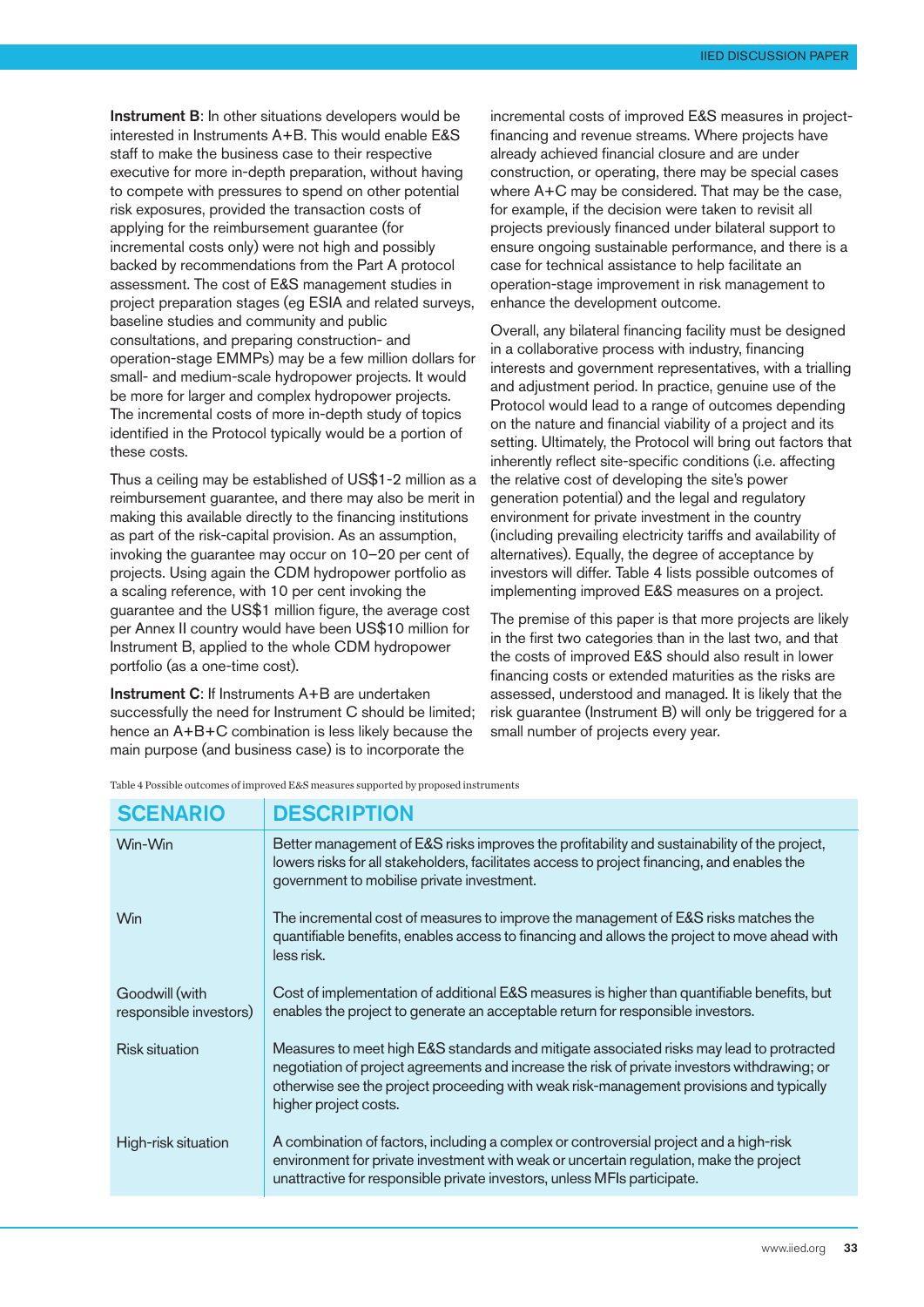## 4.3Conclusions

Private-sector hydropower development is challenging. It will always remain controversial, particularly when the best available practices to manage E&S impacts and risks are underused or ignored outright. Advancing sustainable forms of hydropower with other renewable-energy options to reduce the carbon intensity of economic development and growth calls for new thinking and greater public- and private-sector co-operation to de-risk hydropower projects and reduce uncertainty about the roles in doing so. Through the collaborative efforts of governments, industry and international civil society, new tools are now available such as the multi-stakeholder HSAP to help identify critical E&S risks and factor in measures to better manage them in project-financing and revenue streams. They open the door to greater voluntary adoption of improved standards by responsible investors and can help governments improve regulation. The efforts of MFIs and the private-finance community through initiatives such as the Equator Principles show that improving E&S standards is synonymous with reducing investment risk and improving development returns. Result-oriented innovation that extends international public support to further reduce private-sector risk at key points in the local development process is part of the solution.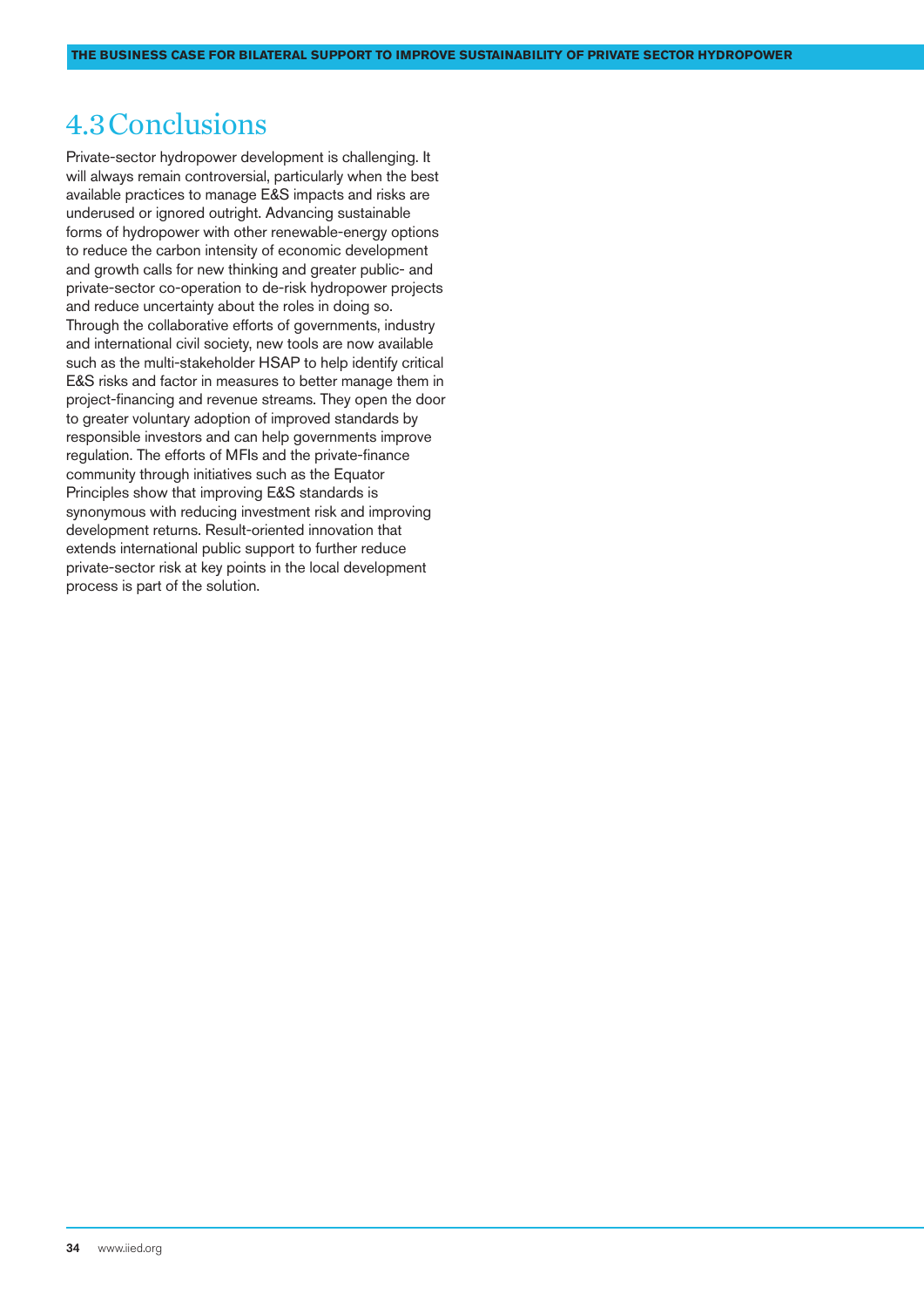# References

Fields, Daryl, Odegard, Lars, French, Laura, Revell, Geoff (2009) Directions in hydropower: scaling up for development. Water Working Notes; Note No. 21. Washington, DC, World Bank. See [http://documents.worldbank.org/curated/en/2009/06/1](http://documents.worldbank.org/curated/en/2009/06/10709396/directions-hydropower-scaling-up-development) [0709396/directions-hydropower-scaling-up](http://documents.worldbank.org/curated/en/2009/06/10709396/directions-hydropower-scaling-up-development)[development](http://documents.worldbank.org/curated/en/2009/06/10709396/directions-hydropower-scaling-up-development)

Head, Chris (2000) 'Financing of Private Hydropower Projects.' World Bank Discussion Paper No 420, World Bank. Washington, DC.

Head, Chris (2004) 'A Fresh Start: Prospects for Financing Hydropower in Developing Countries', Paper presented at the UN Symposium on Hydropower and Sustainable Development, 27–29 October 2004, Beijing.

Heiser, Walter (2013). 'Lao PDR Hydropower Concession Agreements Key Issues.' Workshop presentation on Hydropower Development in the Mekong Region. Sept. 2013, Thailand.

Hydropower Sustainability Assessment Council (2011) Hydropower Sustainability Assessment Protocol (HSAP). Developed by a multi-stakeholder Forum hosted by the International Hydropower Association. See www.hydrosustainability.org

IEA (2014) World Energy Outlook (WEO-2014), and Technology Roadmap: Hydropower (2012). International Energy Agency. OECD/IEA, Vienna.

IHA (2013) 2013 IHA Hydropower Report. IHA. See www.hydropower.org/report. Last accessed December 2014.

IIED (2014a) Concept Note: Actions and incentives to improve delivery of safeguards and sustainability standards for hydropower and large dam projects and mitigation of climate change. IIED, London, UK

IIED (2014b) Initial Findings Note on Actions and Incentives Initiative. Note circulated by IIED at the Stockholm International Water Week, September, 2014.

Kucukali, S (2011) Risk assessment of river-type hydropower plants by using fuzzy logic approach. Paper presented at the World Renewable Energy Congress, 2011, Kinkoping, Sweden.

Liden, R and Lyon, K (2014) The hydropower sustainability assessment protocol for use by World Bank clients: Lessons learned and recommendations. Water Partnership Program (WPP) Water Papers.

Washington, DC, World Bank Group. See [http://documents.worldbank.org/curated/en/2014/06/2](http://documents.worldbank.org/curated/en/2014/06/20106007/hydropower-sustainability-assessment-protocol-use-world-bank-clients-lessons-learned-recommendations) [0106007/hydropower-sustainability-assessment](http://documents.worldbank.org/curated/en/2014/06/20106007/hydropower-sustainability-assessment-protocol-use-world-bank-clients-lessons-learned-recommendations)[protocol-use-world-bank-clients-lessons-learned-recom](http://documents.worldbank.org/curated/en/2014/06/20106007/hydropower-sustainability-assessment-protocol-use-world-bank-clients-lessons-learned-recommendations) [mendations](http://documents.worldbank.org/curated/en/2014/06/20106007/hydropower-sustainability-assessment-protocol-use-world-bank-clients-lessons-learned-recommendations)

Mekong River Commission (2013) Basin-wide Rapid Sustainability Assessment (RSAT), Vientiane Lao PDR. See [www.mrcmekong.org/about](www.mrcmekong.org/about-mrc/programmes/initiative-on-sustainable-hydropower/rsat-overview-the-basin-wide-hydropower-sustainability-assessment-tool/)[mrc/programmes/initiative-on-sustainable-hydropower/r](www.mrcmekong.org/about-mrc/programmes/initiative-on-sustainable-hydropower/rsat-overview-the-basin-wide-hydropower-sustainability-assessment-tool/) [sat-overview-the-basin-wide-hydropower-sustainability](www.mrcmekong.org/about-mrc/programmes/initiative-on-sustainable-hydropower/rsat-overview-the-basin-wide-hydropower-sustainability-assessment-tool/)[assessment-tool/](www.mrcmekong.org/about-mrc/programmes/initiative-on-sustainable-hydropower/rsat-overview-the-basin-wide-hydropower-sustainability-assessment-tool/)

Mekong River Commission (2014) National-to-Local Benefit Sharing Options for Hydropower on Mekong Tributaries, Vientiane Lao PDR. See [www.mrcmekong.org/about-mrc/programmes/initiative](www.mrcmekong.org/about-mrc/programmes/initiative-on-sustainable-hydropower/benefit-sharing-options-for-hydropower-on-mekong-tributaries-ish13/)[on-sustainable-hydropower/benefit-sharing-options-for](www.mrcmekong.org/about-mrc/programmes/initiative-on-sustainable-hydropower/benefit-sharing-options-for-hydropower-on-mekong-tributaries-ish13/)[hydropower-on-mekong-tributaries-ish13/](www.mrcmekong.org/about-mrc/programmes/initiative-on-sustainable-hydropower/benefit-sharing-options-for-hydropower-on-mekong-tributaries-ish13/)

National Association of Regulatory Utility Commissioners (NARUC) (2014) Principles of Regulating Clean Energy in the ECOWAS Region, prepared by Matteo Leonardi for USAID on behalf of the Economic Community of West African States (ECOWAS) Region, USAID. Washington, DC. See <www.naruc.org/USAID/WestAfricaCleanEnergyPrinciples>

O'Leary, Donal T, Haas, Lawrence, JM and Mazzei, Leonardo (2010) Lesotho Highlands Water Project: communication practices for governance and sustainability improvement. World Bank Working Paper; No. 200. Washington, DC, World Bank. See [http://documents.worldbank.org/curated/en/2010/01/1](http://documents.worldbank.org/curated/en/2010/01/13074543/lesotho-highlands-water-project-communication-practices-governance-sustainability-improvement) [3074543/lesotho-highlands-water-project](http://documents.worldbank.org/curated/en/2010/01/13074543/lesotho-highlands-water-project-communication-practices-governance-sustainability-improvement)[communication-practices-governance-sustainability-impr](http://documents.worldbank.org/curated/en/2010/01/13074543/lesotho-highlands-water-project-communication-practices-governance-sustainability-improvement) [ovement](http://documents.worldbank.org/curated/en/2010/01/13074543/lesotho-highlands-water-project-communication-practices-governance-sustainability-improvement)

Plummer, J (2014) Five Myths of Delays in Hydropower Projects. Special Lecture on the Impacts of Delays on Hydropower Projects. Presented at the IHA World Congress in 2013, University of Cambridge. See [www.slideshare.net/hydropower/iha-2013-world](www.slideshare.net/hydropower/iha-2013-world-congress-judith-plummer-special-lecture-on-the-impacts-of-delays-on-hydropower-projects)[congress-judith-plummer-special-lecture-on-the-impacts](www.slideshare.net/hydropower/iha-2013-world-congress-judith-plummer-special-lecture-on-the-impacts-of-delays-on-hydropower-projects) [-of-delays-on-hydropower-projects](www.slideshare.net/hydropower/iha-2013-world-congress-judith-plummer-special-lecture-on-the-impacts-of-delays-on-hydropower-projects)

Rabin, M (2007) 'What are the Geological and Hydrological Risks and Issues Affecting Hydropower Financing?' Paper available from the Centre for Energy, Petroleum and Mineral Law and Policy, Dundee (CAR), UK. See

www.dundee.ac.uk/cepmlp/gateway/?news=29281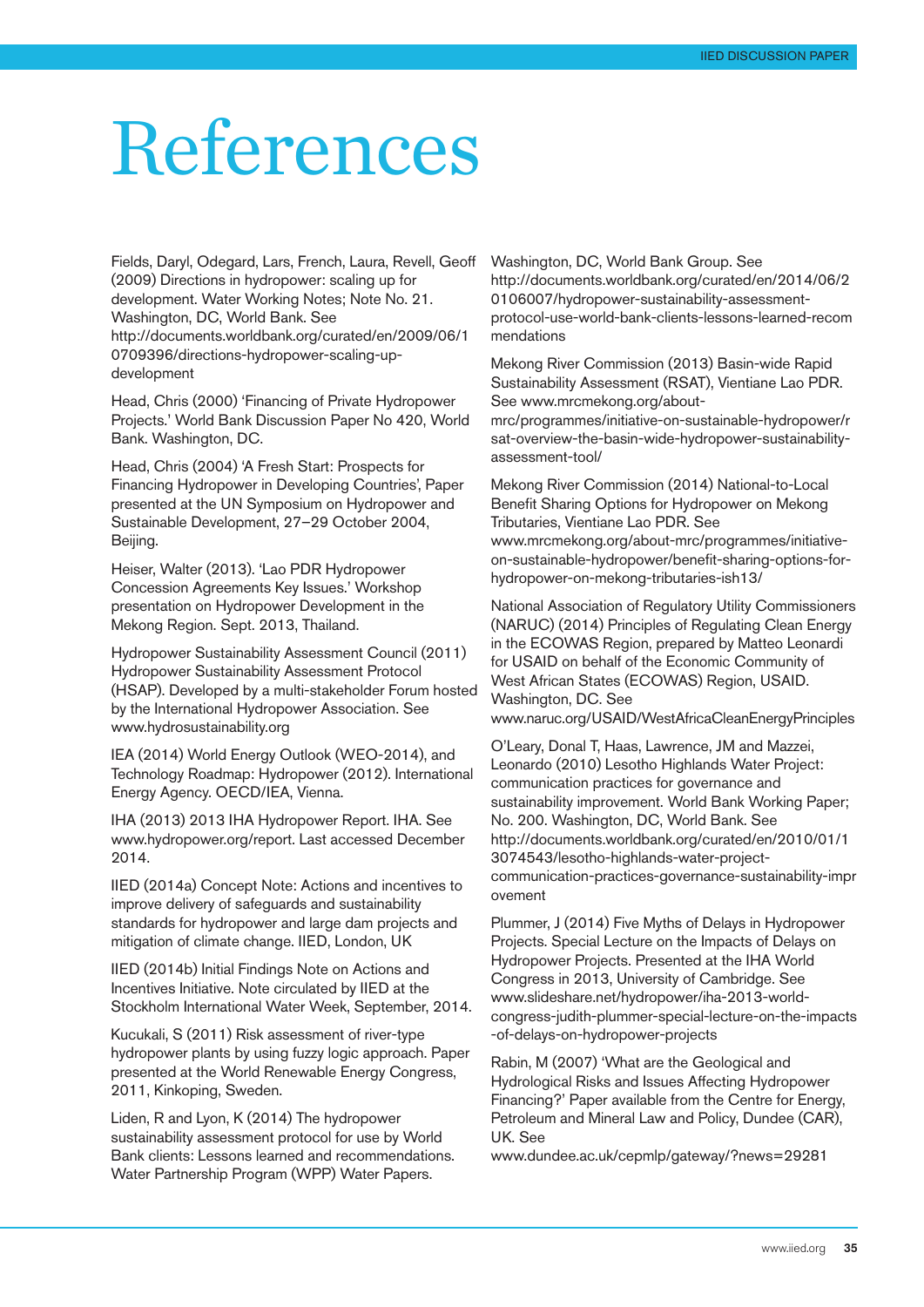Scheumann, W, Hensengerth, O and Chaounhury, N (2014) Have International Sustainability Norms Reached the Emerging Economies? *Evolution of Dam Policies: Evidence from the Big Hydropower States*, German Development Institute, Bonn.

Skinner, J and Haas, L (2014) Watered Down? A review of social and environmental safeguards for large dam projects. IIED, London UK. See http://pubs.iied.org/17517IIED.html

WEC (2013 and 2014) World Energy Issues Monitor. World Energy Council. See [www.worldenergy.org/news](www.worldenergy.org/news-and-media/press-releases/wec-report-highlights-the-critical-issues-affecting-the-global-and-regional-energy-sector/)[and-media/press-releases/wec-report-highlights-the-criti](www.worldenergy.org/news-and-media/press-releases/wec-report-highlights-the-critical-issues-affecting-the-global-and-regional-energy-sector/) [cal-issues-affecting-the-global-and-regional-energy](www.worldenergy.org/news-and-media/press-releases/wec-report-highlights-the-critical-issues-affecting-the-global-and-regional-energy-sector/)[sector/](www.worldenergy.org/news-and-media/press-releases/wec-report-highlights-the-critical-issues-affecting-the-global-and-regional-energy-sector/) Last accessed December 2014.

WCD (2000) Dams and Development: A New Framework for Decision-Making. Report of the World Commission on Dams, November 2000.

World Bank (2013) Towards a Sustainable Energy Future for All—Directions for the World Bank's Energy Sector, Washington, DC.

World Bank (2009) Enhancing development benefits to local communities from hydropower projects: A literature review. See [http://documents.worldbank.org/](http://documents.worldbank.org/curated/en/2009/05/16461317/enhancing-development-benefits-local-communities-hydropower-projects-literature-review ) [curated/en/2009/05/16461317/enhancing](http://documents.worldbank.org/curated/en/2009/05/16461317/enhancing-development-benefits-local-communities-hydropower-projects-literature-review )[development-benefits-local-communities](http://documents.worldbank.org/curated/en/2009/05/16461317/enhancing-development-benefits-local-communities-hydropower-projects-literature-review )[hydropower-projects-literature-review](http://documents.worldbank.org/curated/en/2009/05/16461317/enhancing-development-benefits-local-communities-hydropower-projects-literature-review )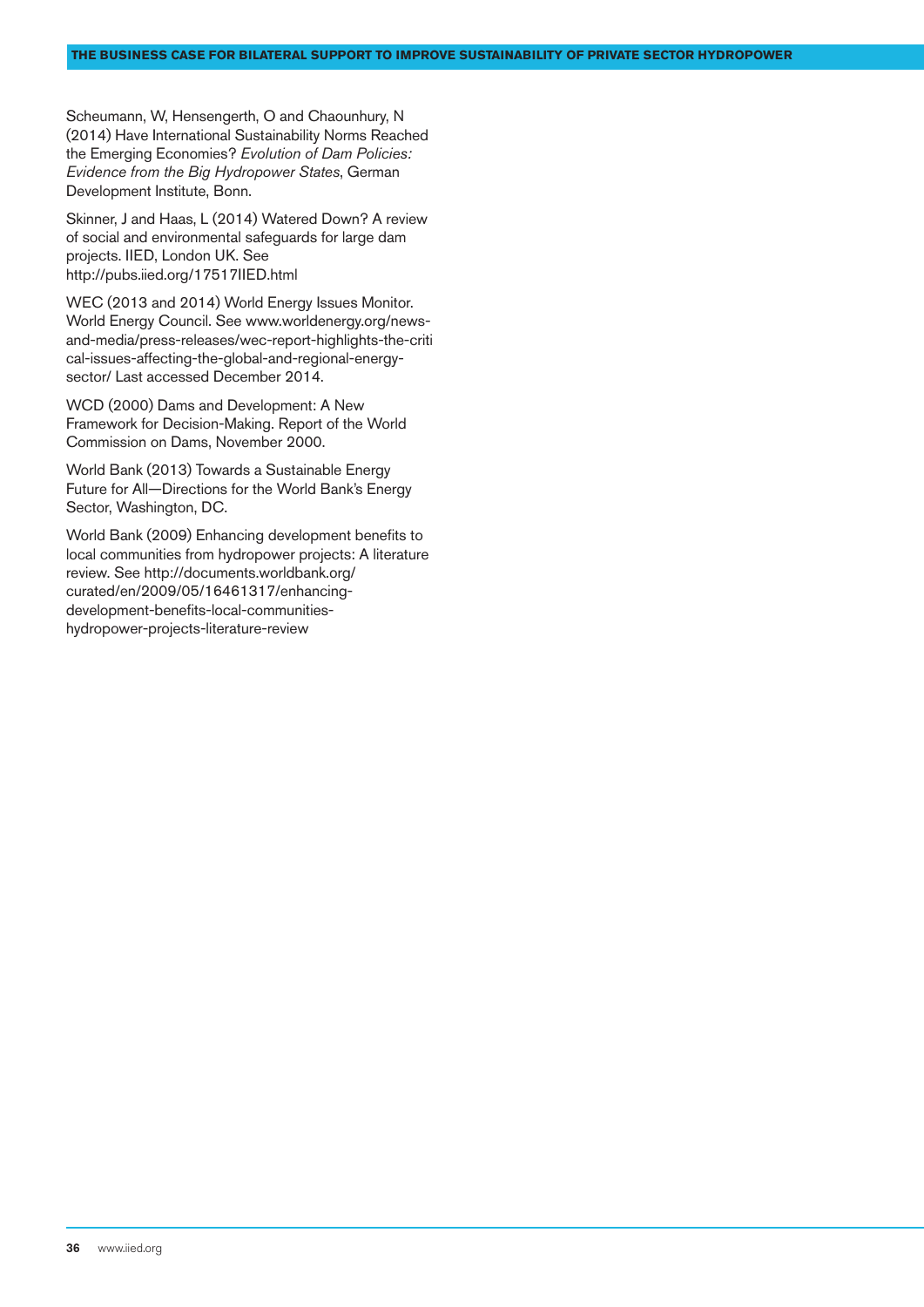# Annex1:Initial feedbackonthe ActionsandIncentives concept

The following is a synthesis of feedback from an informal 'key informant' survey of a limited number of private investors and developers. The process sought to identify, and justify, proposals for actions and incentives from the public sector that could support the social and environmental sustainability of private hydropower investments. It is based on a three-page Findings Note circulated at the Stockholm International Water Conference in September 2014.

# Indications from dialogue to date

Initial soundings of private-sector hydropower developers and lenders and MFIs that support private infrastructure suggest that E&S considerations can be a barrier to responsible private investment in hydropower in emerging-economy markets and LDCs, in some, but not in all situations.

Potential hydropower opportunities not pursued by responsible private investors (for whatever reason) are either: (a) developed by the public sector with or without support of MFIs and Equator Principle private financial institutions (EPFIs), or by other private developers and lenders potentially less concerned about E&S standards and reputational risk; or (b) not pursued at all.

# Perspectives of private developersandinvestors

Dialogue suggests that private developers and investors would welcome targeted actions and incentives to improve capacity and resources for E&S risk assessments, particularly during the upfront projectpreparation stages. Otherwise, steps to include the incremental costs of improved E&S standards in project lending and revenue streams were of broader interest.

The allocation of E&S risk and responsibility between the public and private sectors, and how risk shifts over time on infrastructure projects was of particular interest, recognising that:

1. At the preparation stage, private developers are wholly responsible for all ESIA spending to identify appropriate avoidance, mitigation and enhancement measures according to national laws (and lenders standards if higher), and to factor these costs into candidate projects' investment plans. Given that these costs are generally not recoverable if a project does not proceed to implementation, private developers have a financial interest in limiting spending to the legal minimum so they reduce such exposures. 51

<sup>51</sup> Incremental costs may present a hurdle to adopting improved E&S practices, though some responsible developers argue that offering higher E&S standards is (or can be) part of their business model and comparative advantage.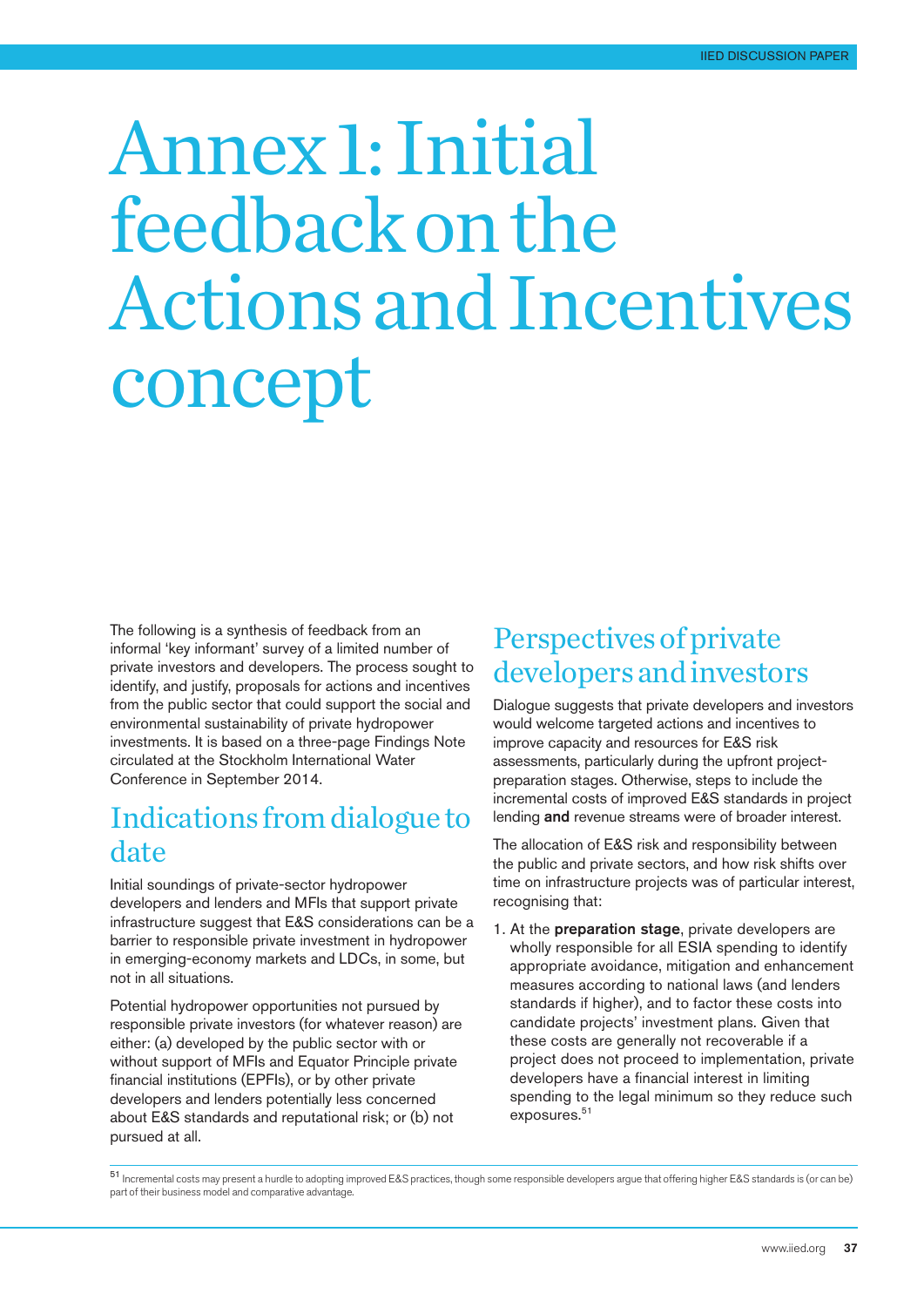- 2. At the construction stage, where improved E&S standards are implemented and incremental costs (ideally) have been incorporated into project lending, E&S risks are lower for developers and governments alike. At this stage it is also harder to introduce new spending for higher E&S standards not included in commercial project lending, or the original projectviability assessments and investor calculations of ROE.
- 3. At the operation stage, where the project licence or concession agreement govern E&S commitments, from the private developer/owner's perspective, financing of incremental E&S measures over time should look at using government revenue from the project (ie from hydropower taxes, royalties, water use fees, etc).

Given that the money that private developers spend upfront is not recoverable unless the project is fully implemented, this limits how much developers may be willing to spend on upfront project preparation studies beyond what is immediately required, including ESIAs, related baseline surveys and risk assessments. It invariably leads to risk-based trade-offs; for example, how much developers will spend on ESIAs versus onsite drilling programmes to prove the geotechnical conditions that affect dam construction costs and thus financing and borrowing.

At the same time, it is acknowledged that the incremental costs of meeting higher E&S standards is often small in relation to total project costs and may be easily incorporated into the financing plans of candidate projects; but only if those incremental costs are known before the key project agreements are finalised, such as the PPAs and concession agreements, and financial closure is sought for equity and loan arrangements.

A further consideration is private developers' own assessments of what E&S risks to take on themselves or share. This can influence their main decision whether to invest, and whether a successful negotiation is ultimately achieved with government authorities on project agreements.

# Perspectives of other stakeholder interests

Dialogue confirms that multilateral and private lenders broadly welcome practical steps that reduce critical E&S risks. Nonetheless, MFIs and EPFIs suggest that clarity, if not consensus, is needed on the actual 'problem' to be solved by the actions and incentives initiative.<sup>52</sup>

Moreover, gaps in existing MFI support for private infrastructure development and opportunities to improve E&S performance should be filled. Having said that, MFI support triggers standard (and non-negotiable) safeguarding policies that may go further than some private-sector developers may be willing to accept, particularly if no steps are taken to factor the incremental costs into project lending and revenue streams.

Others felt scope existed to offer private-sector regulators help to improve their E&S assessment capacity and processes that inform government decisions on which river sites to call for private-sector (IPP) participation, and also the licence terms to negotiate with private developers. This was especially the case with managing risks where there was a potential for overlap in responsibilities of the project (private developers/operators) and government agencies, such as mitigating the cumulative impacts of multiple projects in a river basin or to optimise longterm local development opportunities. A broader view was that emphasis would be welcome on active steps to close the gap between national E&S and MFI/EPFI standards. This would help to reduce E&S uncertainty and risks for all parties, including local communities, and thus potentially improve the quality and public acceptance of projects, and by extension private investment conditions.

Initial dialogue with UK/EU Government and multistakeholder networks suggests there are pragmatic questions for the actions and incentives initiative to take on board, such as: (a) what additional private infrastructure investment and related development may be leveraged; (b) what tools will show evidence of improved E&S outcomes; (c) to what extent will privatesector competitiveness be improved, or the field levelled for responsible investors; and (d) would any 'actions and incentives' be seen as a subsidy for private investors in hydropower.

## Key issues for future actions andincentives toconsider

Investment in hydropower has accelerated in the past decade in many developing countries for multiple reasons, as noted in the accompanying IIED Policy Briefing 'Renewed hydropower investment needs social and environmental safeguards' (IIED, 2014). The private sector now accounts for an increasing proportion of these investment flows, whereas MFIs are involved in no more than 5–10 per cent of new hydropower projects worldwide.

52 There are different views and points of emphasis on the 'problem' this Actions and Incentives initiative should address. Some felt the main problem was to remove barriers to increasing the flow of private-sector investment for hydropower. Adopting higher E&S standards was part of the solution to improve conditions for private investment Some felt that improving the E&S quality of projects that the private sector developed and operated was the primary problem to address, whether that led to more private investment or not. And others, including MFIs and EPFIs, suggested the challenge was to improve the quality and supply of private-sector investment for hydropower that would support the national development framework.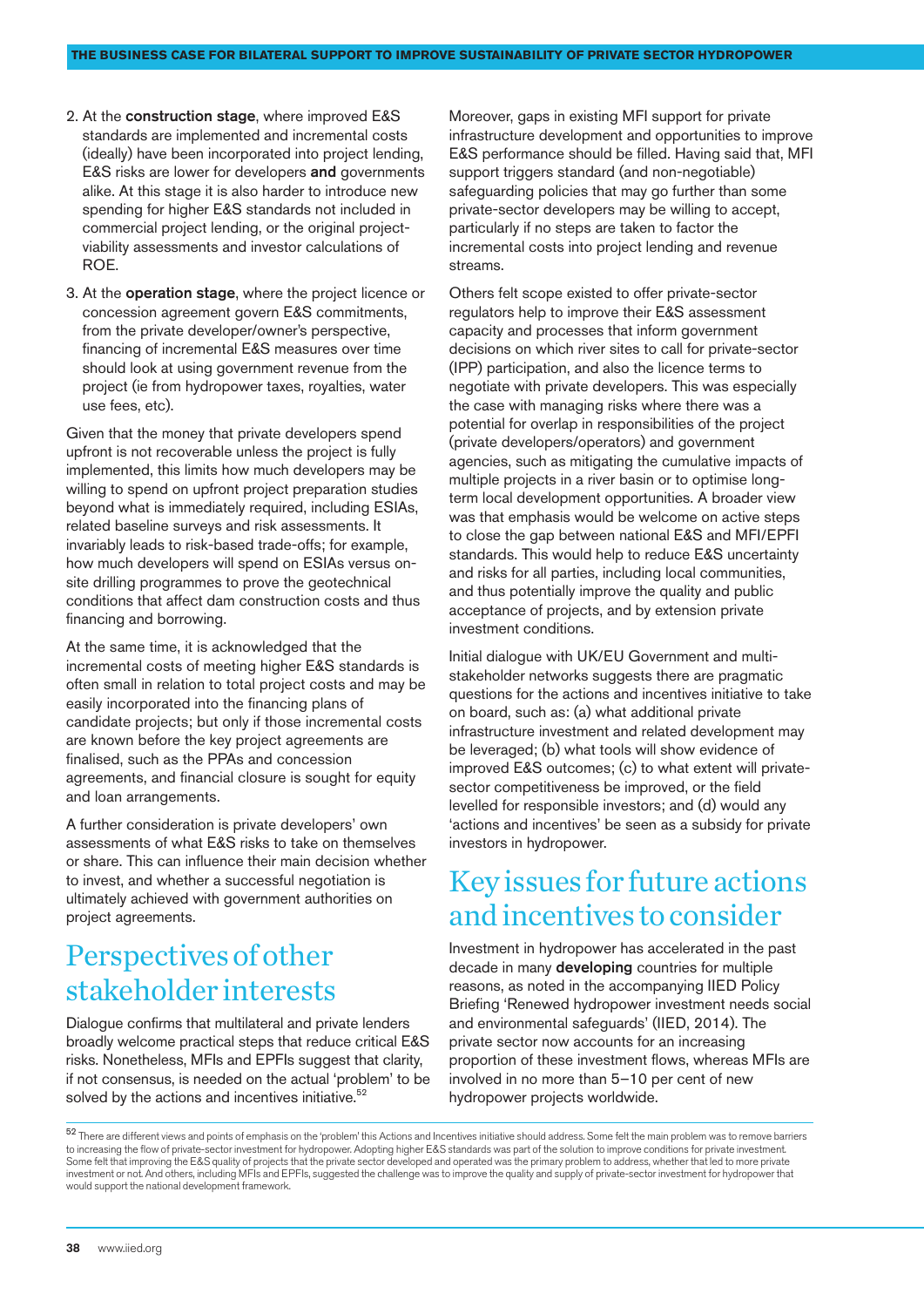The initial feedback suggests that key issues for the actions and incentives dialogue to address boil down to: first, how to encourage companies to invest more or 'go the extra mile' to improve the scope and quality of the upfront E&S risk assessments, enable developers' E&S staff to make a business case for investing in higher standards, and ensure costs of implementing improved E&S standards are included in project lending; and second, establish what the scope is for actions and incentives to improve implementation, monitoring and compliance during construction and operation phases, and to improve clarity on the allocation of E&S risk between public- and private-sector actors in private infrastructure development.

A new finance facility or 'window' on an existing facility may encourage better risk assessments and potentially leverage existing project-financing and revenue streams to improve E&S practices over the project cycle. These assessments include  $-$  but are not limited to  $-$  the four sustainability assessments offered by the HSAP, namely the Early Stage, Preparation, Implementation, and Operation Assessments.